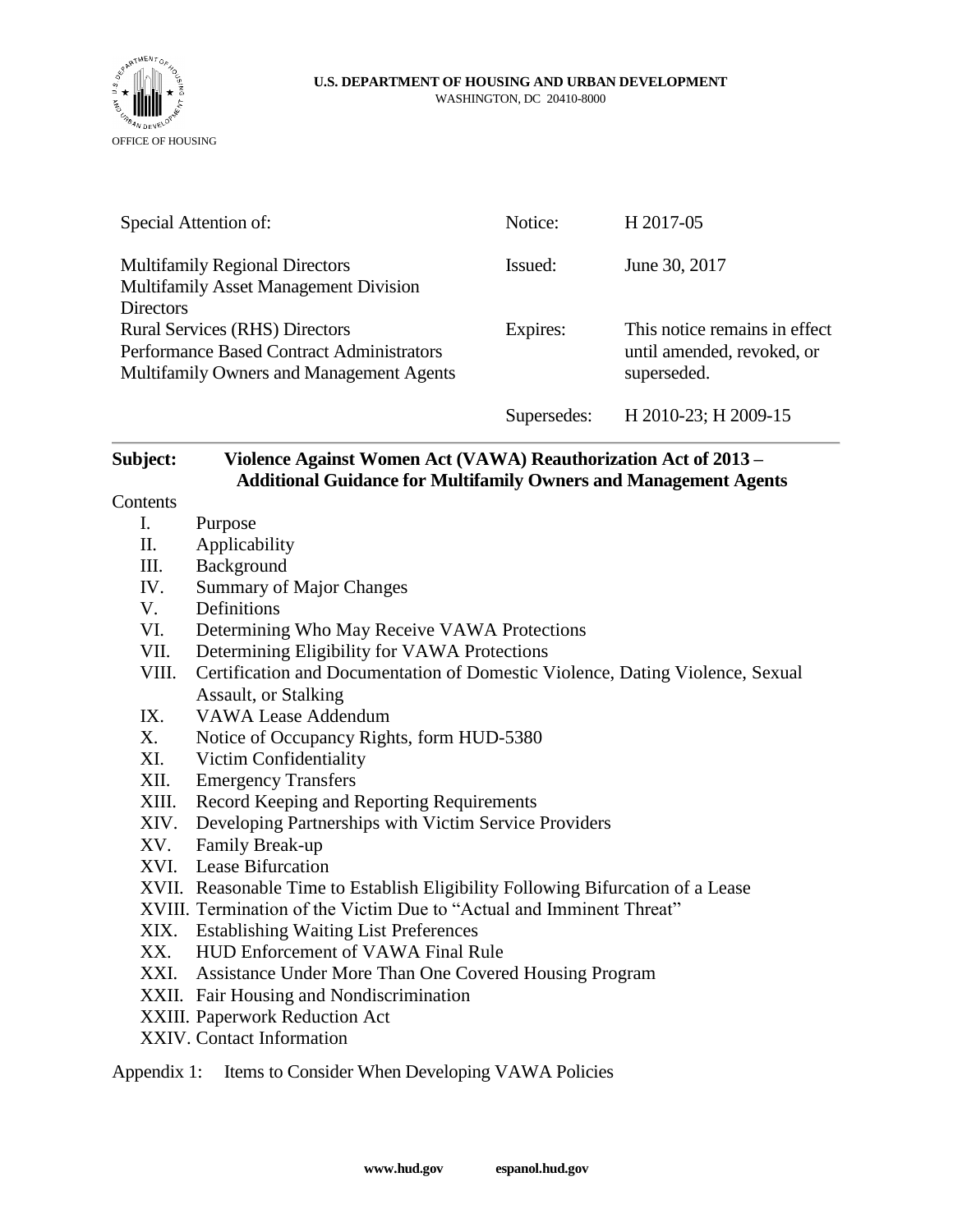## **I. Purpose**

This notice provides guidance to owners and management agents (O/As) of HUD multifamily assisted housing on the requirements of the Violence Against Women Reauthorization Act of 2013: Implementation in HUD Housing Programs, Final Rule, published in the Federal Register on November 16, 2016, (81 Fed. Reg. 80724 (November 16, 2016)) (VAWA Final Rule). This notice does not encompass every aspect of the VAWA Final Rule and should be used in conjunction with the VAWA Final Rule.

This notice supersedes Housing Notices H 2010-23 and H 2009-15.

## **II. Applicability**

This notice is applicable to all O/As participating in the following programs, as described in the November 16, 2016 Final Rule:

- Project-based Section 8 programs under the United States Housing Act of 1937 (42) U.S.C. 1437)
	- New Construction
	- **State Agency Financed**
	- Substantial Rehabilitation
	- $\blacksquare$  Section 202/8
	- Rural Housing Services (RHS) Section 515/8
	- Loan Management Set-Aside (LMSA)
	- **•** Property Disposition Set-Aside (PDSA)
- Section 202/162 Project Assistance Contract (PAC)
- Section 202 Project Rental Assistance Contract (PRAC)
- Section 202 Senior Preservation Rental Assistance Contracts (SPRAC)
- Section 811 PRAC
- Section 811 Project Rental Assistance (PRA)
- Section 236 (including RAP)
- Section 221(d)(3)/(d)(5) Below Market Interest Rate (BMIR)

#### **III. Background**

On March 7, 2013, the Violence Against Women Reauthorization Act of 2013 (P.L. 113-4) (VAWA 2013) was signed into law. VAWA 2013 implemented several key changes related to housing protections for victims of domestic violence, dating violence, sexual assault, or stalking. HUD published a notice in the Federal Register on August 6, 2013 describing HUD's programs. (See 78 FR 47717.) HUD also sought comments on certain provisions through the notice to aid in the development of regulations and program guidance.

On April 1, 2015, HUD published its proposed rule that provided amendments to HUD's existing regulations that HUD determined necessary to fully implement VAWA 2013. On November 16, 2016, HUD published its VAWA Final Rule implementing the requirements of VAWA 2013 through HUD regulations (81 FR 80724). Implementing regulations for Multifamily Housing programs can be found at Code of Federal Regulations (CFR) Part 5,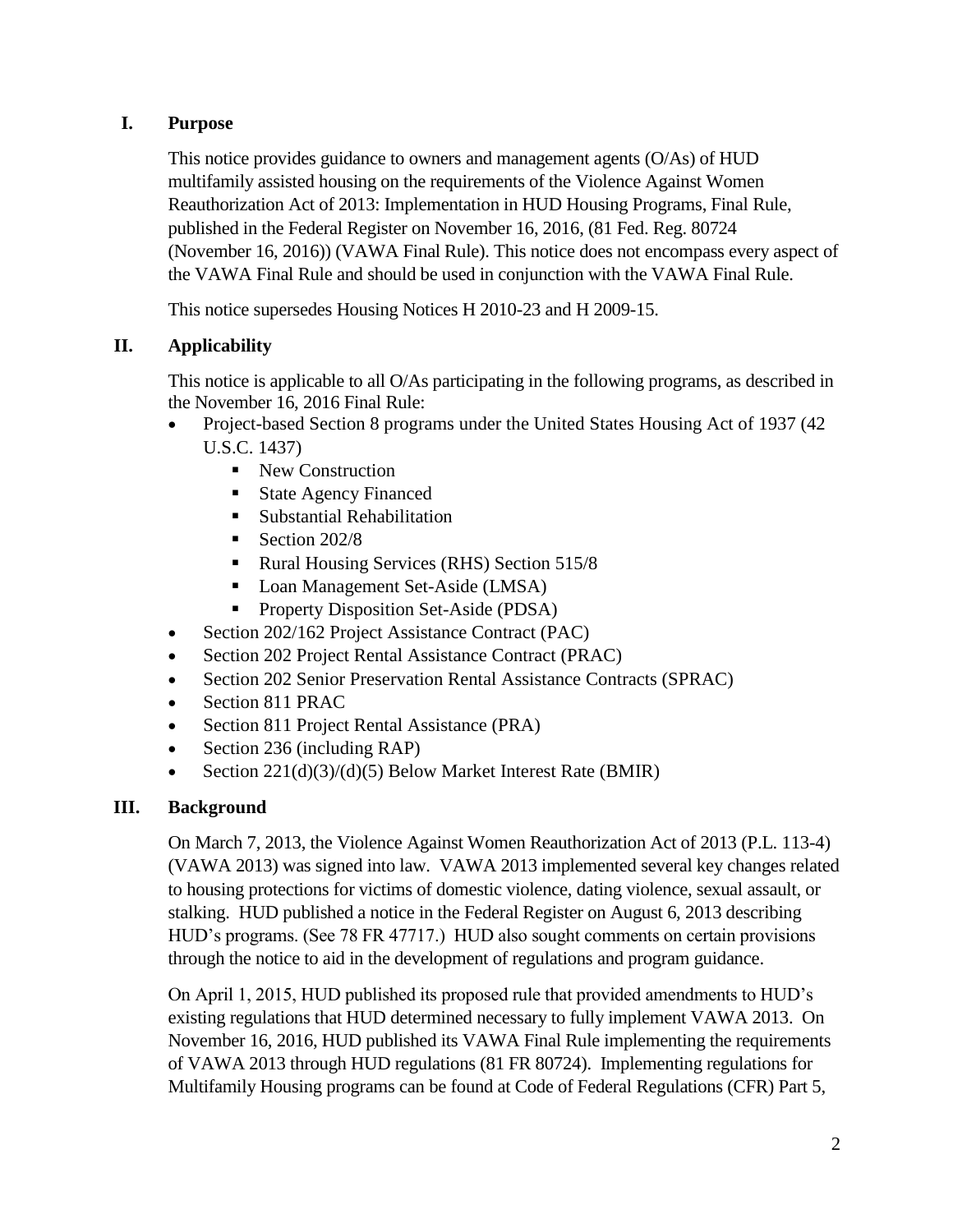Subpart L, Protection for Victims of Domestic Violence, Dating Violence, Sexual Assault, or Stalking, as well as various subparts of 24 CFR parts 200, 247, 880, 882, 883, 884, 886, and 891.

Additional background information on VAWA may be found in Section I of the preamble to the VAWA Final Rule, which starts on page 80725 of the November 16, 2016, Federal Register publication.

## **IV. Summary of Major Changes**

A. Major changes for Multifamily Housing programs include:

- 1. Specifies "sexual assault" as a crime covered by VAWA in HUD-covered programs. (See 24 CFR 5.2003.)
- 2. Clarifies that, consistent with HUD's nondiscrimination and equal opportunity requirements, victims of domestic violence, dating violence, sexual assault, or stalking cannot be discriminated against on the basis of any protected class, and HUD programs must also be operated consistent with HUD's Equal Access Rule, which requires that HUD-assisted and HUD-insured housing must be available to all otherwise eligible individuals and families without regard to actual or perceived sexual orientation, gender identity or marital status. (See 24 CFR 5.2001(a).)
- 3. Establishes new definitions (e.g., affiliated individual and sexual assault, and others) and revises previously defined terminology (e.g., bifurcate and stalking). (See 24 CFR 5.2003.)
- 4. Establishes new requirements for notification of occupancy rights under VAWA, and transmits a Notice of Occupancy Rights Under the Violence Against Women Act, form HUD-5380. (See 24 CFR 5.2005(a).)
- 5. Provides that applicants and tenants may not be denied assistance or have assistance terminated under a covered housing program on the basis of or as a direct result of the fact that the applicant or tenant is or has been a victim of domestic violence, dating violence, sexual assault, or stalking. (See 24 CFR  $5.2005(b)(1)$ .
- 6. Establishes the requirements for creating an emergency transfer plan and for related record keeping and reporting, and provides both a model "Emergency Transfer Plan for Victims of Domestic Violence, Dating Violence, Sexual Assault, or Stalking", form HUD-5381, and an "Emergency Transfer Request for Certain Victims of Domestic Violence, Dating Violence, Sexual Assault, or Stalking", form HUD-5383. (See 24 CFR 5.2005(e).)
- 7. Revises requirements for documenting the occurrence of domestic violence, dating violence, sexual assault, or stalking, and provides a new "Certification of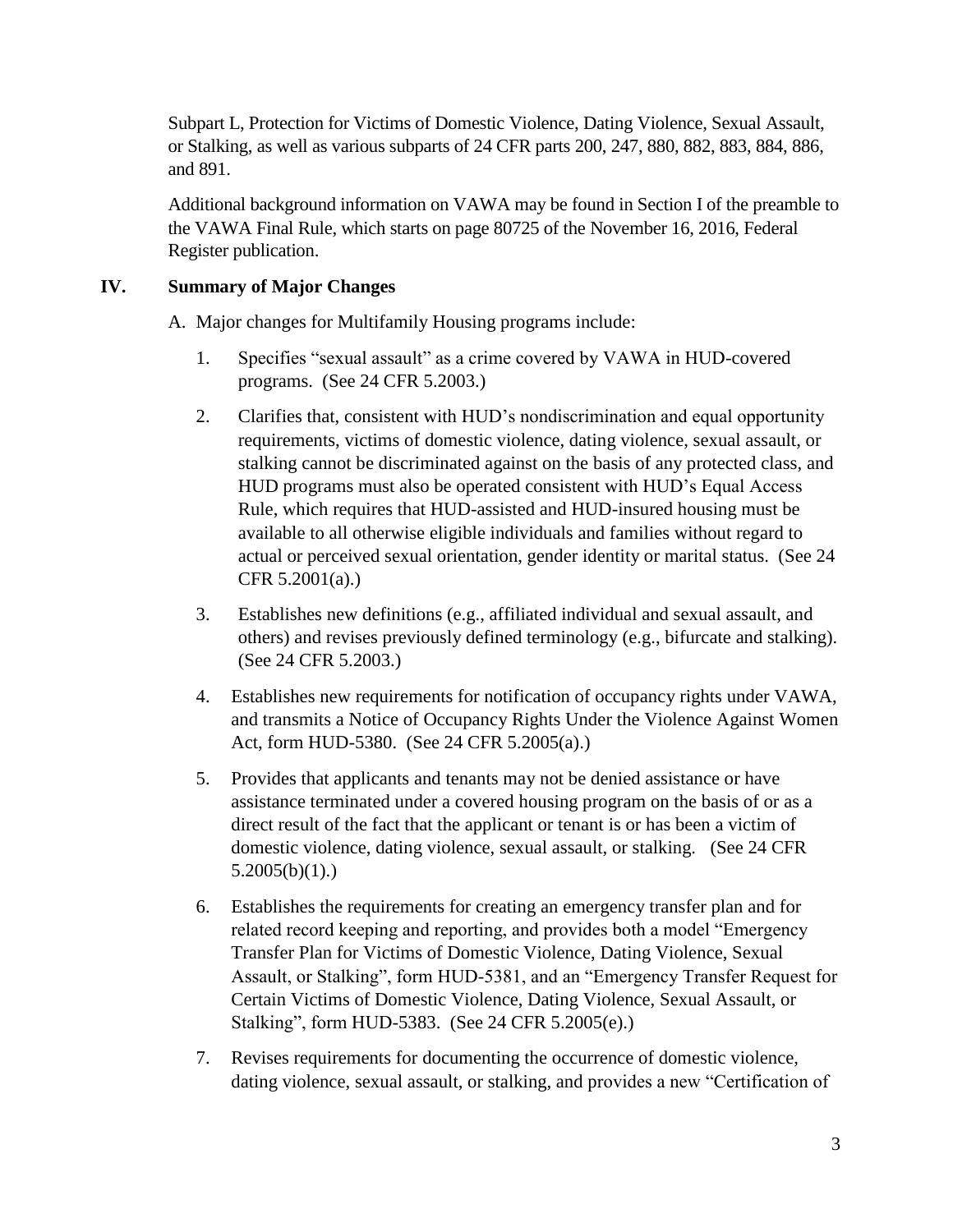Domestic Violence, Dating Violence, Sexual Assault, or Stalking, and Alternate Documentation", form HUD-5382. (See 24 CFR 5.2007.)

- 8. Where the O/A exercises the option to bifurcate a lease and the evicted or terminated tenant was the recipient of assistance at the time of bifurcation, establishes a new requirement for reasonable time periods during which a tenant who is a victim of domestic violence, dating violence, sexual assault, or stalking may remain in the unit while establishing eligibility under the current housing program or under another covered housing program, or seeking alternate housing. (See 24 CFR 5.2009(b).)
- 9. Revises various Multifamily Housing regulations from the 2005 reauthorization of VAWA (VAWA 2005) to broadly state that VAWA protections apply, so that all applicants and tenants, and not only those determined to be victims of domestic violence, dating violence, sexual assault, or stalking receive statutorily required notification of their VAWA rights. (See 24 CFR parts 200, 247, 880, 882, 883, 884, 886, and 891.)
- 10. Clarifies that O/As may establish a preference for victims of dating violence, sexual assault, or stalking, in addition to domestic violence.

## **V. Definitions**

This Section includes definitions of terms most frequently referred to in this Notice that were included in the VAWA Final Rule. For the full list of terms defined in the VAWA Final Rule see 24 CFR 5.2003.

- A. *Actual and imminent threat* refers to a physical danger that is real, would occur within an immediate time frame, and could result in death or serious bodily harm. In determining whether an individual would pose an actual and imminent threat, the factors to be considered include: the duration of the risk, the nature and severity of the potential harm, the likelihood that the potential harm will occur, and the length of time before the potential harm would occur.
- B. *Affiliated individual*, with respect to an individual, means:
	- 1. A spouse, parent, brother, sister, or child of that individual, or a person to whom that individual stands in the place of a parent or guardian (for example, the affiliated individual is a person in the care, custody, or control of that individual); or
	- 2. Any individual, tenant, or lawful occupant living in the household of that individual.
- C. *Bifurcate* means to divide a lease as a matter of law, subject to the permissibility of such process under the requirements of the applicable HUD-covered program and State or local law, such that certain tenants or lawful occupants can be evicted or removed and the remaining tenants or lawful occupants can continue to reside in the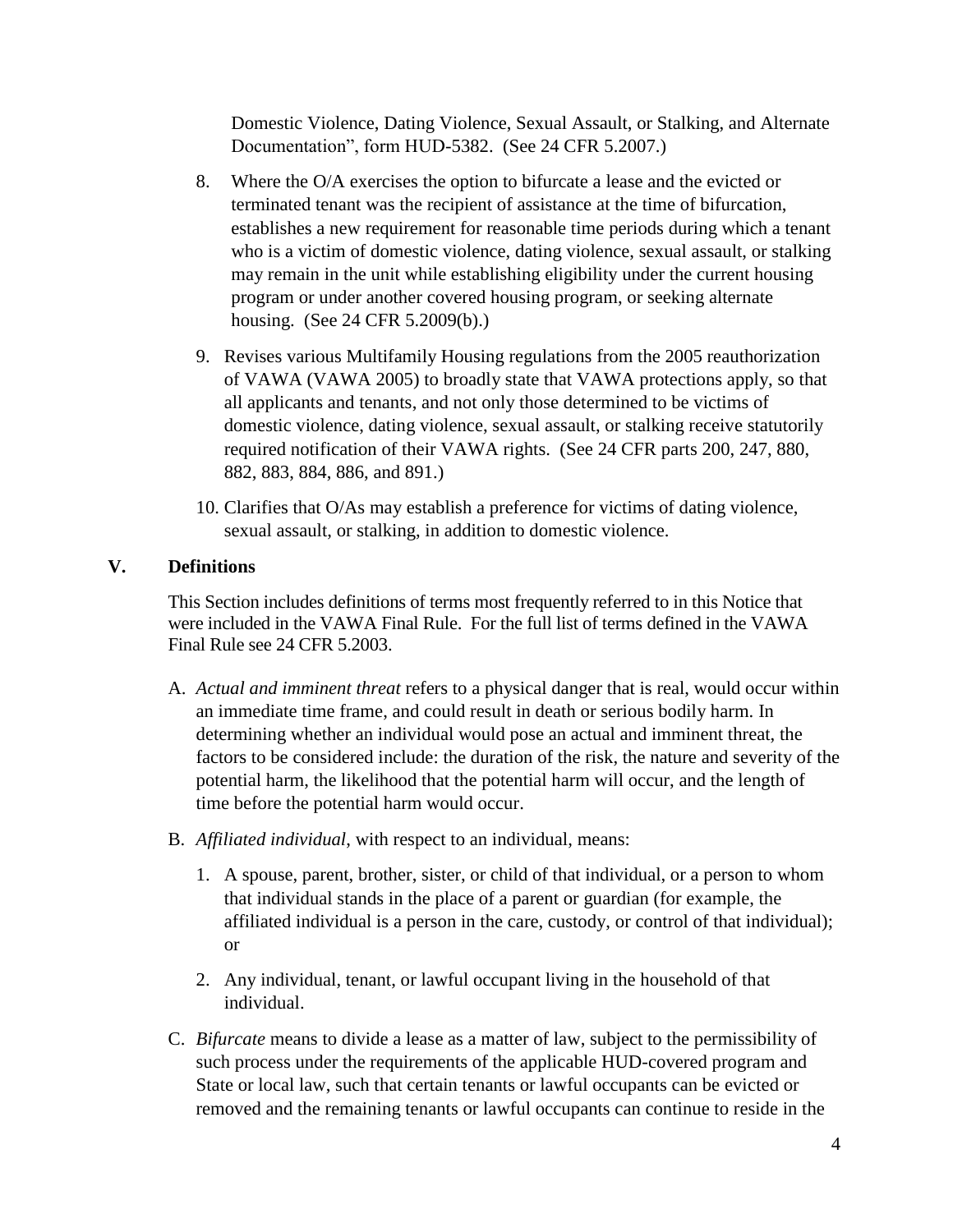unit under the same lease requirements or as may be revised depending upon the eligibility for continued occupancy of the remaining tenants and lawful occupants.

D. *Covered housing provider* in the VAWA Final Rule refers to the individual or entity that operates a covered housing program, as defined by each program in its regulations, and that has responsibility for the administration and/or oversight of VAWA protections and includes sponsors, owners, mortgagors, managers, State and local governments or agencies thereof, and nonprofit or for-profit organizations or entities. For the purposes of this Notice, *covered housing provider* will be referred to as O/A.

Note: Specific to the 811 PRA program, *covered housing provider* is the state housing agency, i.e., Grantee.

- E. *Dating violence* means violence committed by a person:
	- 1. Who is or has been in a social relationship of a romantic or intimate nature with the victim, and
	- 2. Where the existence of such a relationship shall be determined based on a consideration of the following factors:
		- a. The length of the relationship;
		- b. The type of relationship, and
		- c. The frequency of interaction between the persons involved in the relationship.
- F. *Domestic violence* includes felony or misdemeanor crimes of violence committed by:
	- 1. a current or former spouse or intimate partner of the victim;
	- 2. a person with whom the victim shares a child in common;
	- 3. a person who is cohabitating with or has cohabitated with the victim as a spouse or intimate partner;
	- 4. a person similarly situated to a spouse of the victim under the domestic or family violence laws of the jurisdiction receiving grant monies, or
	- 5. any other person against an adult or youth victim who is protected from that person's acts under the domestic or family violence laws of the jurisdiction.
- G. *Spouse or intimate partner of the victim* includes a person who is or has been in a social relationship of a romantic or intimate nature with the victim, as determined by the length of the relationship, the type of the relationship, and the frequency of interaction between the persons involved in the relationship.
- H. *Sexual assault* means any nonconsensual sexual act proscribed by Federal, Tribal, or State law, including when the victim lacks capacity to consent.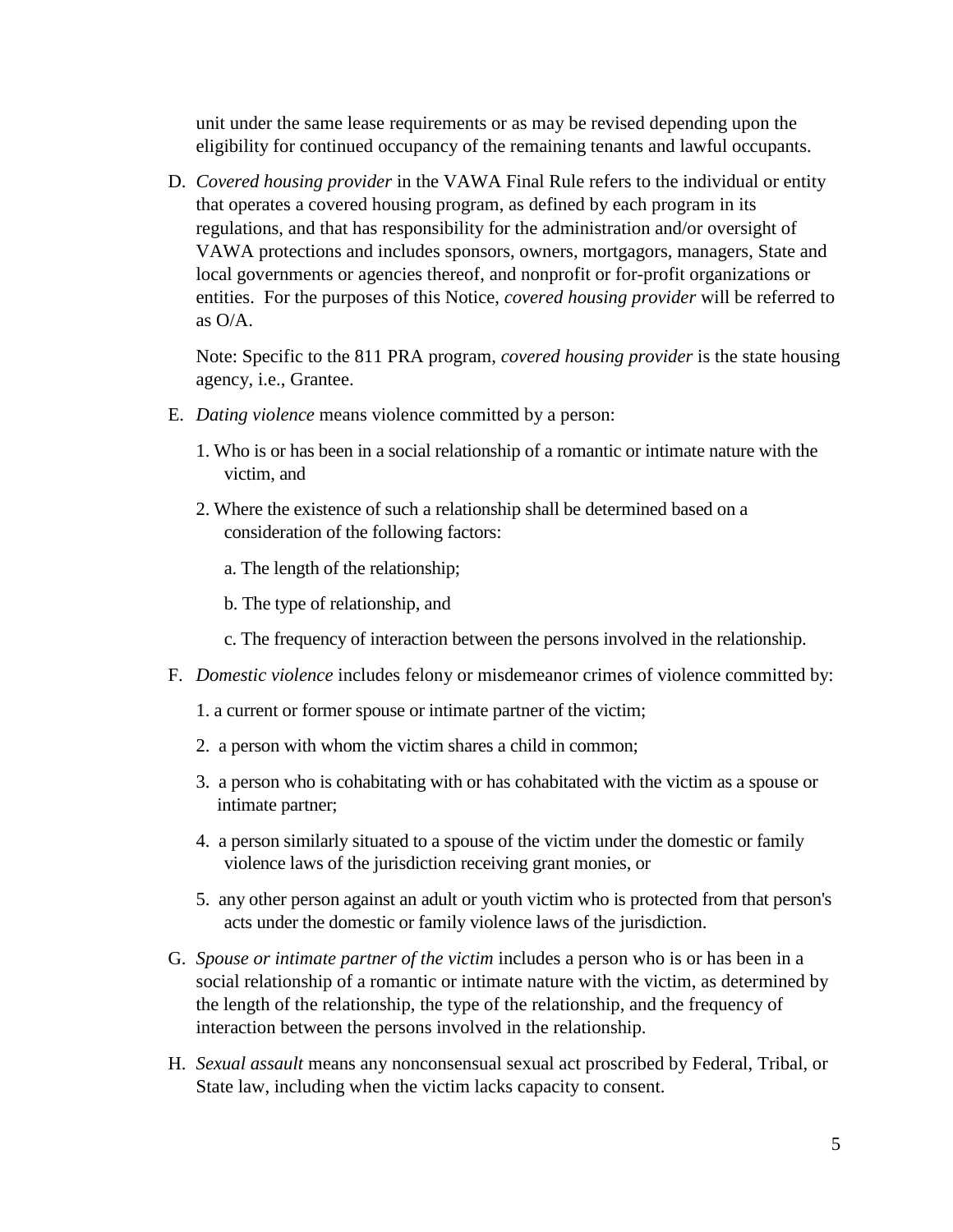- I. *Stalking* means engaging in a course of conduct directed at a specific person that would cause a reasonable person to:
	- 1. Fear for the person's individual safety or the safety of others, or
	- 2. Suffer substantial emotional distress.

#### **VI. Determining Who May Receive VAWA Protections**

A. Eligible Persons

VAWA protections cover tenants and assisted families, as defined under applicable program regulations. VAWA protections also cover applicants when they are applying for admission to a covered housing program (e.g., Section 8 or PRAC).

VAWA protections are not limited to women. Victims of domestic violence, dating violence, sexual assault, or stalking are eligible for protections without regard to sex, gender identity, or sexual orientation. Victims cannot be discriminated against on the basis of any protected characteristic, including race, color, national origin, religion, sex, familial status, disability, or age. HUD programs must also be operated consistently with HUD's Equal Access Rule, which requires that HUD-assisted and HUD-insured housing are made available to all otherwise eligible individuals and families regardless of actual or perceived sexual orientation, gender identity, or marital status.

An O/A may find instances of domestic violence, dating violence, sexual assault, or stalking against youth (those under the age of 18 years old) living in an assisted household for which the family may need to exercise VAWA protections to protect the youth victim. O/As should exercise the same documentation and confidentiality procedures in assisting a family in this situation.

Note: Un-emancipated minors would not be eligible to sign leases under HUD programs. Housing providers may consider contacting child welfare or child protective services, or law enforcement, when a minor claims to be a victim of domestic violence, dating violence, sexual assault, or stalking.

B. Ineligible Persons

Guests, unassisted members, and live-in aides of a household are ineligible for VAWA protections that are available only to tenants.

As a reasonable accommodation, a tenant can request VAWA protections based on the grounds that a live-in aid is a victim of domestic violence, dating violence, sexual assault, or stalking. In addition, other reasonable accommodations may be needed on a case-by-case basis. If qualified, the tenant may request an emergency transfer for the entire household including the live-in aide.

In cases where a guest or unassisted member is a victim of domestic violence, dating violence, sexual assault, or stalking, a tenant cannot be evicted or have assistance terminated based on the domestic violence, dating violence, sexual assault, or stalking of the guest or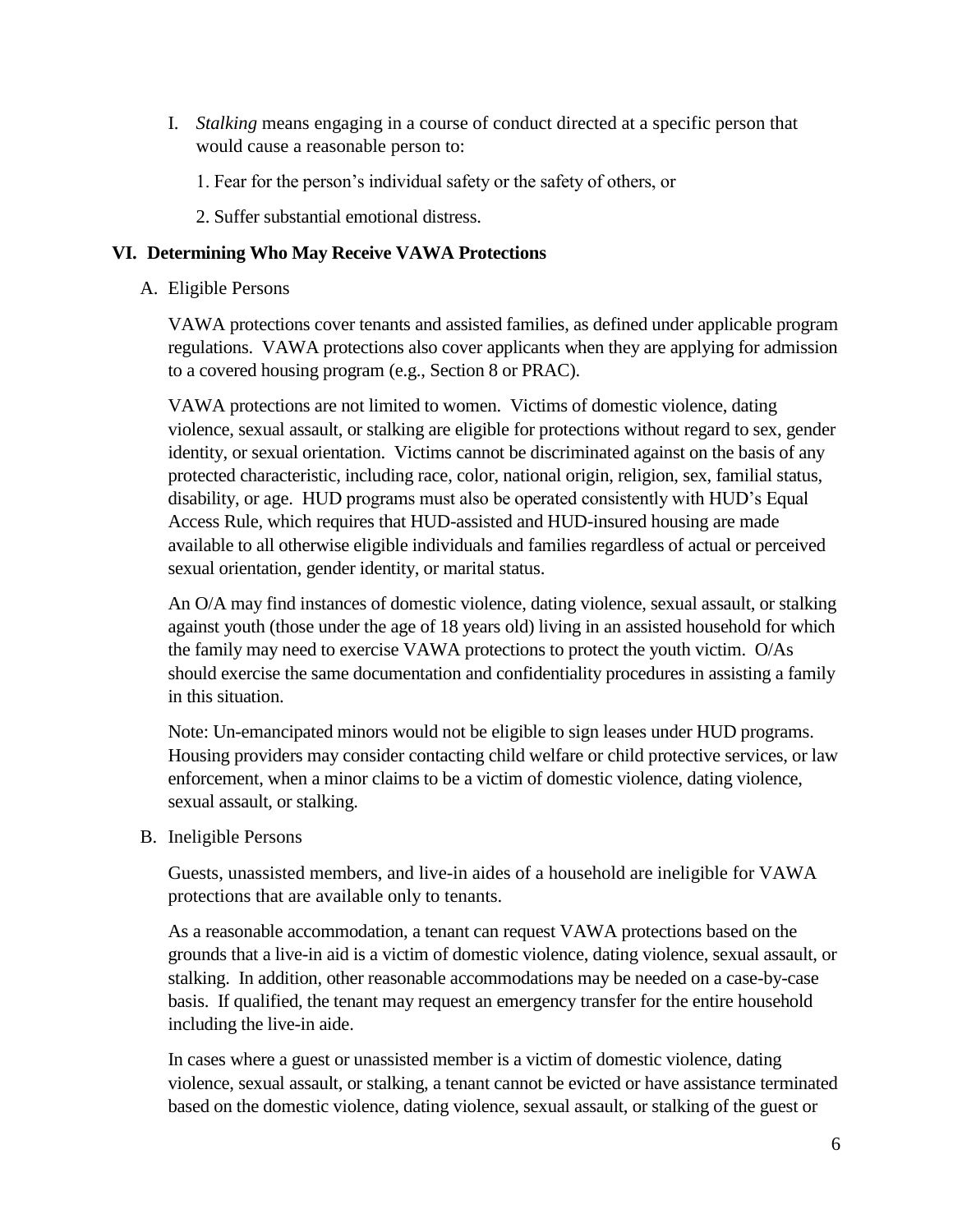unassisted member.

Unassisted members who are also on the lease may qualify by way of the lease for VAWA protections at 24 CFR 5.2005(c).

#### **VII. Determining Eligibility for VAWA Protections**

A. Determining VAWA protections, including whether an adverse factor is a "Direct Result" of domestic violence, dating violence, sexual assault, or stalking.

The VAWA Final Rule provides that an applicant for assistance or tenant receiving assistance under a covered housing program may not be denied admission to, denied assistance under, terminated from participation in, or evicted from housing on the basis or as a direct result of the fact that the applicant or tenant is or has been a victim of domestic violence, dating violence, sexual assault, or stalking, if the applicant or tenant otherwise qualifies for admission, assistance, participation, or occupancy. (See 24 CFR 5.2005(b)(1).)

This provision prohibits O/As from denying admission to, denying assistance under, terminating participation in, or evicting a tenant based on an adverse factor, if the adverse factor is determined to be a direct result of the fact that the applicant or tenant is or has been a victim of domestic violence, dating violence, sexual assault, or stalking.

For the programs covered by this Notice, an adverse factor refers to any factor that can be used as a basis for denying admission or assistance, terminating assistance or participation in a program, or evicting a tenant. However, if a denial or termination of assistance or eviction is required by a federal statute, based on a particular adverse factor, the O/A must comply with that statute, even if the adverse factor is a direct result of domestic violence, dating violence, sexual assault, or stalking. For example, if an applicant is subject to a lifetime registration requirement under a State sex offender registration program, the O/A must comply with section 578 of the Quality Housing and Work Responsibility Act of 1998 and deny the applicant admission, even if the sex offense(s) was (or were) a direct result of the fact that the applicant was a victim of domestic violence, dating violence, sexual assault, or stalking.

B. Examples of When Adverse Factors Might Be a Direct Result of Domestic Violence, Dating Violence, Sexual Assault, Or Stalking

This section provides examples to give O/As a sense of the various instances in which an adverse factor may be a direct result of domestic violence, dating violence, sexual assault, or stalking.

On the surface, adverse factors may appear unrelated to domestic violence, dating violence, sexual assault, or stalking and may present legitimate reasons for denial, termination, or eviction. However, the presence of an adverse factor may be due to an underlying experience of domestic violence, dating violence, sexual assault, or stalking. An adverse factor may be present during much of an abusive relationship, or it may present itself only when a victim is attempting to leave, or has left, the abusive relationship. The following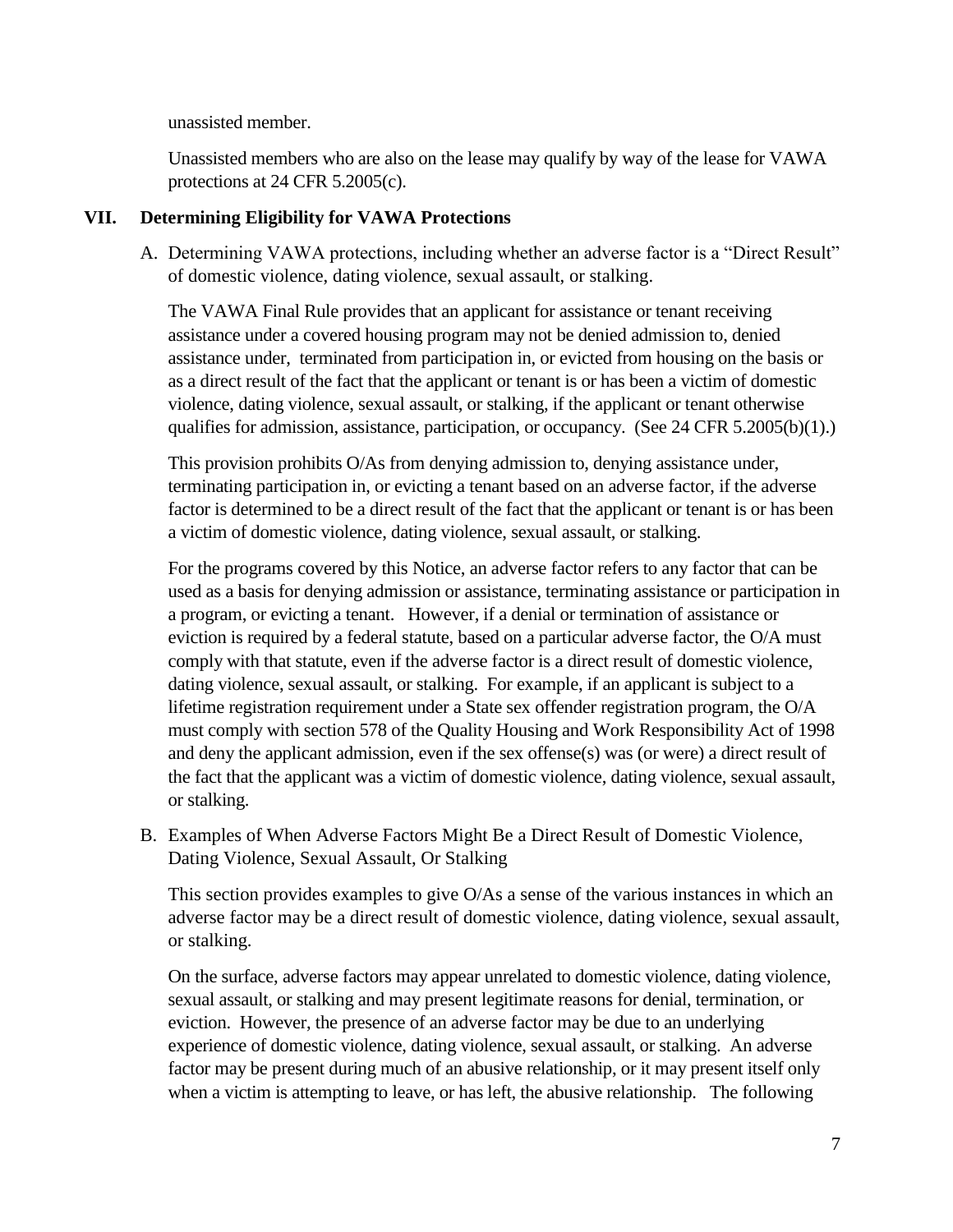examples are provided to give O/As a sense of the many instances in which adverse factors might be the "direct result" of domestic violence, dating violence, sexual assault, or stalking. Note, however, that this list is neither exhaustive nor definitive.

- 1. Poor credit history. Depending on the circumstances, poor credit history may be a direct result of domestic violence, dating violence, sexual assault, or stalking, when the domestic violence, dating violence, sexual assault, or stalking results in, for example
	- a. Forcing a victim to obtain credit, including credit cards for the perpetrator's use;
	- b. Using a victim's credit or debit card without permission, or forcing him or her to do so;
	- c. Selling victims' personally identifiable information to identity thieves;
	- d. Running up debt on joint accounts;
	- e. Obtaining loans/mortgages in a victim's name;
	- f. Preventing a victim from obtaining and/or maintaining employment;
	- g. Sabotaging work or employment opportunities by stalking or harassing a victim at the workplace, or causing a victim to lose his or her job by physically battering the victim prior to important meetings or interviews;
	- h. Placing utilities or other bills in a victim's name and then refusing to pay;
	- i. Forcing a victim to work without pay in a family business, or forcing him or her to turn the earnings over to the abuser;
	- j. Job loss or employment discrimination due to status as a victim of domestic violence, dating violence, sexual assault, or stalking;
	- k. Job loss or lost wages due to missed work to attend court hearings, seek counseling or medical care, or deal with other consequences of the crime, and
	- l. Hospitalization and medical bills the victim cannot pay or cannot pay along with other bills.
- 2. Poor rental history. Depending on the circumstances, poor rental history may be a direct result of domestic violence, dating violence, sexual assault, or stalking, when the domestic violence, dating violence, sexual assault, or stalking results in, for example
	- a. Property damage;
	- b. Noise complaints;
	- c. Harassment;
	- d. Trespassing;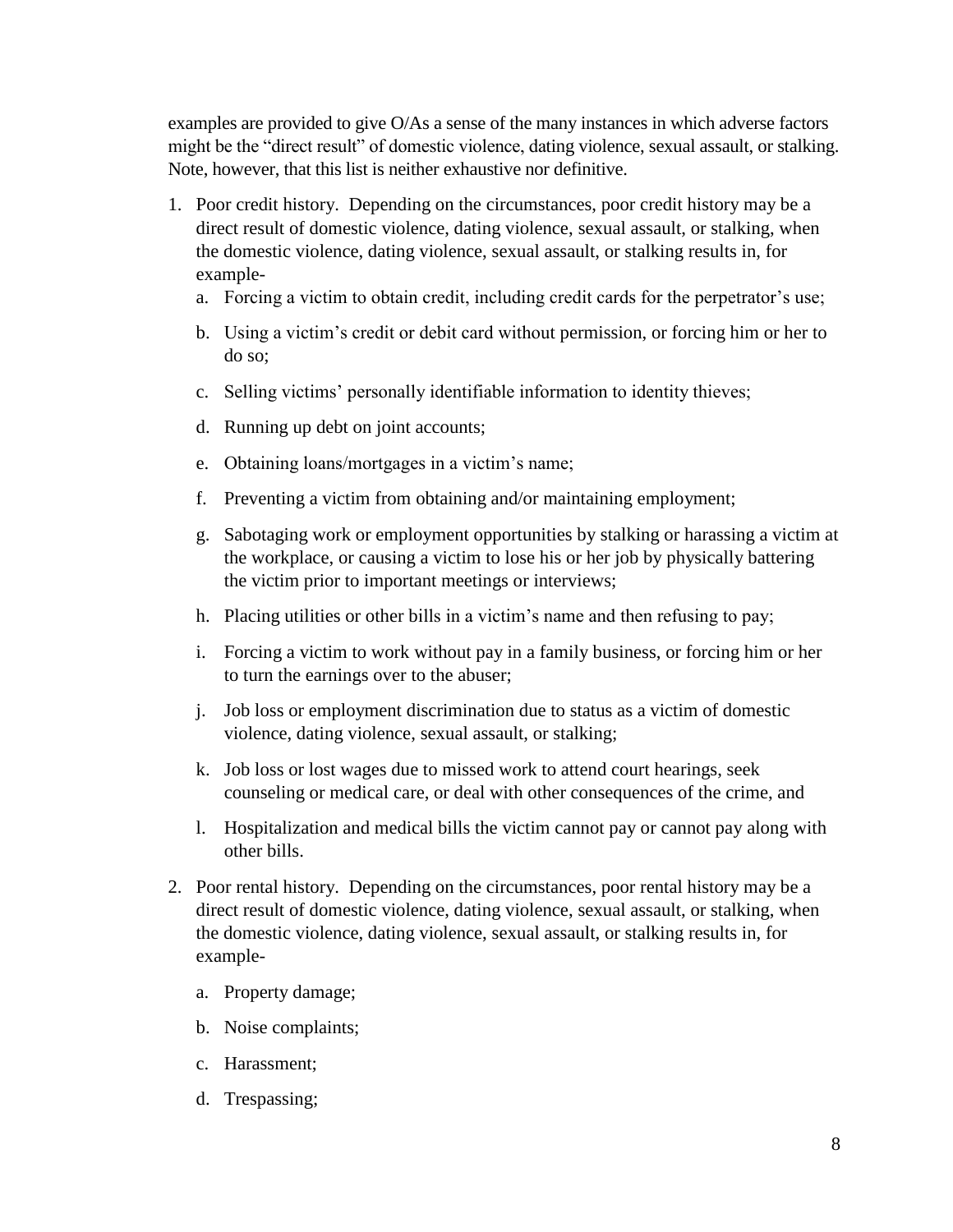- e. Threats;
- f. Criminal activity;
- g. Missed or late utility payments(s);
- h. Missed or late rental payment(s);
- i. Writing bad checks to the landlord, and
- j. Early lease termination and/or short lease terms.
- 3. Criminal record. Depending on the circumstances, a criminal record may be a direct result of domestic violence, dating violence, sexual assault, or stalking, when the domestic violence, dating violence, sexual assault, or stalking results in, for example
	- a. Forcing a victim to write bad checks, misuse credit, or file fraudulent tax returns;
	- b. Property damage;
	- c. Theft;
	- d. Disorderly conduct;
	- e. Threats;
	- f. Trespassing;
	- g. Noise complaints;
	- h. Family disturbance/trouble;
	- i. 911 abuse;
	- j. Public drunkenness;
	- k. Drug activity (drug use and the selling of drugs);
	- l. Crimes related to sex work;
	- m. Failure to protect a child from a batterer's violence and/or abuse;
	- n. Crimes committed by a victim to defend him or herself or in defense of a third party from domestic violence, dating violence, sexual assault, or stalking, and
	- o. Human trafficking.
- 4. Failure to pay rent. Depending on the circumstances, temporary failure to pay rent may be a direct result of domestic violence, dating violence, sexual assault, or stalking, when domestic violence, dating violence, sexual assault, or stalking results in, for example
	- a. The victim's injury or temporary incapacitation;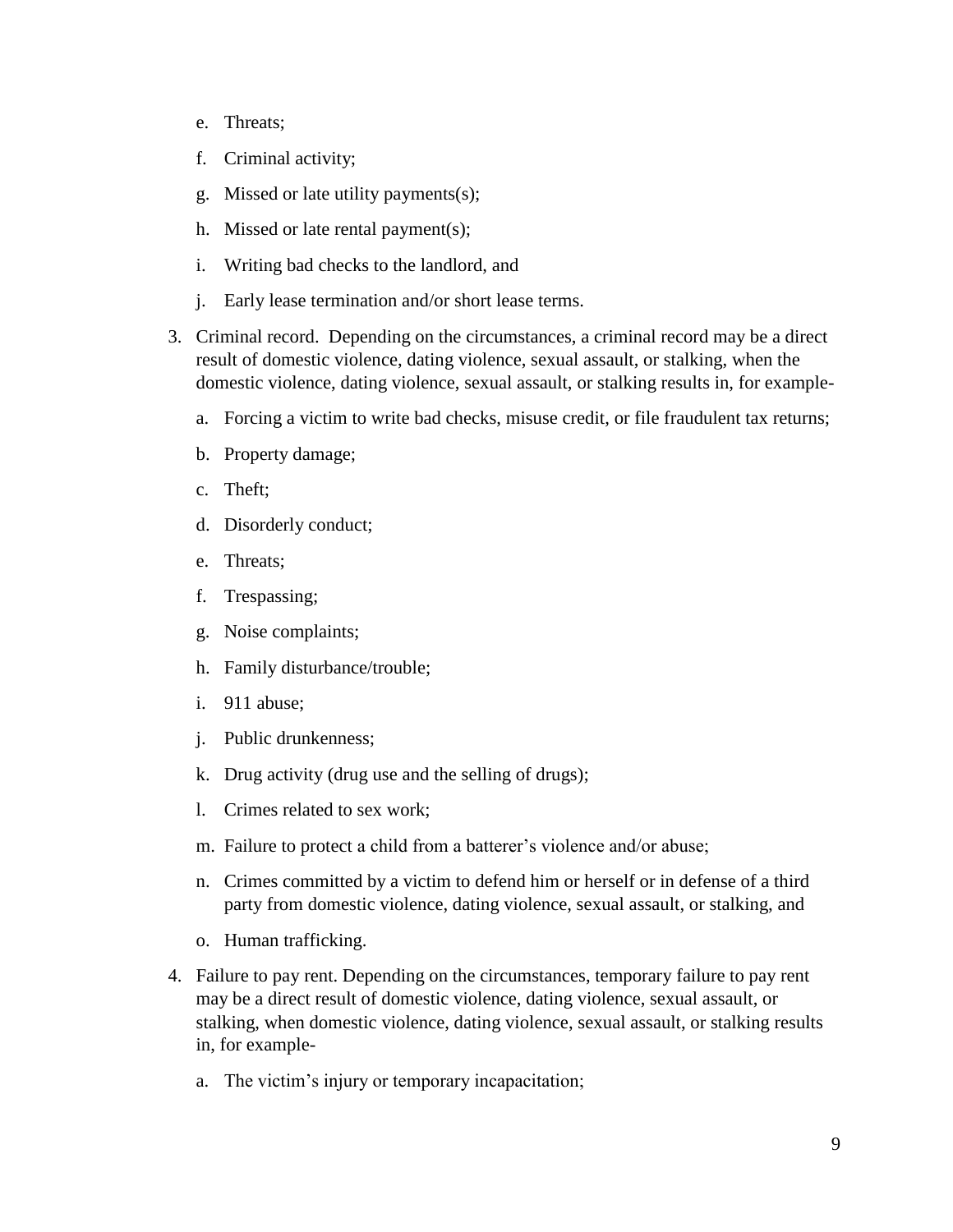- b. The arrest of the only wage-earning member of the household;
- c. Preventing the victim from obtaining and/or maintaining employment;
- d. Sabotaging work or employment opportunities by stalking or harassing the victim at the workplace;
- e. Causing the victim to lose the victim's job by physically battering prior to important meetings or interviews;
- f. Placing utilities or other bills in the victim's name and then refusing to pay;
- g. Forcing the victim to turn his or her earnings over to the abuser;
- h. Forcing the victim to work without pay in a family business, Job loss or employment discrimination due to status as a victim of domestic violence, dating violence, sexual assault, or stalking;
- i. Losing wages or a job due to missing work to attend court hearings, seek counseling or medical care, or deal with other consequences of the crime, and
- j. Inability to pay bills after significant medical expenses resulting from the victim's hospitalization.
- C. Determining When Adverse Factors Are a Direct Result of Domestic Violence, Dating Violence, Sexual Assault, or Stalking

This section provides a framework for determining whether an adverse factor is a direct result of the fact that the applicant or tenant is or has been a victim of domestic violence, dating violence, sexual assault, or stalking.

- 1. To trigger the direct result analysis, it is the responsibility of the applicant or tenant to:
	- a. Inform the O/A that he or she is a victim of domestic violence, dating violence, sexual assault, or stalking, and
	- b. Provide enough information for the O/A to make a determination regarding the adverse factor he or she is claiming was a direct result of domestic violence, dating violence, sexual assault, or stalking.
- 2. After the O/A receives this information, the O/A should consider the individual's statement and any possible supporting documentation in determining if an adverse factor was a direct result of domestic violence, dating violence, sexual assault, or stalking.
- 3. If further information is necessary for this determination, the O/A may request additional supporting documentation from the applicant or tenant. However, any request for additional documentation must: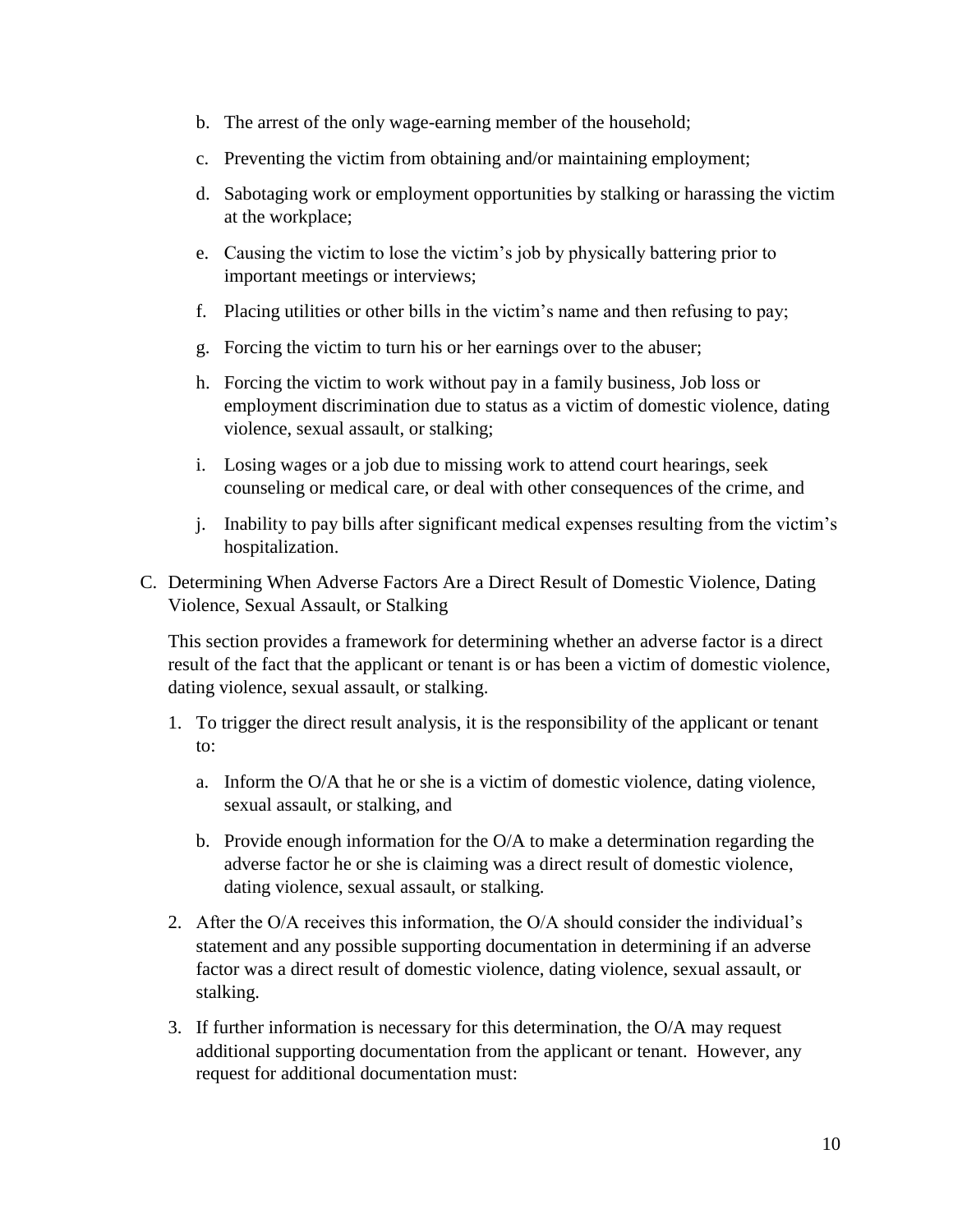- a. Be in accordance with the O/As' policies or practices;
- b. Not require evidence of domestic violence, dating violence, sexual assault, or stalking other than as specified in 24 CFR 5.2007 (see Section VIII of this Notice), and
- c. Not violate the VAWA Final Rule's confidentiality requirements or any other laws.
- 4. If the O/A believes any information is not clear, it should speak to the victim and try to clarify the information. After the O/A has received the information from the applicant or tenant and, if necessary, clarified this information with the applicant or tenant, the O/A must make an objectively reasonable determination, based on all the circumstances, whether the adverse factor is a direct result of the fact that the applicant or tenant is or has been a victim of domestic violence, dating violence, sexual assault, or stalking.

**Note:** Where an applicant or tenant fails to request VAWA protections, the O/A is not independently required to identify whether adverse factors are the direct result of domestic violence, dating violence, sexual assault, or stalking. O/As may seek training, where available, from a trained third-party (such as an expert victim service provider) on reviewing VAWA documentation. Any communications with a third party must be done consistent with the VAWA rule's confidentiality requirements.

D. Notification and Other Considerations

 $\overline{a}$ 

This Section discusses the need for notifying an individual and other considerations when the O/A determines that the denial, termination, or eviction of an applicant or tenant is not based on, or is not the "direct result" of that applicant or tenant being a victim of domestic violence, dating violence, sexual assault, or stalking.

O/As must notify the applicant or tenant if the O/A finds that the denial, termination, or eviction is not based on (or is not a "direct result" of) being a victim of domestic violence, dating violence, sexual assault, or stalking, and the applicant or tenant is thus denied admission to or assistance under, terminated from participation in, or evicted from the housing <sup>1</sup> (See 24 CFR 5.2005(b)(1).) O/As must follow the notification requirements at 24 CFR 245.15.

An applicant or tenant who disagrees with an O/A's determination must use the program's appeal procedures (pursuant to HUD Handbook 4350.3, REV-1, Chapter 8, Section 3) or else he or she may contact the local HUD field office.

In the case of a termination or eviction, O/As must comply with the prohibition in section 5.2005(d)(2), which provides that "…the O/A must not subject the tenant, who is or has

 $1$  HUD will propose such additions when next updating HUD Handbook 4350.3 REV-1, CHG-4, "Occupancy Requirements of Subsidized Multifamily Housing Programs". Public comment will be solicited during the update process.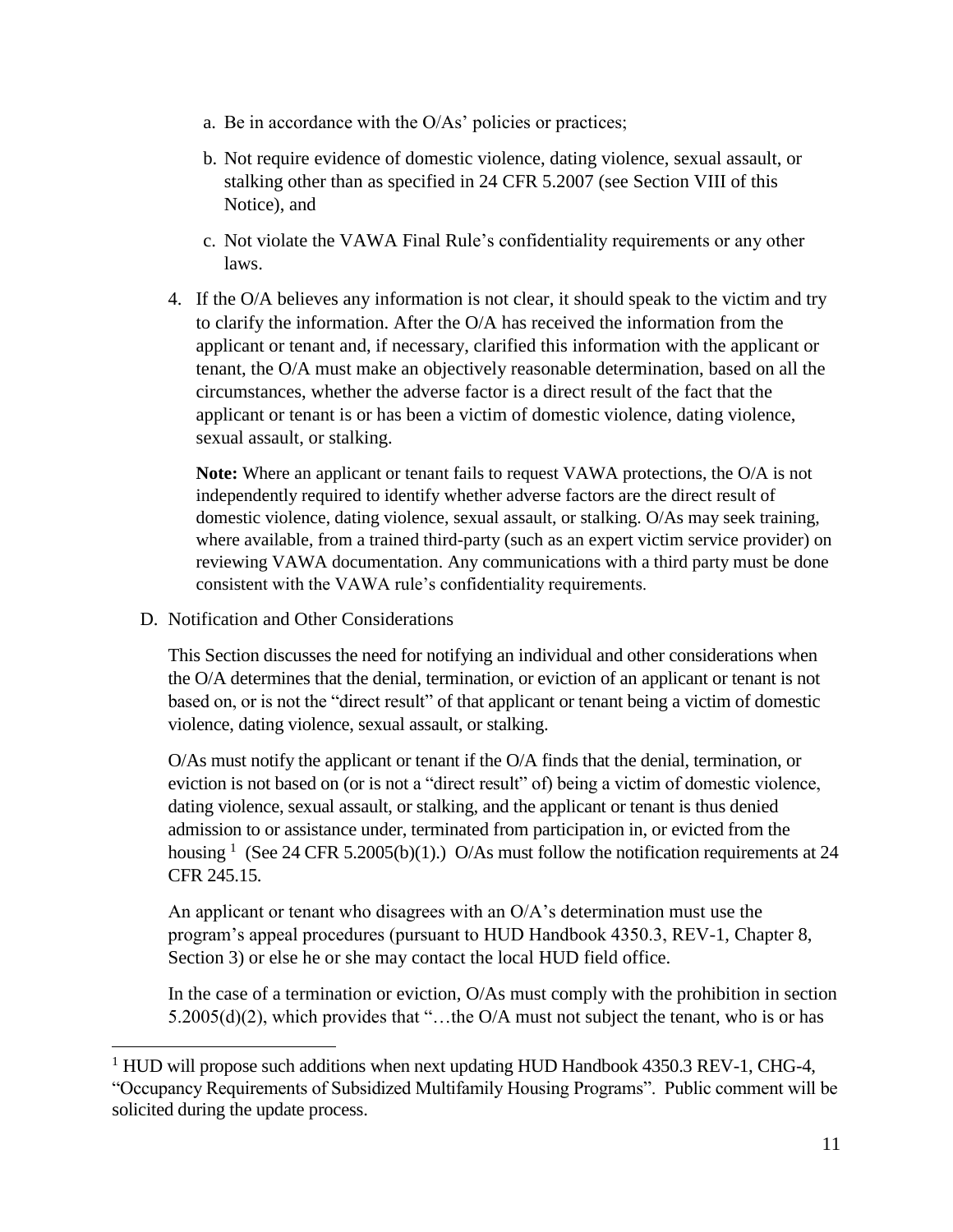been a victim of domestic violence, dating violence, sexual assault, or stalking, or is affiliated with an individual who is or has been a victim of domestic violence, dating violence, sexual assault, or stalking, to a more demanding standard than other tenants in determining whether to evict or terminate assistance".

This means that even if the direct result prohibition does not apply, the O/A cannot use that violation to terminate or evict a tenant who is a victim of domestic violence, dating violence, sexual assault, or stalking, if the O/A does not ordinarily terminate or evict tenants for that violation.

#### **VIII. Certification and Documentation of Domestic Violence, Dating Violence, Sexual Assault, or Stalking**

A. Certification of domestic violence, dating violence, sexual assault, or stalking

VAWA 2013 required that HUD create a certification form that serves as a means of documenting the incident or incidents of domestic violence, dating violence, sexual assault, or stalking. (See 24 CFR 5.2005(a).) The VAWA Final Rule transmitted this certification form, "Certification of Domestic Violence, Dating Violence, Sexual Assault, or Stalking, and Alternative Documentation", form HUD-5382. The O/A must attach form HUD-5382 to the VAWA "Notice of Occupancy Rights", form HUD-5380, as described in Section X of this notice.

Form HUD-5382 supersedes the Multifamily Housing VAWA certification form, HUD-91066, which is now obsolete.

O/As may accept this form and must make it publicly available and provide it upon request. Elements of the form are as follows:

- 1. Provides that VAWA 2013 protects applicants and tenants from being denied admission, denied assistance, terminated from participation, or evicted from housing based on an act of domestic violence, dating violence, sexual assault, or stalking;
- 2. Serves as an optional way for victims to comply with a written request for documentation about the incident or incidents of domestic violence, dating violence, sexual assault, or stalking for persons seeking VAWA protections;
- 3. Provides that the victim or someone on the victim's behalf may complete the form;
- 4. Provides a list of acceptable forms of third-party documentation to satisfy a request for documentation, (See Section B below regarding requests for documentation);
- 5. Explains the time for responding to a written request for documentation;
- 6. Describes the confidentiality protections under VAWA;
- 7. Requires that the victim or someone filling out the form on the victim's behalf must answer 10 numbered questions and provide a brief description of the incident(s);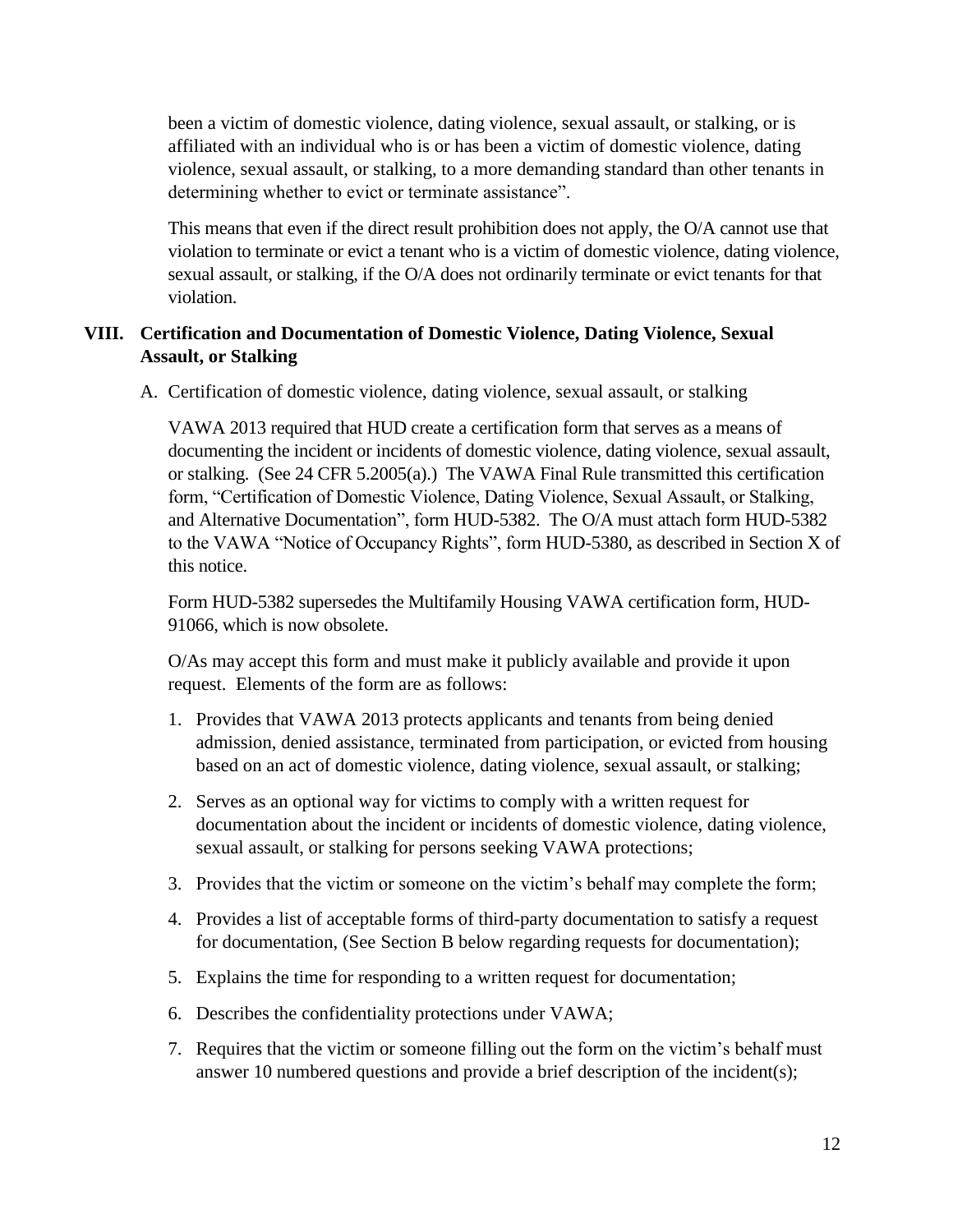- 8. Clarifies that the name of the accused perpetrator does not have to be provided if it is unknown to the victim or it cannot be provided safely;
- 9. Clarifies that the date and time of incident should be completed only if known by the victim, and
- 10. Requires the victim or someone filling out the form on the victim's behalf, to certify to the truth and accuracy of the information being provided, and explains that false information could be the basis for denial of admission, termination of assistance, or eviction.

When practicable, an O/A should advise applicants and tenants that, if it receives a certification form submitted on their behalf, the submission will take the place of the applicants or tenants submitting their own statements. Thus, applicants and tenants should ensure, to the extent possible, that the information provided by a third party is accurate and comprehensive.

The certification form HUD-5382, as required by 24 CFR 5.2005(a)(1)(ii), must be made available by the O/A in multiple languages, consistent with HUD's LEP Guidance. (See  $24$  CFR 5.2005(a)(3).) In addition, consistent with civil rights requirements, when obtaining information through the form, O/As must take appropriate steps to ensure effective communication with applicants and tenants with disabilities using appropriate auxiliary aids and services, such as large print or Braille documents, readers, interpreters, and accessible electronic documents. O/As must provide reasonable accommodations when necessary to allow applicants and tenants with disabilities to equally benefit from VAWA protections, such as by providing individualized assistance in completing forms.

B. Documentation of the occurrence of domestic violence, dating violence, sexual assault, or stalking

The VAWA Final Rule clarified several aspects of VAWA's certification or documentation process. (See 24 CFR 5.2007.) The information below discusses some of the clarifying changes made in the VAWA Final Rule, and provides additional guidance on the processing of this documentation.

1. Acceptance of Verbal Statement

The VAWA Final Rule clarifies that O/As are not required to ask for documentation when an individual presents a claim for VAWA protections; the O/A may instead choose to provide benefits to an applicant or tenant based solely on the individual's verbal statement or other corroborating evidence. HUD recommends that O/As develop written policies for how and under what circumstances a verbal statement will be accepted (e.g., the O/A was aware of the abuse and encouraged the victim to request VAWA protections).<sup>2</sup> It is recommended that in cases where an  $O/A$  decides

 $\overline{a}$ 

 $2$  Public comment will be solicited during the update process.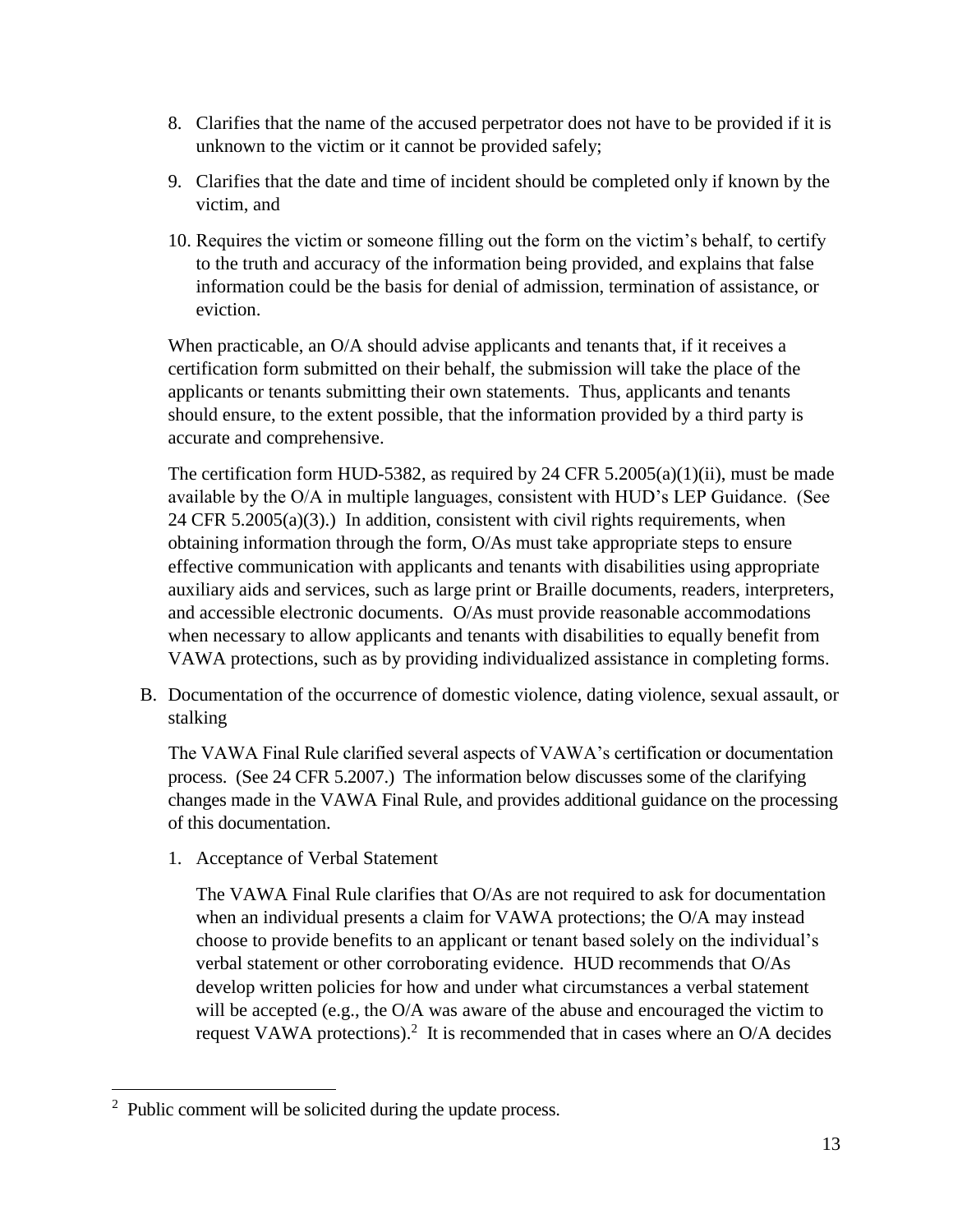to rely on such information, that the O/A documents, in a confidential manner, the individual's verbal statement or other corroborating evidence in the tenant's file.<sup>3</sup>

2. Requesting Documentation

If the O/A chooses to request that an applicant or tenant documents his or her claim of domestic violence, dating violence, sexual assault, or stalking, the O/A must make such request in writing. Simply providing the victim the certification form HUD-5382 does not constitute a written request for documentation, unless the certification form HUD-5382 is accompanied by a dated letter requesting documentation. (See 24 CFR 5.2007(a)(1).)

An applicant or tenant may satisfy this request by providing any one of the following documents as described under 24 CFR 5.2007(b)(1):

- a. Form HUD-5382; or
- b. A document:
	- 1) Signed by an employee, agent, or volunteer of a victim service provider, an attorney, or medical professional or a mental health professional (collectively, "professional") from whom the victim has sought assistance relating to domestic violence, dating violence, sexual assault, or stalking, or the effects of abuse:
	- 2) Signed by the applicant or tenant; and
	- 3) That specifies, under penalty of perjury, that the professional believes in the occurrence of the incident of domestic violence, dating violence, sexual assault, or stalking that is the ground for protection and remedies under the VAWA Final Rule, and that the incident meets the applicable definition of domestic violence, dating violence, sexual assault, or stalking under 24 CFR 5.2003; or
- c. A record of a Federal, State, tribal, territorial or local law enforcement agency, court, or administrative agency (for example, a police report); or
- d. At the discretion of an O/A, a statement or other evidence provided by the applicant or tenant.

An O/A must accept any of the above items (a - c), as provided under 24 CFR 5.2007. For example, form HUD-5382 must be accepted in lieu of any of the third-party documents outlined above (b or c), if the applicant or tenant chooses to self-certify to satisfy the O/A's request for documentation and the submitted documentation does not contain conflicting information. The O/A also has discretion to accept a statement or other evidence (d). O/As are encouraged to develop written policies as to whether they

 $\overline{a}$ <sup>3</sup> Public comment will be solicited during the update process.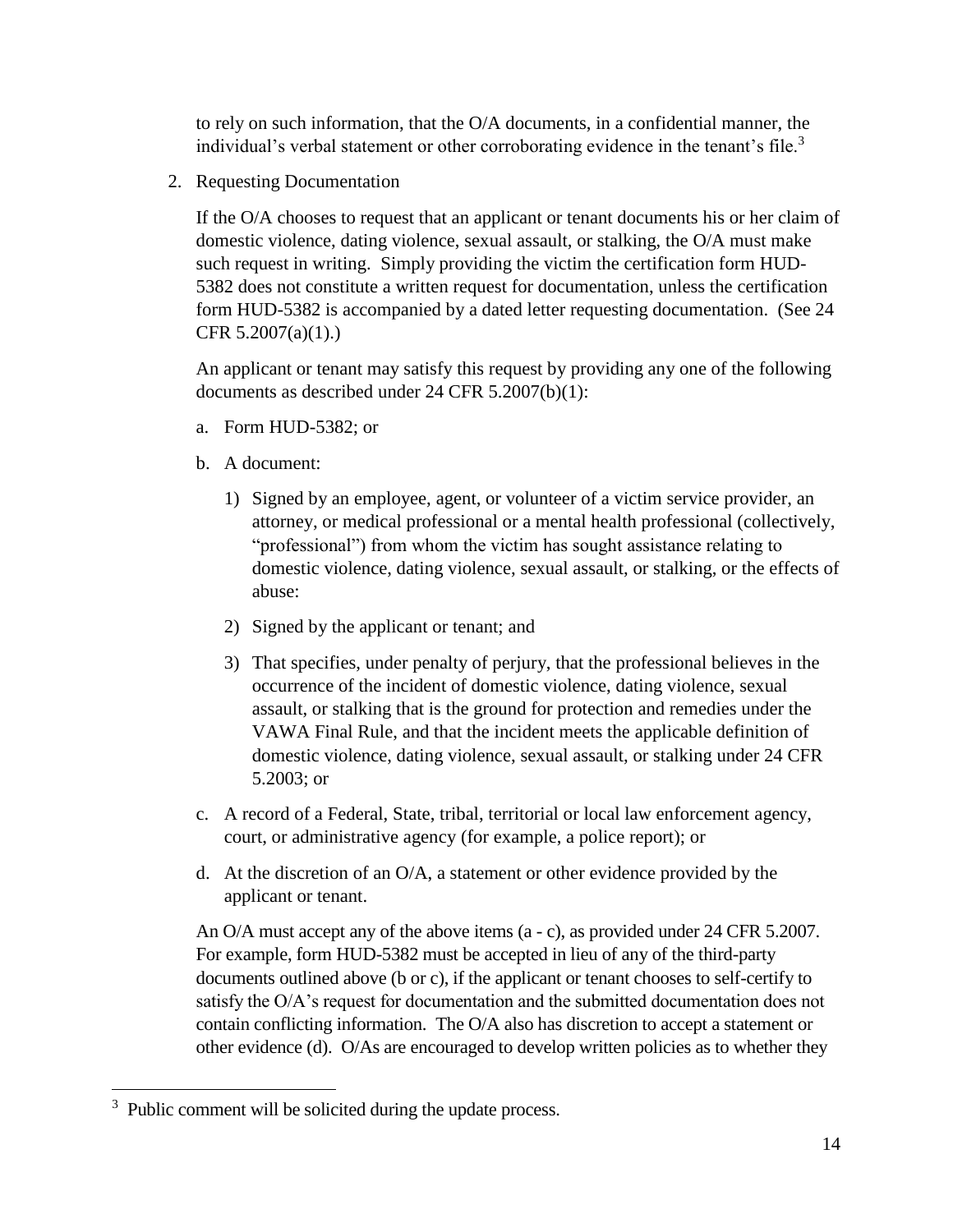will exercise discretion as provided for under (d). The policies should indicate whether a statement or other evidence will be accepted. If other evidence will be accepted, HUD recommends that the O/A's policies define "acceptable evidence." 4

The O/A is prohibited from requiring third-party documentation of victim status, except as outlined in Section VIII.E of this Notice.

Given the possible consequences to both the victim and the alleged perpetrator of domestic violence, dating violence, sexual assault, or stalking, it is important that any allegations made by one individual against another are made with the understanding that there are consequences if the allegations are false. In this regard, form HUD-5382 advises that the submission of false information may be a basis for denial of admission, termination of assistance, or eviction.

C. Time to Submit Documentation

 $\overline{a}$ 

The O/A may require submission of documentation within 14 business days after the date that the individual received the written request for documentation. (See 24 CFR 5.2007(a)(2).) However, the O/A may extend this period at its discretion. During the 14 business day period and any granted extensions of that time, no adverse actions, such as eviction or termination, can be taken against the individual requesting VAWA protection. For example, O/As must not schedule an eviction to take place during this time frame.

In determining whether to extend the 14-business day period, O/As are encouraged to consider factors that may contribute to the victim's inability to provide the documentation in a timely manner. These factors may include, but are not limited to: cognitive limitations, disabilities, limited English proficiency, absence from the unit due to hospitalization or time in an emergency shelter, administrative delays in obtaining police or court records, the danger of further violence, and the victim's need to address health or safety issues. O/As must also grant reasonable accommodations for persons with disabilities. Note that because of these factors, the O/A might not be contacted by the victim with a request to extend the 14-business day period until after the 14-day period has passed.

D. Acknowledging Receipt of Documentation; Failure to Provide Documentation in a Timely Manner

Once a victim provides documentation of domestic violence, dating violence, sexual assault, or stalking, the O/A is encouraged to acknowledge receipt of the documentation in a timely manner.<sup>5</sup>

<sup>&</sup>lt;sup>4</sup> HUD will propose such additions when next updating HUD Handbook 4350.3 REV-1, CHG-4, "Occupancy Requirements of Subsidized Multifamily Housing Programs". Public comment will be solicited during the update process.

<sup>&</sup>lt;sup>5</sup> HUD will propose such additions when next updating HUD Handbook 4350.3 REV-1, CHG-4,

<sup>&</sup>quot;Occupancy Requirements of Subsidized Multifamily Housing Programs". Public comment will be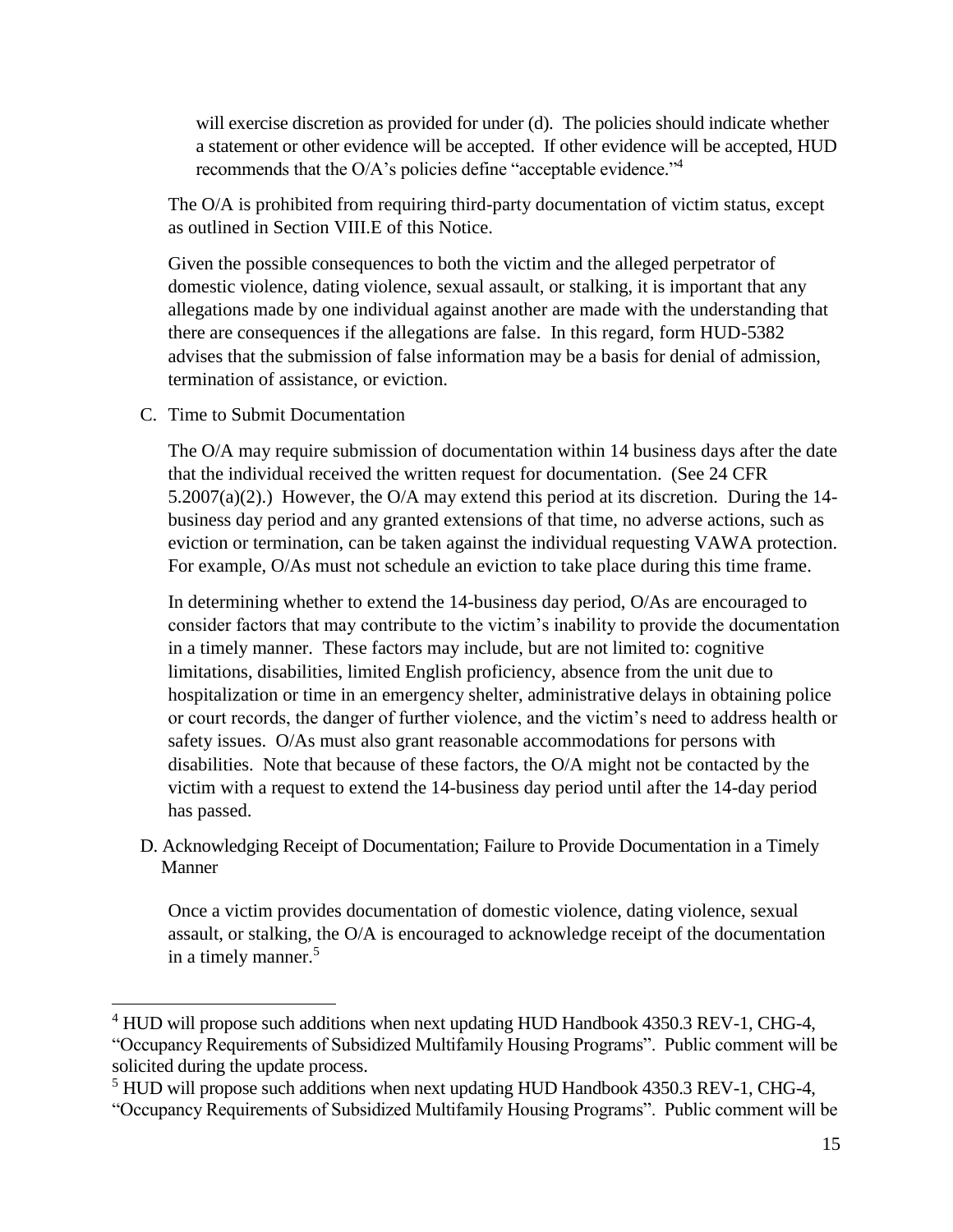If the applicant or tenant fails to provide documentation that meets the criteria in 24 CFR 5.2007 within 14 business days after receiving the written request for that documentation, or within the designated extension period, nothing in the VAWA Final Rule may be construed to limit the authority of the O/A to:

- 1. Deny admission by the applicant or tenant to the housing or program;
- 2. Deny assistance under the covered housing program to the applicant or tenant;
- 3. Terminate the participation of the tenant in the covered housing program, or
- 4. Evict the tenant, or a lawful occupant that commits a violation of a lease.

An applicant's or tenant's failure to timely provide documentation of domestic violence, dating violence, sexual assault, or stalking does not result in a waiver of the individual's right to challenge the denial of assistance or termination, nor does it preclude the individual's ability to raise an incident of domestic violence, dating violence, sexual assault, or stalking at eviction or termination proceedings. If the O/A denies VAWA protections, it must still follow established appeal procedures, as set forth in HUD Handbook 4350.3, REV-1, Chapter 8, Section 3.

- E. Requests for Third-Party Documentation of Victim Status
	- 1. Victim Status

When an applicant or tenant requests protection under VAWA, the VAWA Final Rule allows, but does not require, the O/A to require the applicant or tenant to submit documentation of victim status, i.e., documentation showing the applicant or tenant is or has been a victim of domestic violence, dating violence, sexual assault or stalking. However, the VAWA Final Rule prohibits an O/A from requiring the victim to provide third-party documentation of victim status, unless:

- a. More than one applicant or tenant provides documentation to show he or she is a victim of domestic violence, dating violence, sexual assault, or stalking, and the information in one person's documentation conflicts with the information in another person's documentation, or
- b. Submitted documentation contains information that conflicts with existing information already available to the O/A.
- 2. Documentation

In the case of 1a or 1b above, the regulations at 24 CFR 5.2007(b)(2) allow an O/A to require the applicants or tenants to submit third-party documentation that meets the criteria in 24 CFR 5.2007(b)(1)(ii), (b)(1)(iii), or (b)(1)(iv). Per these criteria,

 $\overline{a}$ 

solicited during the update process.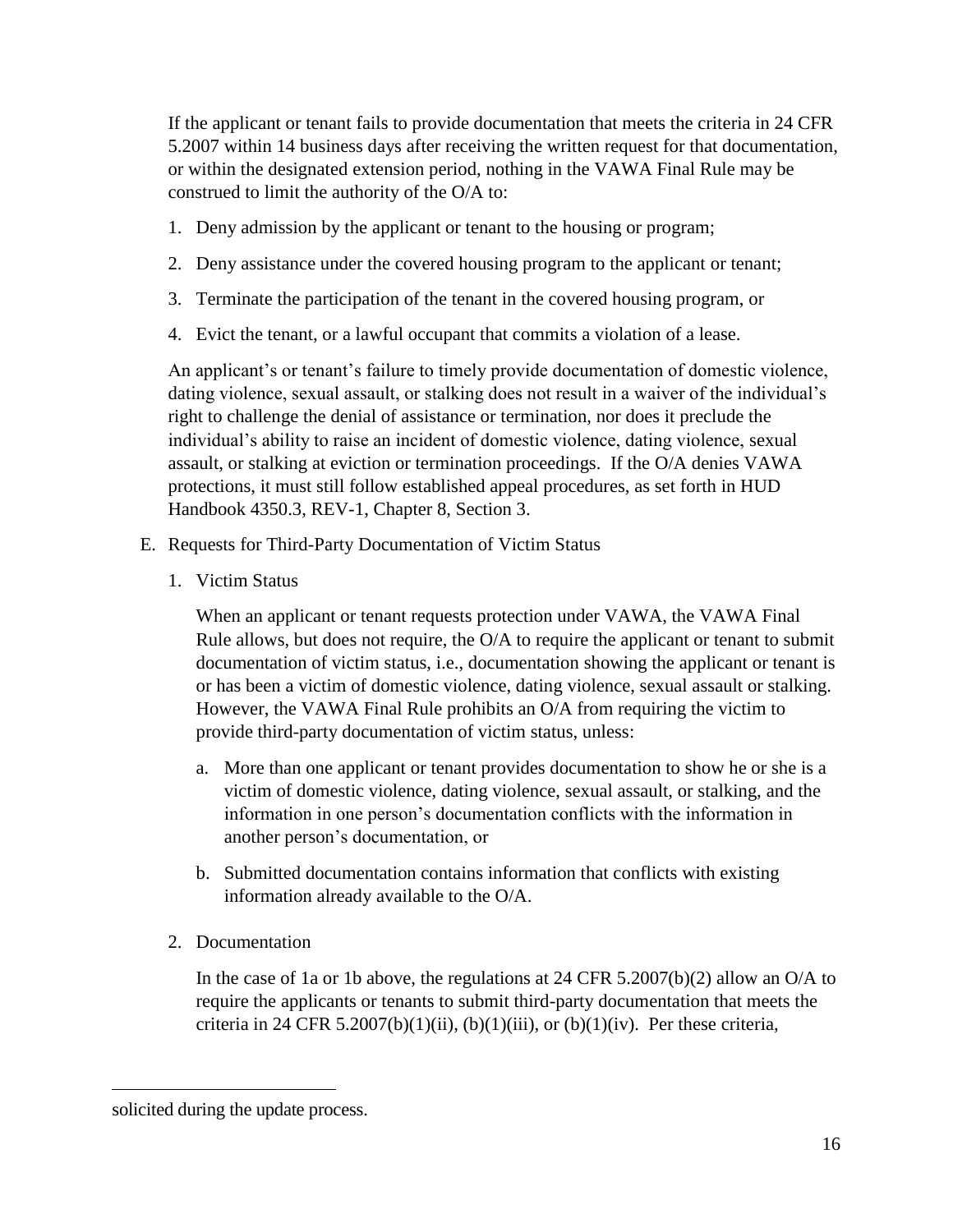applicants or tenants may submit any of the following to meet the third-party documentation request:

- a. A document:
	- 1) Signed by an employee, agent, or volunteer of a victim service provider, an attorney, or medical professional or a mental health professional (collectively, "professional") from whom the victim has sought assistance relating to domestic violence, dating violence, sexual assault, or stalking, or the effects of abuse;
	- 2) Signed by the applicant or tenant; and
	- 3) That specifies, under penalty of perjury, that the professional believes in the occurrence of the incident of domestic violence, dating violence, sexual assault, or stalking that is the ground for protection and remedies under the VAWA Final Rule, and that the incident meets the applicable definition of domestic violence, dating violence, sexual assault, or stalking under 24 CFR 5.2003; or
- b. A record of a Federal, State, tribal, territorial, or local law enforcement agency, court, or administrative agency (for example, a police report) that documents the incident of domestic violence, dating violence, sexual assault, or stalking, or
- c. At the discretion of the O/A, a statement or other evidence provided by the applicant or tenant.
- 3. Timeframe to Respond
	- a. Applicants or tenants must be given 30 calendar days from the date of the request to provide such documentation. If an applicant or tenant responds with thirdparty documentation that meets the criteria in 2a, 2b, or 2c, above, and supports the applicant's or tenant's VAWA request, the O/A is prohibited from requiring further documentation of the applicant's or tenant's status as a victim of domestic violence, dating violence, sexual assault, or stalking.
	- b. If an applicant or tenant does not submit any third-party documentation within the required time or submits documentation that does not meet the criteria in 2a, 2b, or 2c, above, the O/A may, but is not required to, accept that applicant or tenant's assertion (form HUD-5382 or verbal statement) of victim status for the VAWA protections.
- 4. Contact Information of Service Providers and Legal Aid

When requesting third-party documentation, the O/A is encouraged to include contact information for local domestic violence agencies so that the applicants or tenants can seek services and plan for their safety. The O/A may also provide the applicants or tenants with contact information for local legal aid offices, which may be able to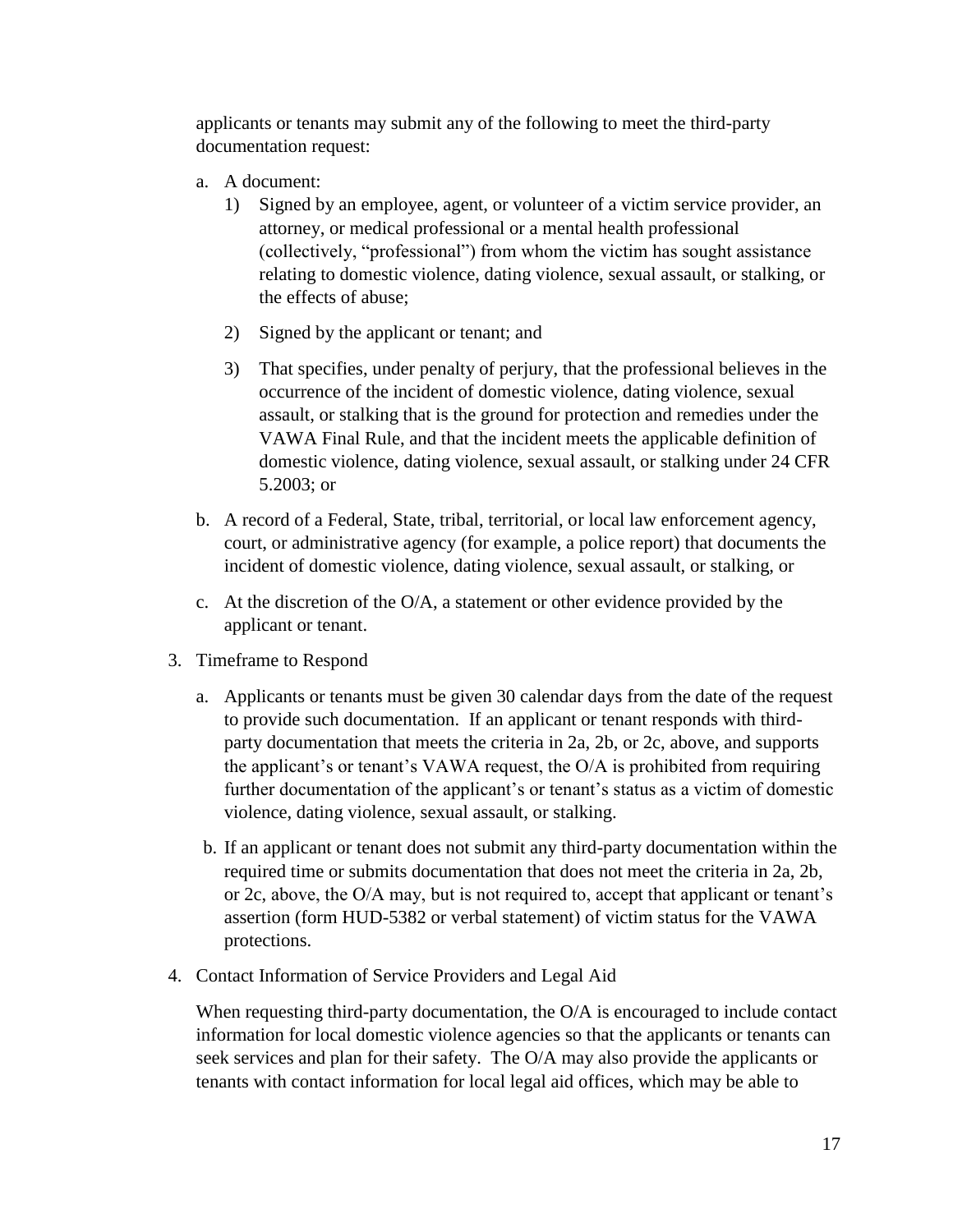assist in providing appropriate referrals, obtaining restraining orders, and preparing for grievance hearings.<sup>6</sup>

5. Denying VAWA Protections and Other Factors to Consider

If the O/A requests, but does not receive, third-party documentation, the O/A has the option to deny VAWA protections and must notify the applicant or tenant. If this results in one of the tenants being terminated from assistance, the O/A must hold a separate hearing for that tenant, pursuant to HUD Handbook 4350.3, REV-1, Chapter 8, Section 3.

Alternatively, the O/A may develop or follow an existing family break-up policy that may provide assistance to both persons seeking VAWA protections.

If the documentation requirements are satisfied, the question of victim status is resolved, and the O/A may not require further evidence or question whether the person satisfies the requirements for VAWA protections.

Note 1: Perpetrators sometimes obtain temporary restraining orders or file police reports against victims as a form of retaliation. Further, many victims are unable to timely access the courts or law enforcement due to language barriers, disabilities, cultural norms, or fear for their safety. As a result, the fact that only one party submitted thirdparty documentation is not always a reliable indicator of domestic violence, dating violence, sexual assault, or stalking. A family break-up policy allowing assistance to be provided to both parties may alleviate a negative impact, such as loss of housing assistance.

Note 2: In the case of conflicting documentation between two tenants, if one tenant submits a court order addressing rights of access or control of the property (such as a protection order granting the victim exclusive possession of the unit), the O/A must honor this court order.

Example: A two-person household (Joan and John) was notified by an O/A that they were being evicted from their unit due to a history of neighbors having to call the police for loud disturbances coming from their unit in violation of the noise provision in their lease. Both Joan and John provide certifications to the O/A that both she and he are victims of domestic violence and the disturbances arose from the partner's abuse. The O/A has a policy of requesting third party documentation when there are conflicting certifications, so the O/A requests third party documentation individually from both members of the household.

Within 30 calendar days, the O/A receives third-party documentation from Joan with sufficient information for the O/A to determine that the disturbances and police calls

 $\overline{a}$ 

 $6$  HUD will propose such additions when next updating HUD Handbook 4350.3 REV-1, CHG-4, "Occupancy Requirements of Subsidized Multifamily Housing Programs". Public comment will be solicited during the update process.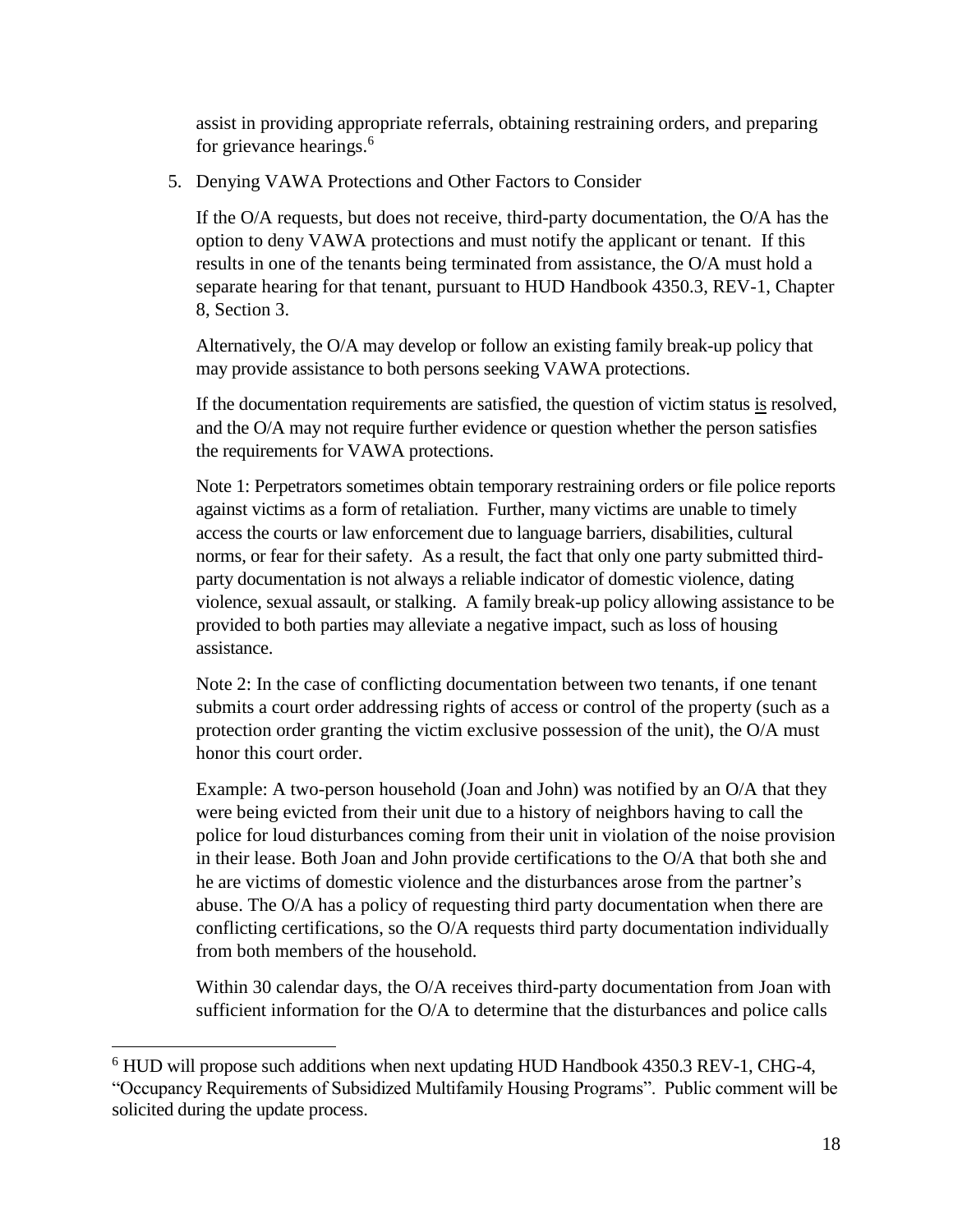were a direct result of Joan being a victim of domestic violence. The O/A then treats Joan as a victim of domestic violence for purpose of VAWA and notifies John that the O/A will deny VAWA protections to him. The O/A will include in that notification a date for an eviction appeal hearing, pursuant to HUD Handbook 4350.3, REV-1, Chapter 8, Section 3.

Note: If Joan does not provide third-party documentation and the O/A, after good faith communication to obtain documentation, has found that Joan does not qualify for VAWA protections, the O/A must notify Joan that she does not qualify and the O/A may proceed with the eviction action against the entire household.

#### F. Documentation Conflicts with O/A Information

An applicant or tenant may satisfy a request for victim status documentation by submitting any document that meets the criteria under 24 CFR 5.2007(b)(1). The O/A must accept the submitted documentation and is prohibited from seeking additional documentation of victim status, unless the submitted documentation does not meet the criteria in the VAWA Final Rule or the submitted documentation contains conflicting information, including conflicting claims between two parties, as described above.

O/As are prohibited from conducting further fact finding in or to verify the "validity" of an applicant's or tenant's victim status. For example, O/As are prohibited from conducting interviews with neighbors or employers to determine if the applicant or tenant is an actual victim of domestic violence, dating violence, sexual assault, or stalking. Doing so would be in violation of the documentation requirements of the VAWA Final Rule and may result in a violation of the victim confidentiality requirements of the VAWA Final Rule.

However, if the O/A already has, or regularly receives, reliable information that conflicts with the submitted documentation, the O/A may require third-party documentation of victim status, based on information outside of the submitted documentation. Examples of reliable information include surveillance footage, police report(s), and other verifiable information. This information must not be collected for the purposes of discrediting claims for VAWA protections, but may be collected for other legitimate reasons, such as addressing safety in the community. If the applicant or tenant subsequently does not submit third-party documentation, or only submits third-party documentation that contains conflicting information that is material to a victim status determination, the O/A has the option to deny VAWA protections and must notify the applicant or tenant.

Note: Only consequential, conflicting information bearing on whether or not an individual is or is not a victim should form the basis for denying VAWA protections.

Given the possible consequences to both the victim and the alleged perpetrator of domestic violence, dating violence, sexual assault, or stalking, it is important that any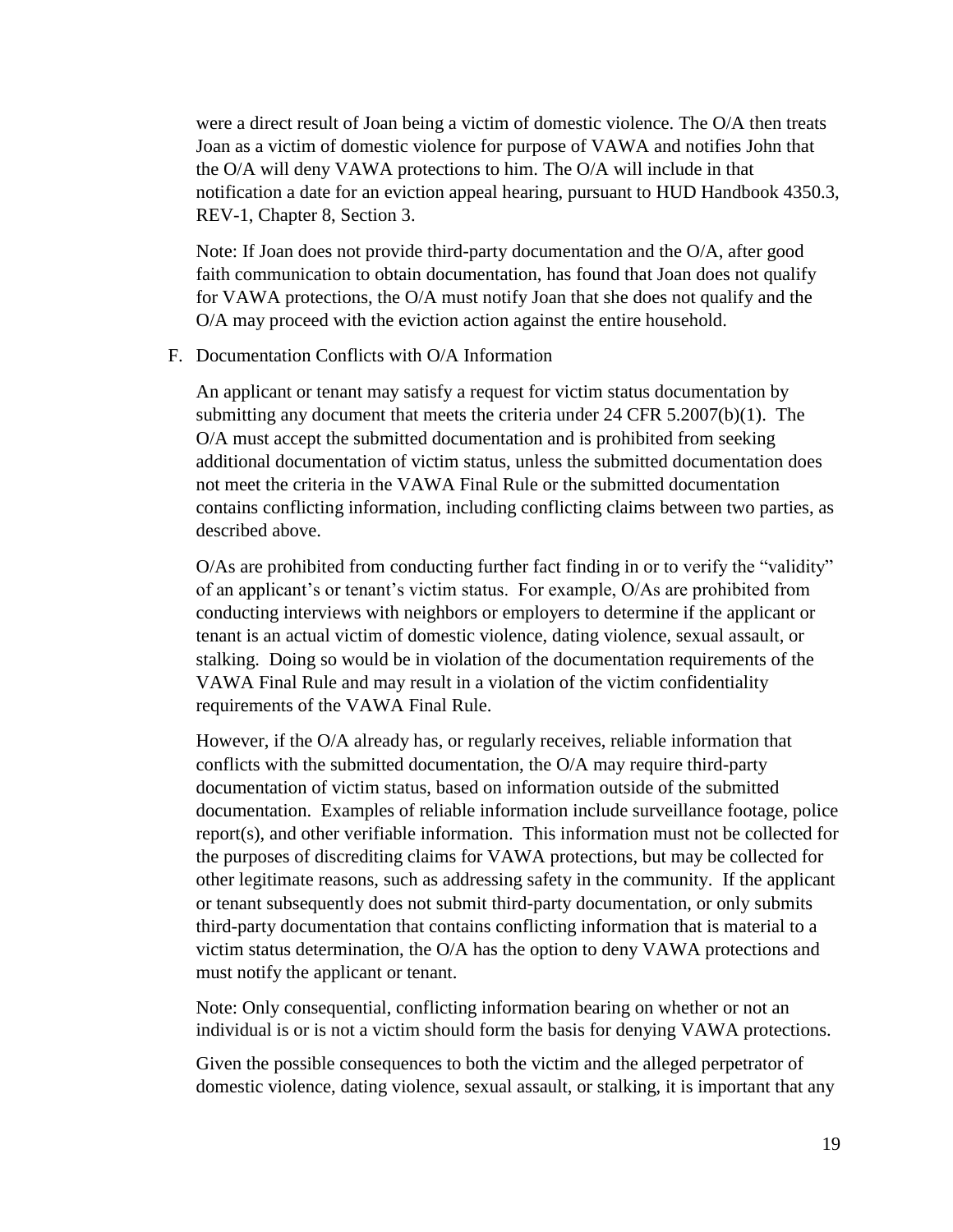allegations made by one individual against another are made with the understanding that there are consequences if the allegations are false. In this regard, certification form HUD-5382 advises that the submission of false information may be a basis for denial of admission, termination of assistance, or eviction.

# **IX. VAWA Lease Addendum**

The VAWA Final Rule requires that a description of specific protections afforded to victims of domestic violence, dating violence, sexual assault, or stalking be included in the tenant lease. (See 24 CFR 5.2005(a)(4).) The Office of Multifamily Housing will soon issue an updated form HUD-91067, "VAWA Lease Addendum", which will include the additional provisions required in the final rule. All O/As must use this updated form when providing or modifying a lease.

For reference, O/As should refer to 24 CFR Part 5, subpart L, and the applicable program regulations for required elements of the lease addendum. The updated lease provisions in HUD-91067 will include updates regarding:

- 1. Definitions (24 CFR 5.2003);
- 2. VAWA protections (24 CFR 5.2005);

3. Documenting the occurrence of domestic violence, dating violence, sexual assault, or stalking (24 CFR 5.2007), and

4. Remedies available to victims of domestic violence, dating violence, sexual assault, or stalking as applicable to the multifamily housing program, including emergency transfers (24 CFR 5.2009).

O/As must provide a new VAWA Lease addendum (when the revised form HUD-91067 is issued) to all current households. This may be done at each household's next Annual Recertification (AR) or at another timely opportunity. All subsequent new move-ins must also receive the updated VAWA lease addendum.<sup>7</sup>

O/As are encouraged to include in their house rules any additional protections made available to victims of domestic violence, dating violence, sexual assault, or stalking.<sup>8</sup>

## **X. Notice of Occupancy Rights, form HUD-5380**

 $\overline{a}$ 

The VAWA Final Rule revises the requirements for notice of VAWA rights at 24 CFR 5.2005(a). VAWA 2013 requires that HUD create a notice of VAWA rights "Notice of Occupancy Rights", form HUD-5380. The form is available in [Hudclips.](https://portal.hud.gov/hudportal/HUD?src=/program_offices/administration/hudclips)

O/As must issue the VAWA Notice of Occupancy Rights without changes to the core protections and confidentiality rights in the Notice. However, O/As must customize the

<sup>7</sup> These provisions will be included in the forthcoming Paperwork Reduction Act renewal package for 2502-0204.

<sup>&</sup>lt;sup>8</sup> HUD will propose such additions when next updating HUD Handbook 4350.3 REV-1, CHG-4,

<sup>&</sup>quot;Occupancy Requirements of Subsidized Multifamily Housing Programs". Public comment will be solicited during the update process.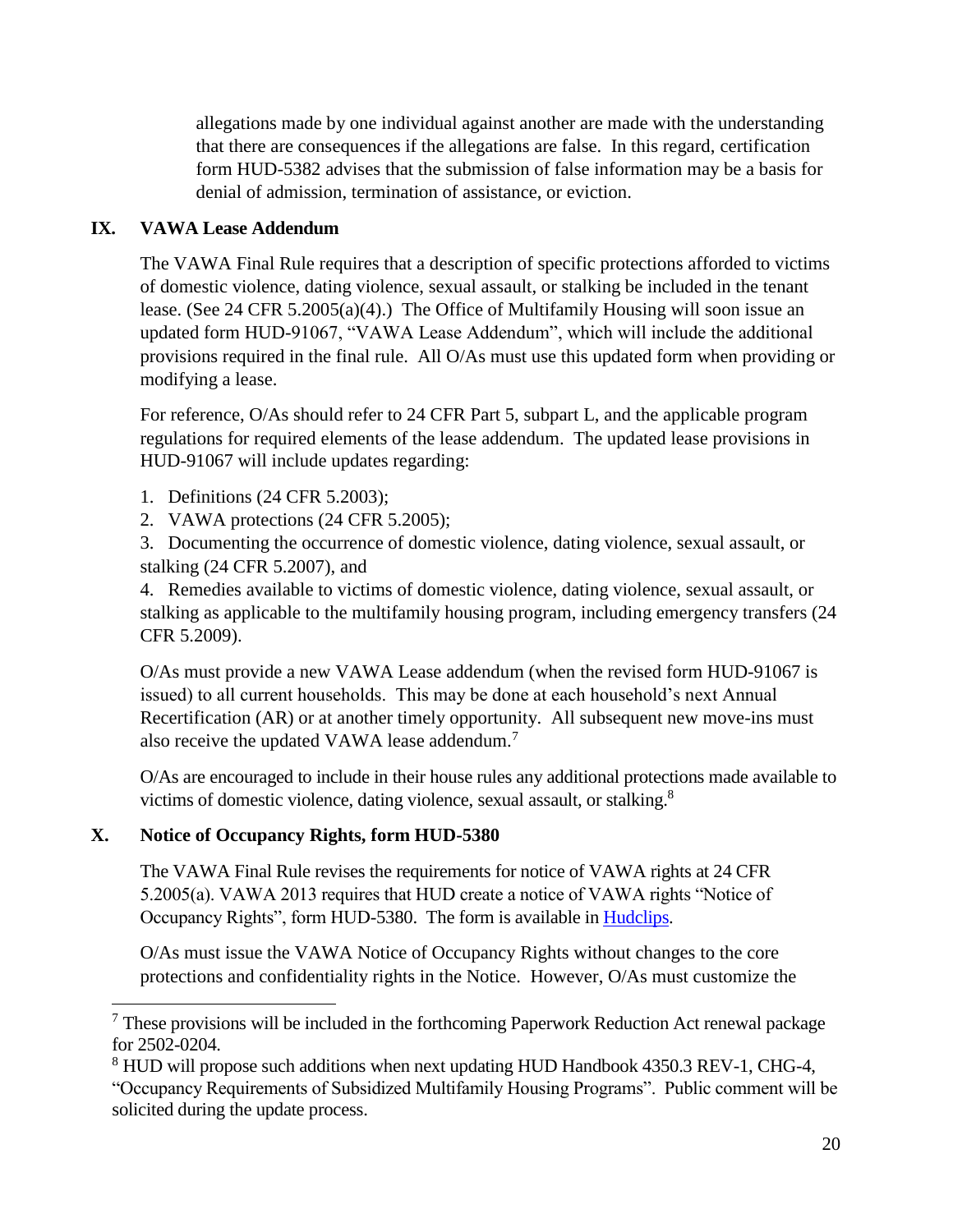Notice to reflect the specific assistance provided under the covered housing program and specify the program operations that may pertain to or affect the VAWA Notice of Occupancy Rights. For example, O/As must add to the VAWA Notice of Occupancy Rights information that identifies the covered housing program (e.g., Section 8 or PRAC), the company/organization or property name, and any additional information and terminology that is used in the pertinent program and makes the VAWA Notice of Occupancy Rights more meaningful to applicants or tenants. (For example, O/As may want to use the term "apartment" or "housing" in lieu of "unit".) This may include additional language, so long as the language does not make changes to the core protections and confidentiality rights as noted above. For example, the additional language cannot add additional requirements to receive VAWA protections, but additional language may be provided to better explain VAWA.

The VAWA Final Rule does not establish all-inclusive requirements for how a victim of domestic violence, dating violence, sexual assault, or stalking requests VAWA protections from an O/A. As such, O/As must follow/include the requirements outlined in the VAWA Final Rule when establishing their own policies.

The VAWA Notice of Occupancy Rights, along with the attached certification form HUD-5382, must be provided to existing households, applicants, and new move-ins/initial certifications no later than each of the following times:

- 1. For applicants
	- a. At the time the household is provided assistance or admission (i.e., at move-in (MI) or initial certification (IC)), and
	- b. At the time the applicant is denied assistance or admission.
- 2. For existing households
	- a. Through December 15, 2017, at each household's annual recertification (AR), and
	- b. With any notification of eviction or termination of assistance, (but not with subsequent eviction or termination notices sent for the same infraction).

If households have already had their AR for 2017 and they were not provided with the forms, the O/A must provide the forms to those households through other means by 12/15/2017. A note or documentation must be made in those tenant files indicating when the forms were provided to the household.

The VAWA Final Rule does not require an applicant/household to sign acknowledgement of receipt of the Notice of Occupancy Rights and certification form. Nonetheless, it is strongly recommended that O/As maintain a note or other documentation in each tenant's file that indicates when each applicant or household was provided the forms at each of the times listed in 1a, 1b, 2a, and 2b above.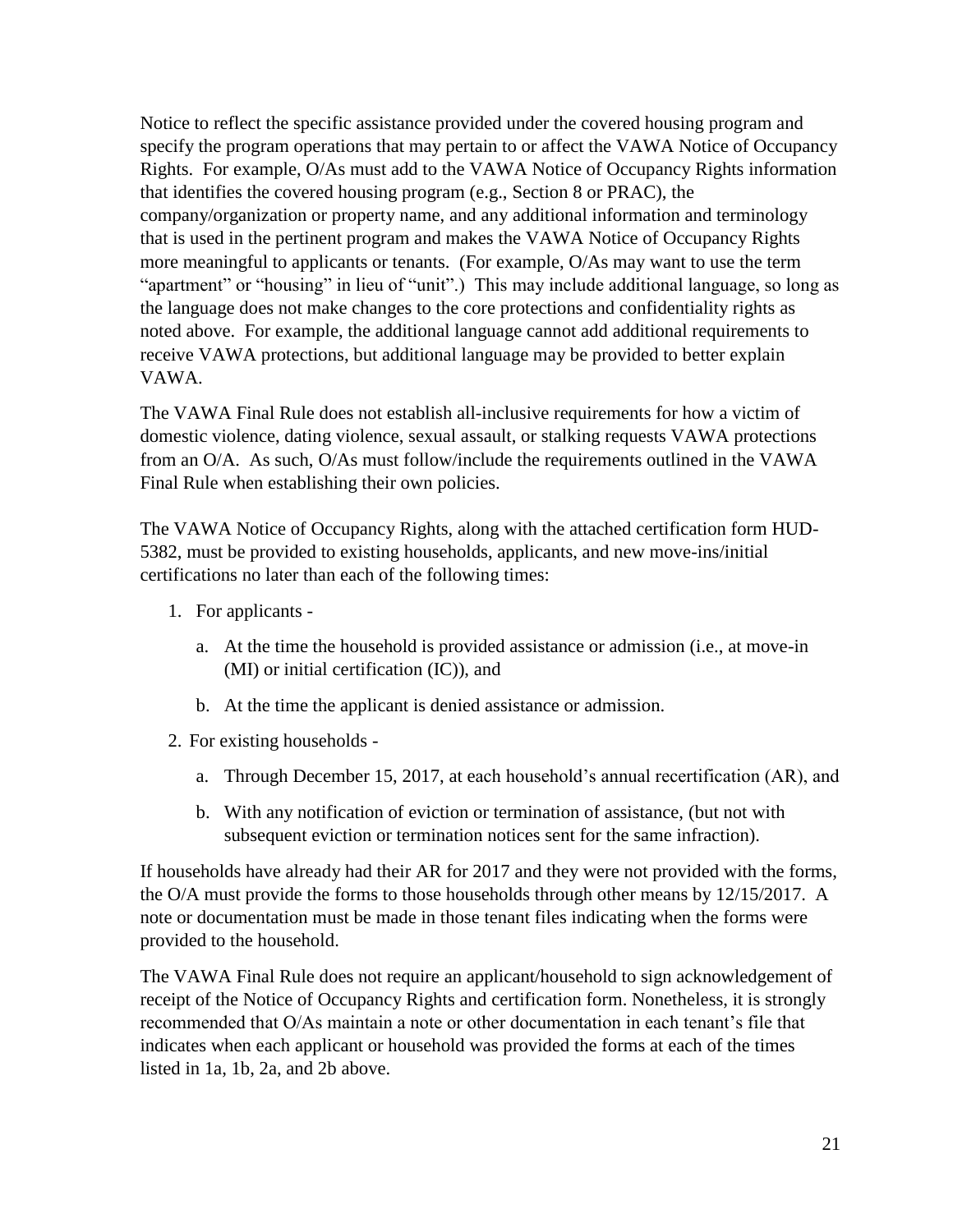O/As are encouraged to provide the VAWA Notice of Occupancy Rights and certification form to households and tenants at any additional times determined to be helpful in informing tenants of their rights under VAWA. HUD also encourages O/As to post the VAWA Notice of Occupancy Rights and certification form on their websites and in public areas such as waiting rooms, community bulletin boards, and lobbies, where all tenants may view them. This will be particularly helpful for households whose next AR is many months away.<sup>9</sup>

Note: Even if the VAWA Notice of Occupancy Rights (form HUD-5380) and certification form (form HUD-5382) are provided in other ways, O/As still must provide the VAWA Notice of Occupancy Rights and certification form at each household's AR through December 15, 2017. After that date, HUD assumes all current households will have received the forms and the VAWA rule does not require O/As to provide the notice and certification form at future ARs.

The VAWA Notice of Occupancy Rights must be made available in multiple languages, consistent with guidance issued by HUD in accordance with Executive Order 13166 (Improving Access to Services for Persons with Limited English Proficiency, signed August 11, 2000, and published in the Federal Register on August 16, 2000 (at 65 FR 50121) (HUD's LEP Guidance) (24 CFR 5.2005(a)(3))).

## **XI. Victim Confidentiality**

#### A. Introduction

 $\overline{a}$ 

Given the significant safety issues faced by victims of domestic violence, dating violence, sexual assault, or stalking, it is critical that O/As establish or update existing policies to maintain the confidentiality and privacy of victims who seek protections under the VAWA Final Rule.

The VAWA Final Rule clarified that any information submitted to an O/A under 24 CFR 5.2007, including the fact that an applicant or tenant is or has been a victim of domestic violence, dating violence, sexual assault, or stalking, must be maintained in confidence by the O/A. (See 24 CFR 5.2007(c).)

- 1. Employees of the O/A (or those who administer assistance on their behalf, e.g., contractors) must not have access to the information unless explicitly authorized by the O/A for reasons that specifically call for these individuals to have access to such information under applicable Federal, State, or local law (e.g., the information is needed by a O/A employee to provide the VAWA protections to the victim), and
- 2. The O/A must not enter this information into any shared database, or disclose this information to any other entity or individual, except to the extent that disclosure is:

 $9$  HUD will propose such additions when next updating HUD Handbook 4350.3 REV-1, CHG-4, "Occupancy Requirements of Subsidized Multifamily Housing Programs". Public comment will be solicited during the update process.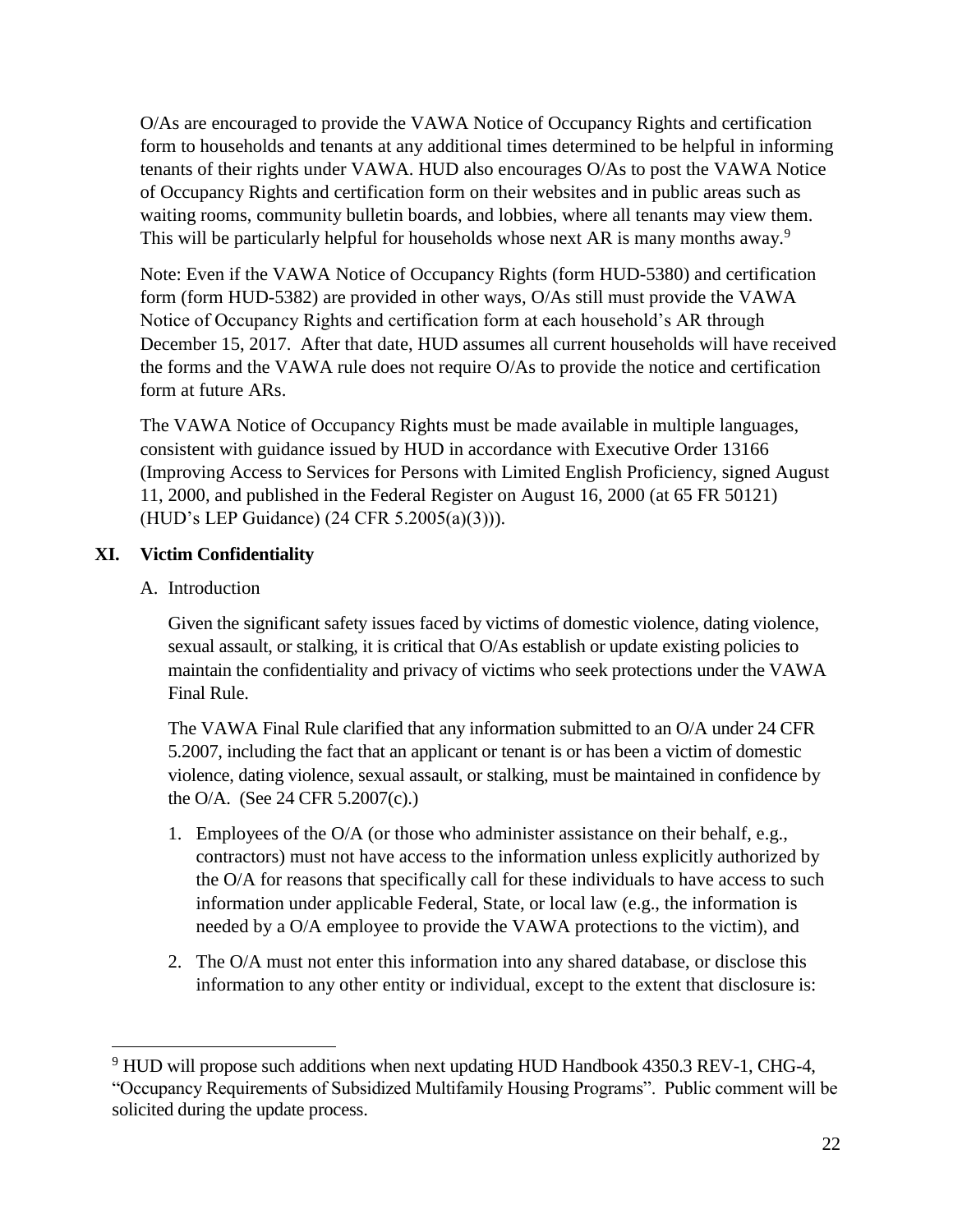- a. Requested or consented to in writing by the victim in a time-limited release;
- b. Required for use in an eviction proceeding or hearing regarding termination of assistance from the covered program, or
- c. Otherwise required by applicable law.

The prohibition against entering this information into any shared database does not preclude an O/A from entering this information into a database system used by the O/A that meets all requirements for securing sensitive personally identifiable information (PII), including the Privacy Act of 1974 (5 U.S.C. § 552a), in addition to the protections listed above and provided at 24 CFR 5.2007(c).

B. Communicating with the Victim

 $\overline{a}$ 

When communicating with an applicant or tenant who has requested VAWA protections, O/As must take precautions to avoid inadvertent disclosure of confidential information to another individual or entity in violation of 24 CFR 5.2007(c). Unless given permission from the victim to do so, the O/A must not leave messages that contain confidential information or refer to VAWA, the VAWA protections, or the incident of domestic violence, dating violence, sexual assault, or stalking (e.g., asking the victim to come to the management office to pick up form HUD-5382) on the victim's voicemail system or with other individuals, including members of the victim's household. Leaving a voicemail requesting that the victim contact the O/A without referencing VAWA, VAWA protections, or the incident of domestic violence, dating violence, sexual assault, or stalking, is permissible. Best practices demonstrate that O/As should not send mail regarding the incident of domestic violence, dating violence, sexual assault, or stalking (e.g., a written request to complete form HUD-5382 or a written extension of the 14-business day timeframe to respond to the O/A's request for documentation) to the victim's address, if the perpetrator may have access to the victim's mail (e.g. the perpetrator is the co-head of household or the perpetrator is employed at the victim's residence).

The VAWA Final Rule is silent on how an O/A is to balance the confidentiality requirement at 24 CFR 5.2007(c) with the requirement at 24 CFR 5.2007(a) when requesting documentation of the occurrence of domestic violence, dating violence, sexual assault, or stalking in writing. O/As may determine the procedures for requesting documentation in writing on a case-by-case basis, or adopt general policy guidelines for how to handle these requests. For example, policies should state whether the applicant or tenant requesting VAWA protections is required to come to an office or other space that may be safe for the individual to receive the written request and that reasonable accommodations will be made as necessary.<sup>10</sup>

If the victim gives the O/A permission to contact him or her about the incident of domestic

 $10$  HUD will propose such additions when next updating HUD Handbook 4350.3 REV-1, CHG-4, "Occupancy Requirements of Subsidized Multifamily Housing Programs". Public comment will be solicited during the update process.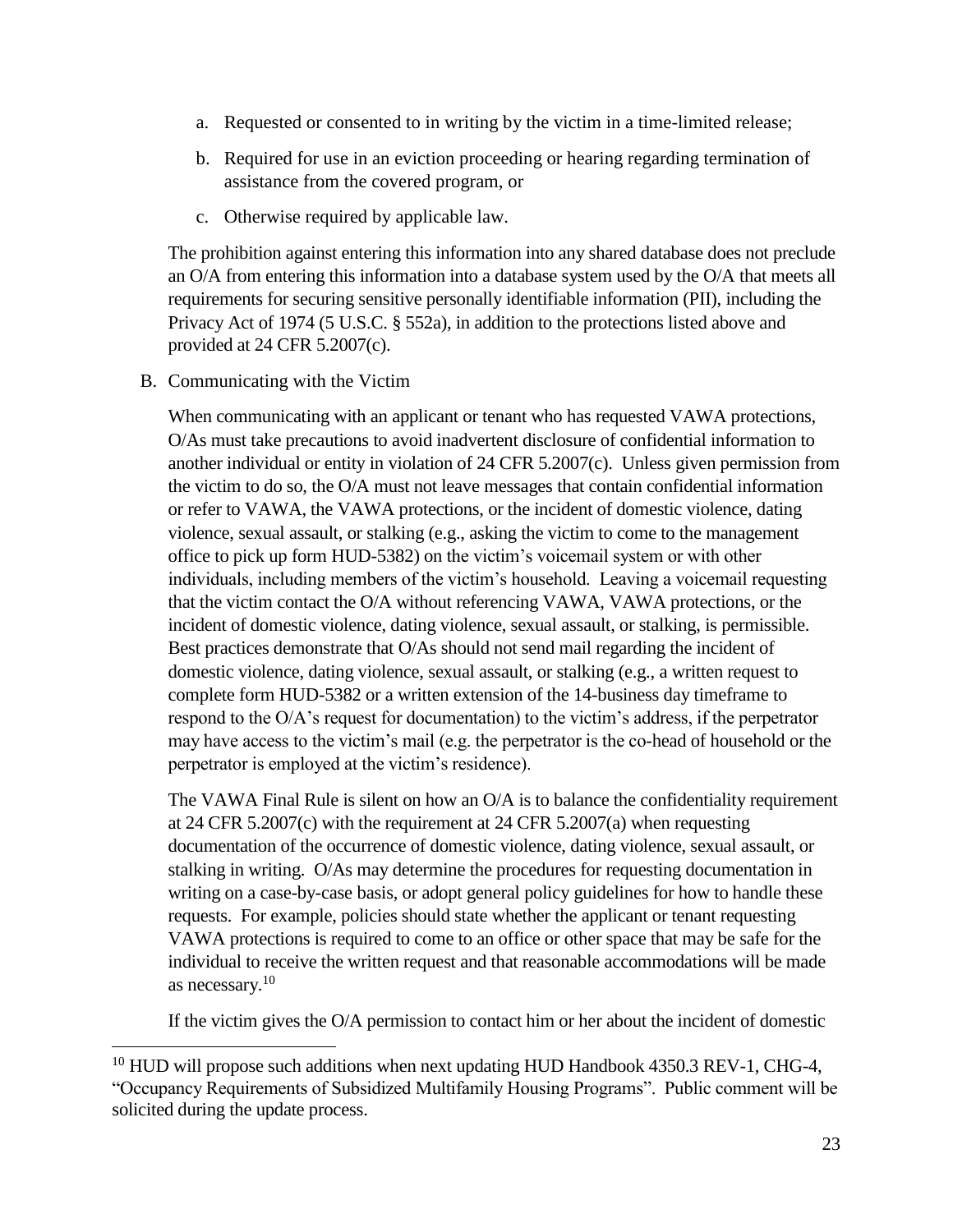violence, dating violence, sexual assault, or stalking via mail, voicemail system, electronic mail, or other method approved by the victim, best practice would be to ensure this permission is in writing. If it is not feasible for the victim to provide the permission in writing, the O/A may make a note in the tenant's file about which forms of communication with the victim have been approved by the victim. The written permission or notation must be kept confidential.

When discussing these matters directly with the victim, O/As must take reasonable precautions to ensure that no one can overhear the conversation. For example, property management employees are encouraged to make the documentation request in a private room, not in an open space at the property. O/As may require that the victim come into the management office to pick up the certification form and are encouraged to work with victims to make delivery arrangements that do not place them at risk.<sup>11</sup>

The O/A must comply with all nondiscrimination and civil rights statutes and requirements in implementing its policies. This includes, for example, providing reasonable accommodations to permit applicants or tenants to follow or access any rules, policies, practices, or services. An example is modifying a policy requiring that the victim come into the office to pick up the certification form and instead deliver the form to the victim. This also includes ensuring effective communication with persons with disabilities, e.g., providing sign language interpreters for persons who are deaf, accessible documents and assistance filling out forms for persons who are blind or have low vision, and language assistance for persons with limited English proficiency.

O/As may suggest, but cannot require, that the victim designate an attorney, advocate, or other secure contact for communications regarding the request of VAWA protections. This may reduce the O/A's burden in ensuring confidentiality in communications with the victim.

C. Best Practices to Collect Information and Avoid Unintentional Disclosure

The following best practices are designed to address the challenges of collecting information from and communicating with a victim of domestic violence, dating violence, sexual assault, or stalking while meeting the confidentiality requirements in the rule.

- 1. Conduct the intake session in a private room, where the individual and staff person can talk without the risk of other staff or clients overhearing;
- 2. Explain the O/A's information sharing policies;

 $\overline{a}$ 

- 3. Communicate to the individual which property management staff person is responsible for handling questions or complaints about confidentiality;
- 4. Provide adequate time for the individual to review and sign forms;

 $11$  HUD will propose such additions when next updating HUD Handbook 4350.3 REV-1, CHG-4, "Occupancy Requirements of Subsidized Multifamily Housing Programs". Public comment will be solicited during the update process.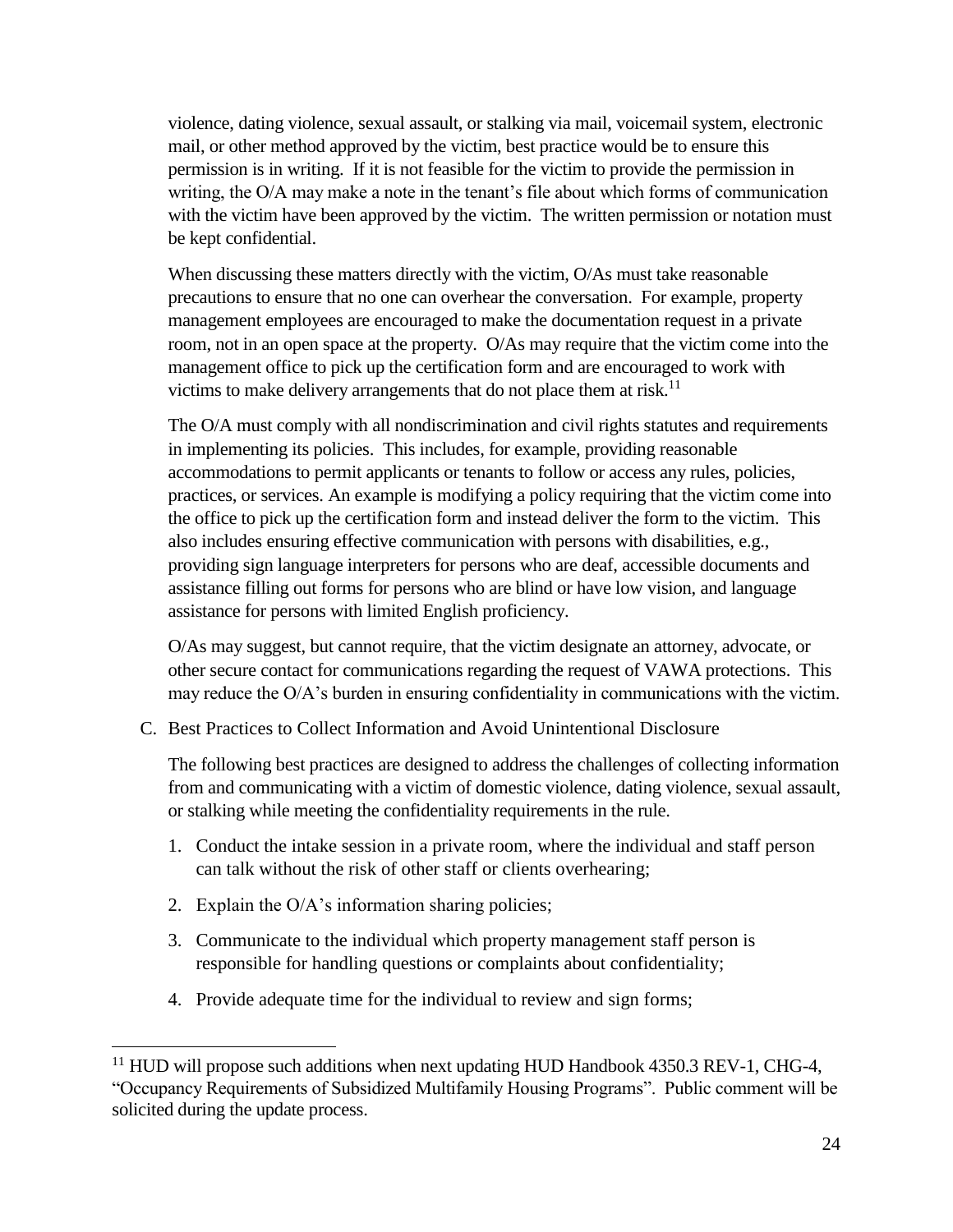- 5. Post confidentiality notices in the management office and around the property;
- 6. Ensure relevant staff understand confidentiality policies and procedures through regular staff training;
- 7. Post notices about the importance of maintaining confidentiality throughout the office;
- 8. Direct staff to respond to third-party inquiries only after verifying that written client consent has been obtained;
- 9. Clarify information sharing policies with referring/referral agencies and other service and business partners;
- 10. Maintain distinct phone lines for certain purposes;
- 11. Avoid using language referencing domestic violence or sexual assault in agency names, program names, organization names, and staff titles;
- 12. Use a post office (PO) box to receive written correspondence;
- 13. Serve individuals off-site as needed or when appropriate;
- 14. Provide interpretation and/or documents translated into the appropriate language when necessary, and
- 15. Provide accessible documents or assistance filling out forms for individuals with disabilities.

#### **XII. Emergency Transfers**

- A. Emergency Transfer Plan
	- 1. The VAWA Final Rule requires O/As to adopt an Emergency Transfer Plan, based on HUD's model Emergency Transfer Plan (form HUD-5381). The model Emergency Transfer Plan is available in [Hudclips.](https://portal.hud.gov/hudportal/HUD?src=/program_offices/administration/hudclips) (See 24 CFR 5.2005(e).)

Note: Specific to the 811 PRA program, the state housing agency, or Grantee, will adopt the Emergency Transfer Plan.

- 2. O/As must adopt an Emergency Transfer Plan no later than June 14, 2017. Note: For Management and Occupancy Reviews (MORs) conducted after the publication of this Notice through December 13, 2017, reviewers should issue a Recommendation, rather than a Finding, for non-compliance relating to the Emergency Transfer Plan. For MORs conducted after December 14, 2017, a Finding should be issued for noncompliance relating to the Emergency Transfer Plan.
- 3. The Emergency Transfer Plan must:
	- a. Define tenants eligible for an emergency transfer;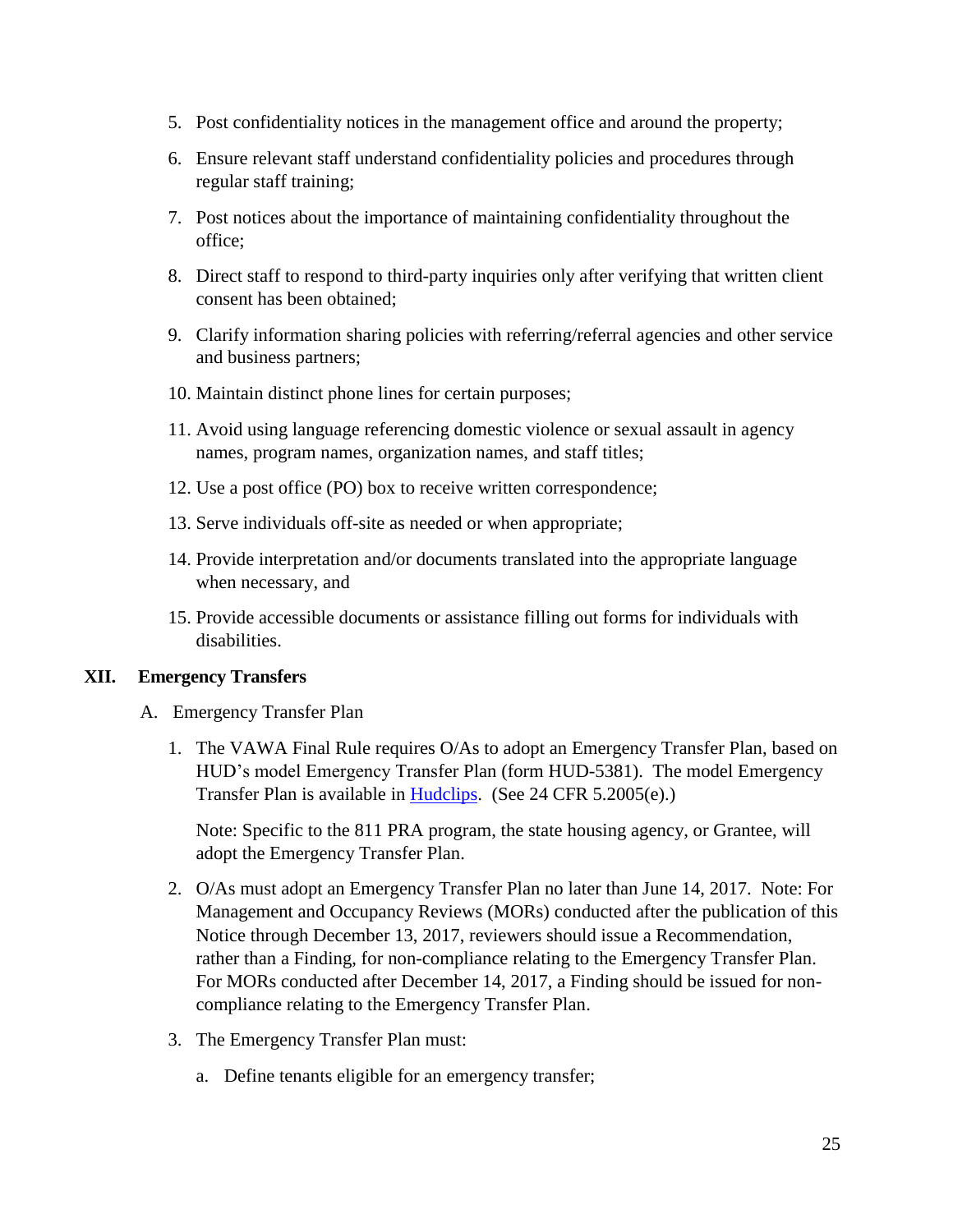- b. List documentation needed to request an emergency transfer;
- c. Outline confidentiality protections, and
- d. Describe how an emergency transfer may occur.
- 4. The Emergency Transfer Plan may require documentation from a tenant seeking an emergency transfer, pursuant to 24 CFR 5.2005(e)(10) and 24 CFR 5.2007 and further explained in Section VIII.B of this Notice. However, a tenant is not required to provide documentation other than that which is specified in 24 CFR 5.2005(e)(10). (See 24 CFR 5.2005(e)(10)(iii).)
- 5. The O/A's Emergency Transfer Plan must allow tenants who are victims of domestic violence, dating violence, sexual assault, or stalking to make an internal emergency transfer under VAWA when a safe unit is immediately available. An internal emergency transfer is further explained in Section XII.D of this Notice. A victim determines whether the unit is safe. (See 24 CFR 5.2005(e)(1)(iii)). The VAWA Final Rule does not define "*immediately available"*. A best practice would be to define "immediately available" as a vacant unit, ready for move-in within a reasonable period of time, as defined in the  $O/A$ 's Emergency Transfer Plan, where the O/A also defines "*reasonable period of time"* based on local factors. HUD encourages O/As to engage the victim in a conversation regarding what he or she considers safe or what factors the victim considers unsafe. This may allow the O/A to better tailor its emergency transfer response.
- 6. The Emergency Transfer Plan must describe policies for assisting a tenant in making an internal emergency transfer when a safe unit is not immediately available, and describe reasonable efforts the O/A will take to assist a tenant who wishes to make an external emergency transfer when a unit that meets the victim's safety standard is not available.
- 7. The Emergency Transfer Plan must also incorporate strict confidentiality measures. (See 24 CFR 5.2005(e)(4).)
- 8. In developing the Emergency Transfer Plan, O/As are encouraged to review their transfer waiting list policies in their Tenant Selection Plans, to determine if revisions are necessary to facilitate emergency transfers. In determining whether changes to the existing waiting list policies are necessary, O/As may want to consider the following:
	- a. Availability and location of units at the tenant's property;
	- b. Demand by applicants for assistance;
	- c. Frequency of internal transfer requests, and
	- d. Availability of alternative housing opportunities.
- B. Eligibility for Emergency Transfers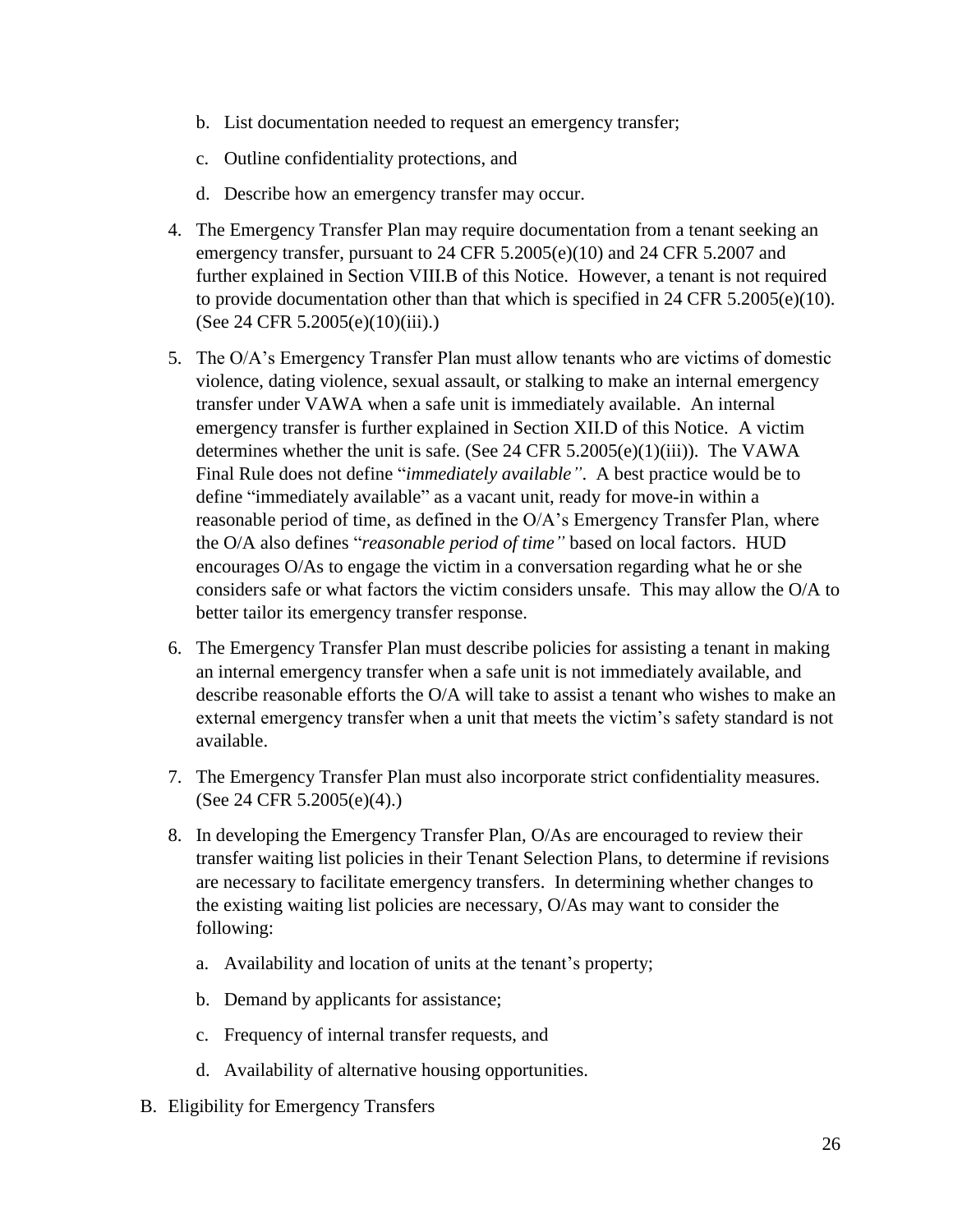- 1. The Emergency Transfer Plan must provide that a tenant residing in a unit subsidized under a covered housing program and who is a victim of domestic violence, dating violence, sexual assault, or stalking, qualifies for an emergency transfer if:
	- a. The tenant expressly requests the transfer; and
	- b. Either
		- 1) The tenant reasonably believes that there is a threat of imminent harm from further violence if the tenant remains within the same dwelling unit, or
		- 2) In the case of sexual assault, the tenant reasonably believes there is a threat of imminent harm from further violence if the tenant remains within the same dwelling unit that the tenant is currently occupying, or the sexual assault occurred on the premises during the 90-calendar day period preceding the date of the request for transfer. (See 24 CFR § 5.2005(e)(2).)

A tenant's reasonable belief that there is a threat of imminent harm from further violence may stem from an incident of domestic violence, dating violence, sexual assault, or stalking of a household member.

2. The Emergency Transfer Plan should also make clear that qualifying for an emergency transfer does not guarantee continued assistance under the current program or an external transfer to another covered housing program. The emergency transfer requirements do not supersede any eligibility or occupancy requirements that may apply under a covered housing program. (See 24 CFR 5.2005(e)(13).)

This means that even if a tenant at Property A is eligible to request an emergency transfer, the tenant cannot move into Property B if the tenant does not meet the program eligibility or occupancy requirements at Property B. For example, if a tenant qualifies for an emergency transfer at Property A to escape an abusive partner, but the tenant does not meet the program eligibility requirements at Property B (must be age 62 at an elderly property), the tenant cannot be rehoused at Property B under that program.

An external emergency transfer is further explained in Section XII.D of this Notice.

- C. Emergency Transfer Request
	- 1. The O/A's Emergency Transfer Plan must indicate how a tenant may request an emergency transfer. An O/A may either allow for a verbal statement/self-certification or require a written request before any transfer occurs. An O/A should include in its Emergency Transfer Plan and related VAWA policies whether verbal statements/selfcertification is sufficient to initiate an emergency transfer.
	- 2. The verbal statement/self-certification, if permitted, or the written request must include: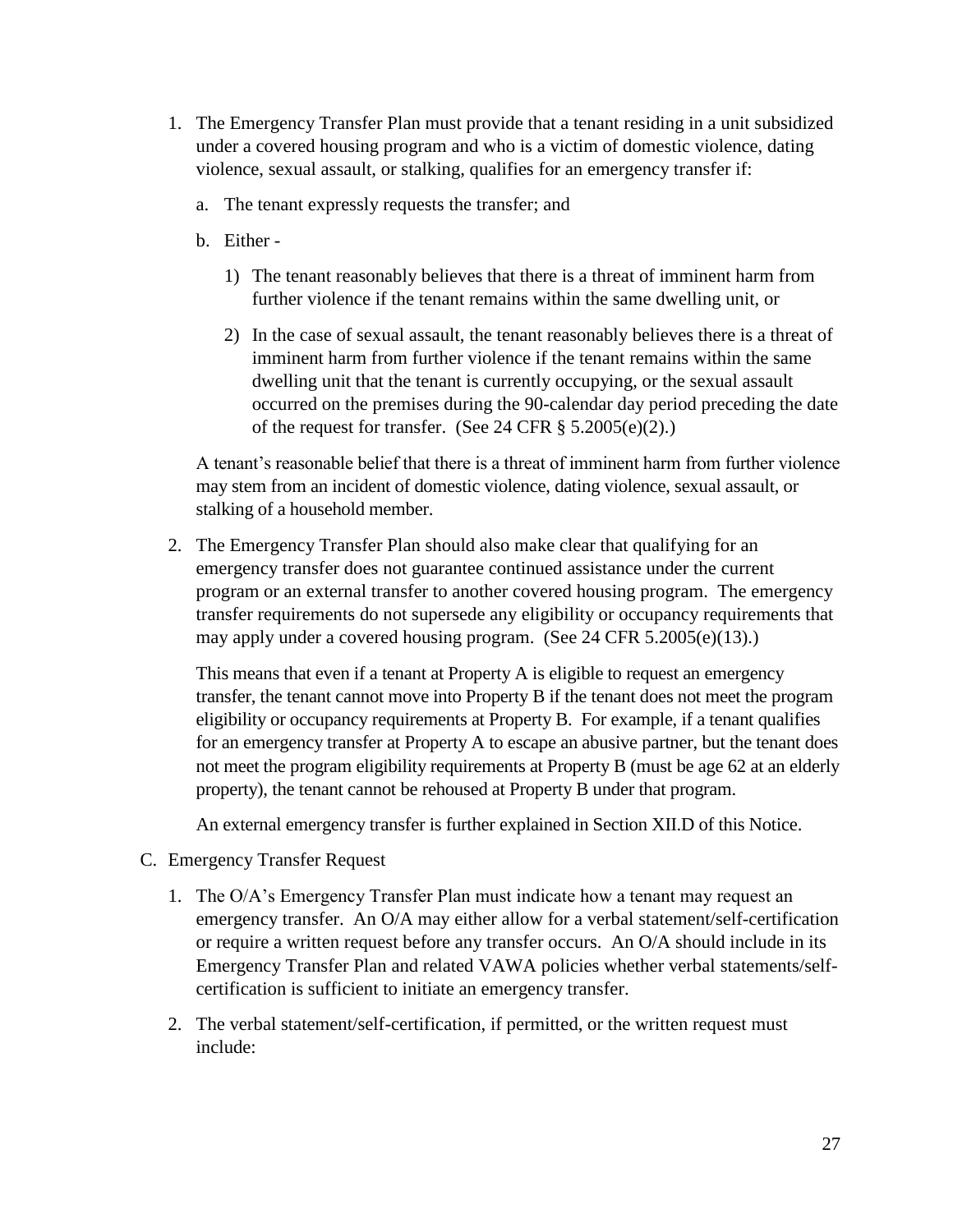- a. A statement that the tenant requests an emergency transfer because the tenant reasonably believes that there is a threat of imminent harm from further violence if the tenant were to remain in the same dwelling unit, or
- b. A statement that the tenant requests an emergency transfer because the tenant was a sexual assault victim and that the sexual assault occurred on the premises during the 90-calendar day period preceding the tenant's request for an emergency transfer.

HUD has created a model Emergency Transfer Request document that O/As requiring written request for emergency transfer may use (form HUD-5383). O/As using the emergency transfer request document must make it available to the tenant. O/As and tenants can download the model Emergency Transfer Request document from [Hudclips.](https://portal.hud.gov/hudportal/HUD?src=/program_offices/administration/hudclips)

- 3. The model Emergency Transfer Request document, form HUD-5383
	- a. Provides that victims of domestic violence, dating violence, sexual assault, or stalking may use this form to request an emergency transfer;
	- b. May be used to certify that the victim meets the requirements of eligibility for an emergency transfer under VAWA;
	- c. Defines the qualifications for an emergency transfer;
	- d. Allows victims who have third-party documentation that demonstrates why they are eligible for an emergency transfer to submit this information to the O/A if it is safe to do so;
	- e. Describes the confidentiality protections under VAWA;
	- f. Provides examples of acceptable third-party documentation;
	- g. Requires that the victim answer numbered questions;
	- h. Clarifies that the name of the accused perpetrator does not have to be provided if it is unknown to the victim or it cannot be provided safely, and
	- i. Requires the victim to certify to the truth and accuracy of the information being provided, and explains that false information could be the basis for denial of admission, termination of assistance, or eviction.

O/As are encouraged to customize the model Emergency Transfer Request document (form HUD-5383) to reflect the specific assistance provided under the particular housing program and to the relevant program operations that may pertain to or affect the emergency transfer provisions. For example, the model Emergency Transfer Request document does not include details about a O/A's emergency transfer policy, because it is incumbent upon the O/A to provide such information in its Emergency Transfer Plan.

An O/A may also request in writing that the victim provide documentation of an occurrence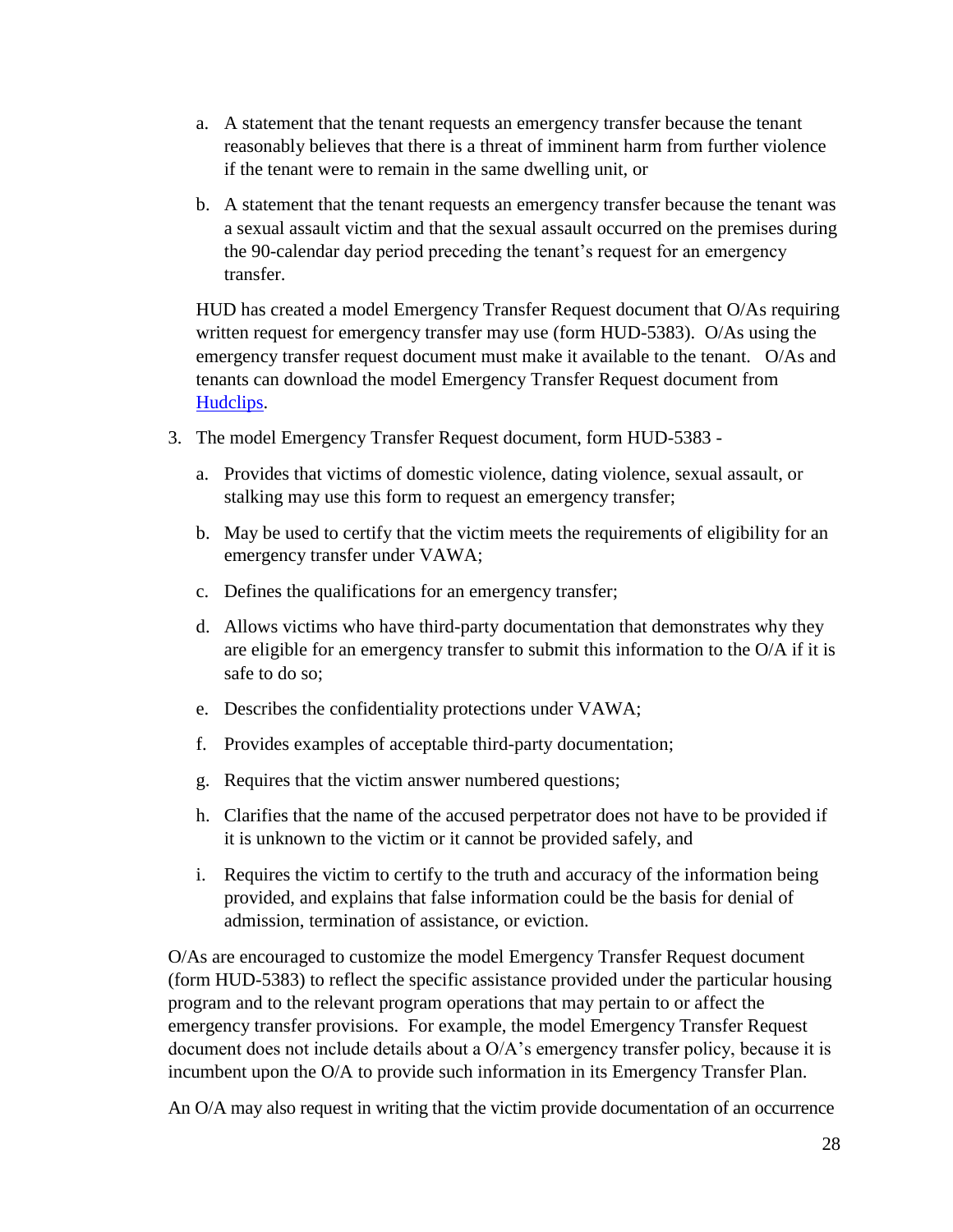of domestic violence, dating violence, sexual assault, or stalking in accordance with the regulation at 24 CFR 5.2007. However, third party documentation may not be required to qualify the tenant for an emergency transfer.

D. Emergency Transfer Policies

The VAWA Final Rule requires O/As to establish policies for internal and external emergency transfers, which must be included in the Emergency Transfer Plan. (See 24 CFR  $5.2005(e)(1)$ .)

The VAWA Final Rule did not change an O/A's authority to establish and define other transfer policies; it only requires that new policies be established for transfers under VAWA. Emergency transfers include internal transfers and external transfers.

- 1. Internal Transfers
	- a. An internal transfer is a transfer within the same single or scattered site property in which the tenant requesting the transfer resides. The transfer can be performed without the tenant reapplying for housing assistance.
	- b. The Emergency Transfer Plan must allow a tenant to make an internal emergency transfer under VAWA when a safe unit is immediately available. The plan must also describe policies for assisting tenants when a safe unit is not immediately available. Those policies must ensure that requests for internal emergency transfers under VAWA receive, at a minimum, any applicable additional priority that O/As may already provide to other types of emergency transfer requests.
	- c. Often O/As will not have a unit which is immediately available and/or that the victim determines is safe within the same property or in another building that is part of the same scattered site property. The O/A must have a policy to assist the tenant in obtaining a safe unit within the property once one becomes available. If the O/A has an internal transfer waiting list, the victim should be placed on that list. As mentioned above, the O/A's policy should state whether or not the O/A will give priority to victims of domestic violence, dating violence, sexual assault, or stalking on their internal transfer waiting list. This is the O/A's choice.<sup>12</sup>
	- d. In addition, if a safe unit is not immediately available, the O/A must, at the same time, offer the tenant assistance in making an external transfer. The O/A and victim should discuss why an internal transfer is not viable at that time and what external transfer options are available based on the Emergency Transfer Plan.
- 2. External Emergency Transfers

 $\overline{a}$ 

<sup>&</sup>lt;sup>12</sup> HUD will propose such additions when next updating HUD Handbook 4350.3 REV-1, CHG-4, "Occupancy Requirements of Subsidized Multifamily Housing Programs". Public comment will be solicited during the update process.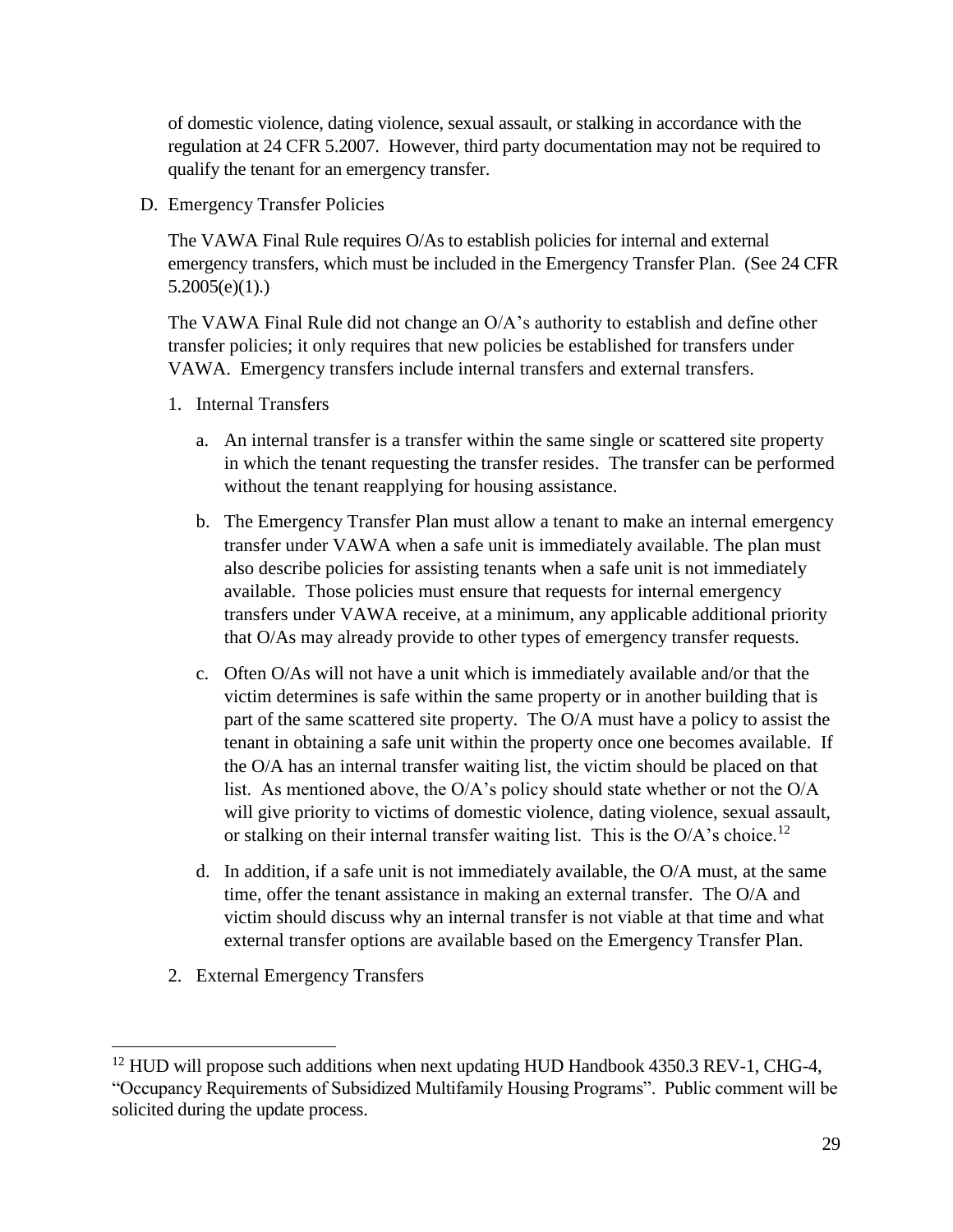An external emergency transfer refers to a tenant's physical move out of the property in which he or she resides or out of a form of assistance, where the tenant would be categorized as a new applicant. For example, a move from Property A to Property B is an external transfer – this also means that the household goes from being a tenant at Property A to an applicant at Property B.

O/As are required to make reasonable efforts to assist a tenant who requests to make an external emergency transfer when a safe unit at the current property is not immediately available. O/As are not required to research available units and/or arrange for the move, but they can if they choose. An O/A's reasonable efforts should include providing contact information for relevant local service providers, government agencies, and other affordable housing developments in the area.

- a. O/As' Emergency Transfer Plans must include the following in their external transfer policies:
	- 1) A description of the reasonable efforts the O/A will take to assist a victim who wishes to move to alternative housing, if a safe unit is not immediately available. For example, the Plan could include providing the victim with names, addresses, or phone numbers of domestic violence advocacy organizations that stand ready to assist victims of domestic violence on an emergency basis. In addition, the O/A can provide a list of other local O/As of private market or other government-assisted housing, who could possibly offer assistance to a victim of domestic violence, dating violence, sexual assault, or stalking;
	- 2) A statement that a tenant must be allowed to seek an internal and external emergency transfer concurrently if an internal safe unit is not immediately available. For example, if there will not be any vacancies in the tenant's current property for the foreseeable future, a victim may seek an internal and external emergency transfer concurrently.
	- 3) Policies for both assisting a tenant/applicant who is seeking an external emergency transfer under VAWA out of the O/A's property (move-out from Property A) and an applicant who is seeking an external emergency transfer under VAWA into the O/A's property (move-in at Property A).
- b. HUD strongly encourages O/As to consider the following when creating their external emergency transfer policies:
	- 1) Making available a list of similar assisted housing options in an area requested by the victim. A housing search can be completed on HUD's website [here.](https://www.hud.gov/apps/section8/index.cfm)
	- 2) Making arrangements including memoranda of understanding, with other O/As/Public Housing Agencies (PHAs) to facilitate moves.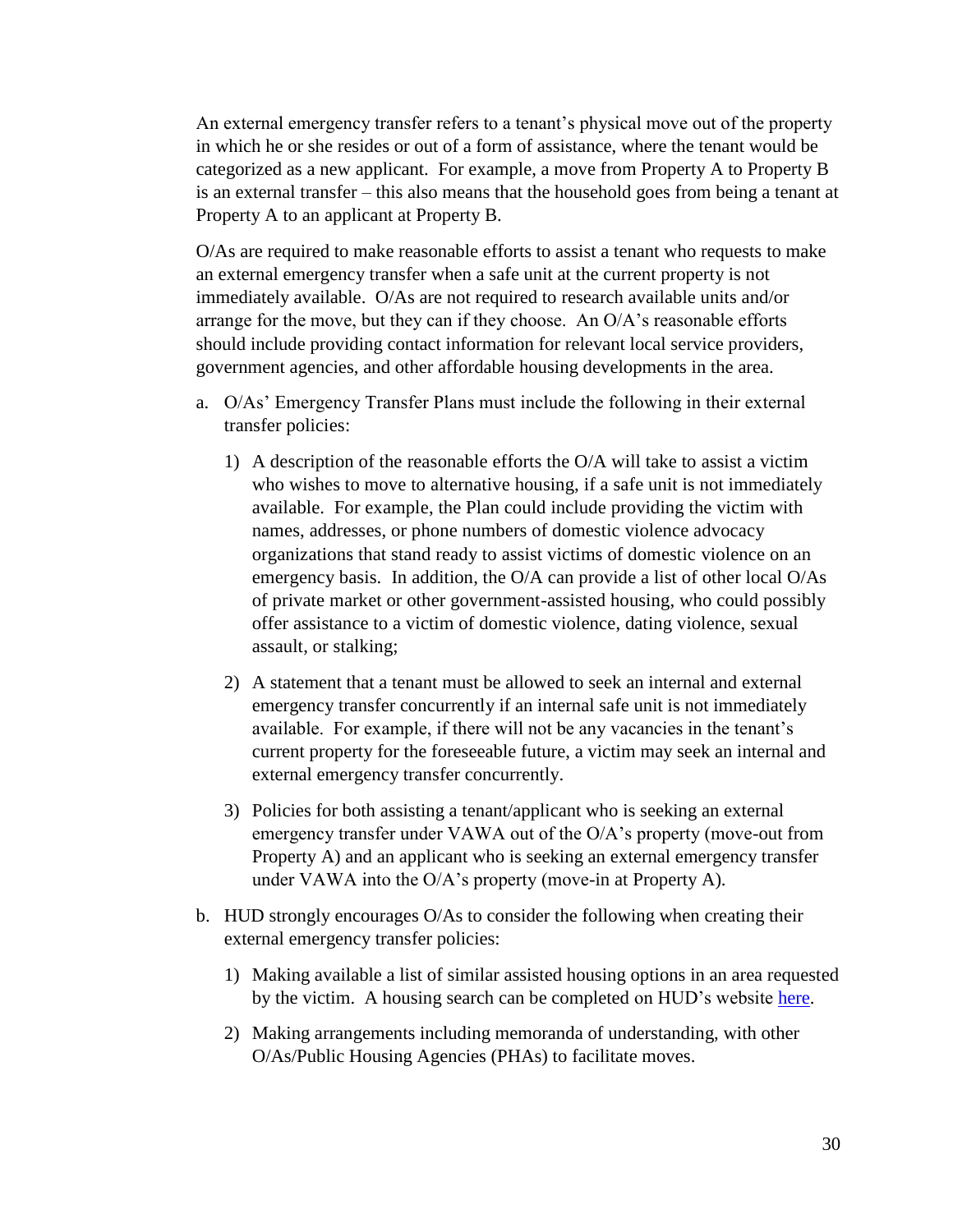- 3) Conducting outreach activities to organizations that assist or provide resources to victims of domestic violence, dating violence, sexual assault, or stalking (see Section XIV of this Notice for additional guidance on developing partnerships with victim service providers);
- 4) Creating an admissions preference for victims seeking an external emergency transfer from another covered housing provider (e.g. O/A to PHA). This would allow a victim to more quickly access an available unit administered by an O/A or PHA without being placed on the bottom of an applicant waiting list. (See Section XIX of this Notice for additional guidance on adopting an admissions preference.)
- 5) Providing a letter that the victim may share with prospective covered housing providers, indicating that the victim is eligible for an emergency transfer and is seeking an external emergency transfer because a safe unit is not immediately available at the O/A's property.
- c. O/As must also comply with state specific VAWA laws which may provide additional requirements for emergency transfer policies, such as a requirement to create an admissions preference for victims of domestic violence, dating violence, sexual assault, or stalking.

In summary, if an O/A's property is fully occupied and the O/A is unaware of other vacant units in the area, HUD encourages O/As to make their best effort to support victims in finding a safe place to live.

E. Emergency Transfer Example

Scenario: A tenant approaches property management staff, informing them that she is a victim of dating violence and fearful of further violence. The household consists of the victim (head of household) and two children under the age of 18.

- Step 1: The O/A provides the victim with the VAWA Notice of Occupancy Rights (form HUD-5380) and certification form (form HUD-5382) to ensure that she understands the rights and protections afforded her.
- Step 2: The O/A can decide to accept the victim's verbal statement for VAWA protections or may request documentation per 24 CFR 5.2007.
- Step 3: The O/A accepts the documentation (if requested), as provided under 24 CFR 5.2007, or verbal statement requesting VAWA protections.
- Step 4: The victim informs the O/A that she is seeking an emergency transfer and reasonably believes there is a threat of imminent harm from further violence if she remains in her current unit.
- Step 5: The O/A can decide to accept the victim's verbal request for an emergency transfer or it can ask for a written request for the emergency transfer.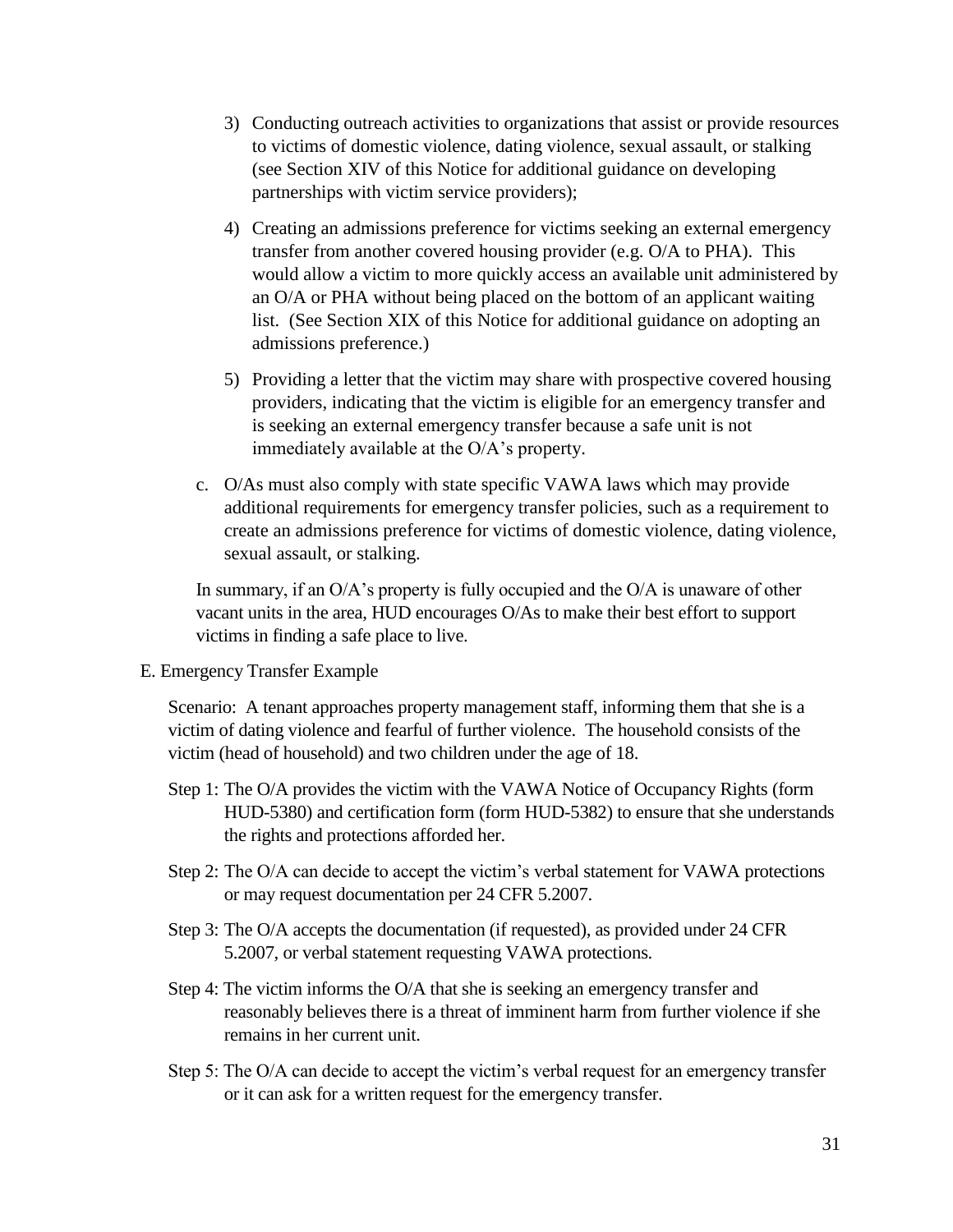- Step 6: The O/A accepts the verbal or written request (if requested and as provided in 24 CFR 5.2005(e)(10)) for the emergency transfer.
- Step 7: The O/A refers to its Emergency Transfer Plan to work with the victim and inform her of options (as set forth in the Emergency Transfer Plan).
	- 1. Internal Transfer:
		- a. The O/A offers to put the victim on an internal transfer waiting list. A safe unit is not immediately available. Because a safe unit is not immediately available, the O/A also explains external emergency transfer options.
	- 2. External Transfer:
		- a. The O/A provides or tells the victim how to obtain a list of O/As in the community as well as a list of O/As with which the O/A has partnered to serve victims of domestic violence, dating violence, sexual assault, or stalking.
- Step 8: The O/A informs the victim that local victim service providers may be able to assist her in identifying temporary shelter. The providers may have resources such as safety planning, counseling, and emergency funding. The O/A provides the victim with contact information.
- Step 9: The victim decides to stay in her current assisted housing unit until she is able to secure another assisted housing unit. Although not required under HUD's rule, the O/A takes steps to reduce the threat of further violence against the victim. Examples include changing the victim's locks (pursuant to the O/A's lock replacement policy and state and local laws); installing better lighting around the perimeter of the building, and reminding the victim that she is allowed temporary absence from the unit in accordance with the O/A's policies.
- Step 10: An assisted unit becomes available at the tenant's current property. The O/A notifies the victim of the availability of a unit and provides a tour of the unit.
- Step 11: The victim determines the unit to be safe. The O/A expeditiously follows its policies for the internal transfer.

#### **XIII. Record Keeping and Reporting Requirements**

The VAWA Final Rule requires O/As to keep confidential records of all emergency transfers requested under its Emergency Transfer Plan and the outcomes of such requests, and to retain these records for a period of three years, or for a period as specified in program regulations. (See 24 CFR 5.2005(e)(12).)

The VAWA Final Rule further requires that these requests and outcomes of such requests be reported to HUD annually. HUD plans to add these data elements to a future release of the Tenant Rental Assistance Certification System (TRACS). HUD is considering adding the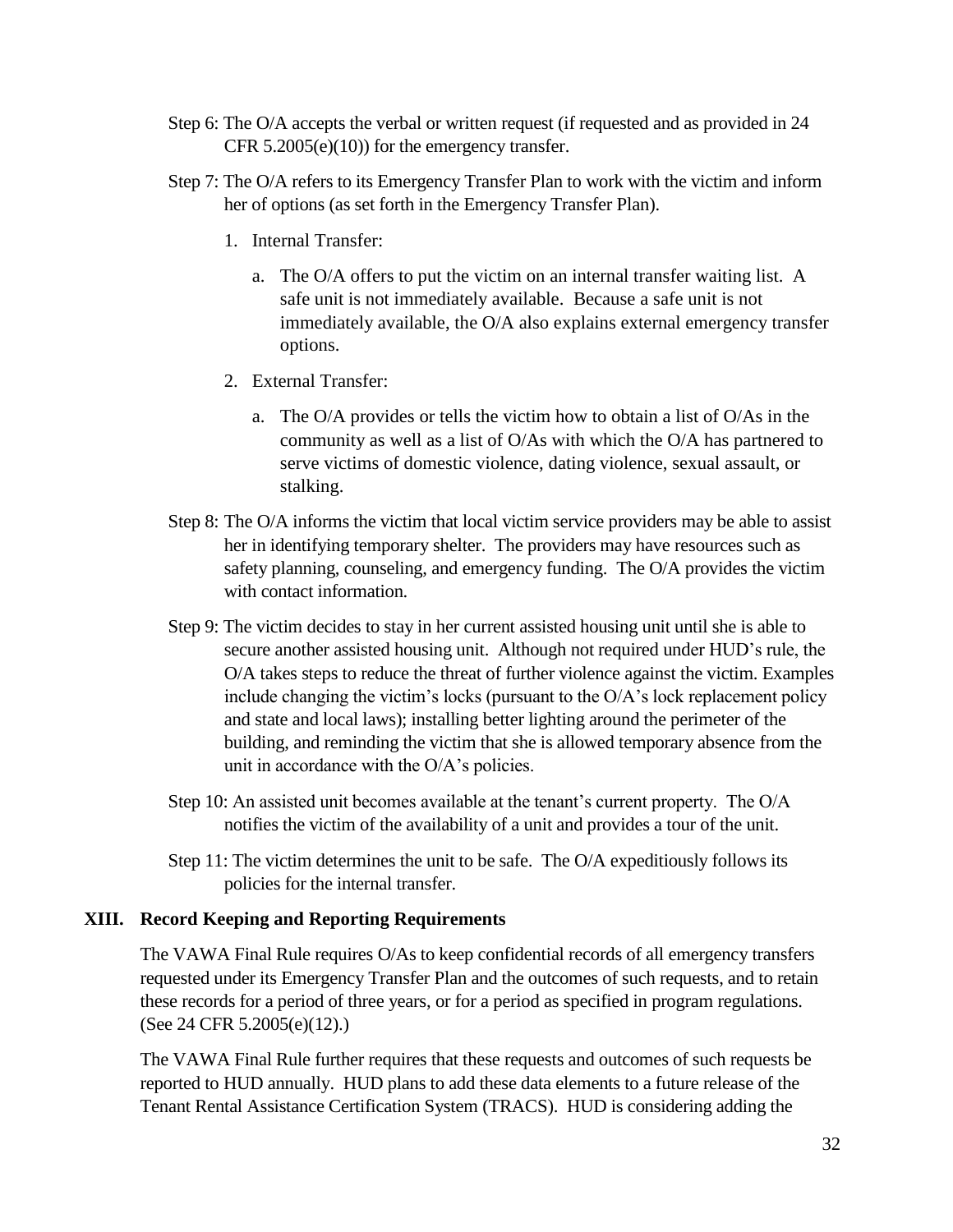following items:

- 1. Number of emergency transfer requests received;
- 2. Number of requests resolved;
- 3. Number still pending;
- 4. Outcomes of requests
	- a. Number of internal unit transfers (within same project);
	- b. Number relocated to other HUD-funded housing sites (e.g. other multifamily assisted, public housing/housing vouchers, or HOME);
	- c. Number of other move-outs, and
	- d. Number of tenants who chose to remain in unit.

The requirement to report this information to the Office of Multifamily Housing is not in effect until TRACS has been updated and Multifamily Housing completes the Paperwork Reduction Act (PRA) requirements for adding these data.

HUD will communicate additional details about the reporting requirement at a later date. HUD notes, however, that it would be beneficial for O/As to maintain this information to facilitate future reporting.

## **XIV. Developing Partnerships with Victim Service Providers**

HUD encourages Emergency Transfer Plans to be developed in consultation and collaboration with other public and private organizations and entities that are dedicated to helping victims of domestic violence, dating violence, sexual assault, or stalking. HUD encourages ongoing O/A efforts to strengthen access to supportive services for victims of domestic violence, dating violence, sexual assault, or stalking. Some O/As have developed valuable relationships with domestic violence victim advocates, legal aid services, and law enforcement agencies to ensure that victims are getting the necessary supportive services they need.

HUD also encourages O/As to reach out to other O/As in their jurisdiction, and strive to establish a relationship in which they, whether private market or government-assisted, help one another, to the extent feasible, address emergency domestic violence, dating violence, sexual assault, or stalking situations. Emergency Transfer Plans must be designed to facilitate a transfer as quickly as possible. Therefore, HUD recommends including reference to such other resources in the Plan.

O/As are encouraged to share their best practices in developing a strong domestic violence, dating violence, sexual assault, or stalking education and service program. Such practices have included:

- 1. Participating in regular domestic violence working groups with domestic violence victim advocates, legal aid services, and law enforcement agencies;
- 2. Inviting domestic violence victim advocates to speak to resident groups and property management staff;
- 3. Providing easy-to-access and easy-to-understand information pamphlets;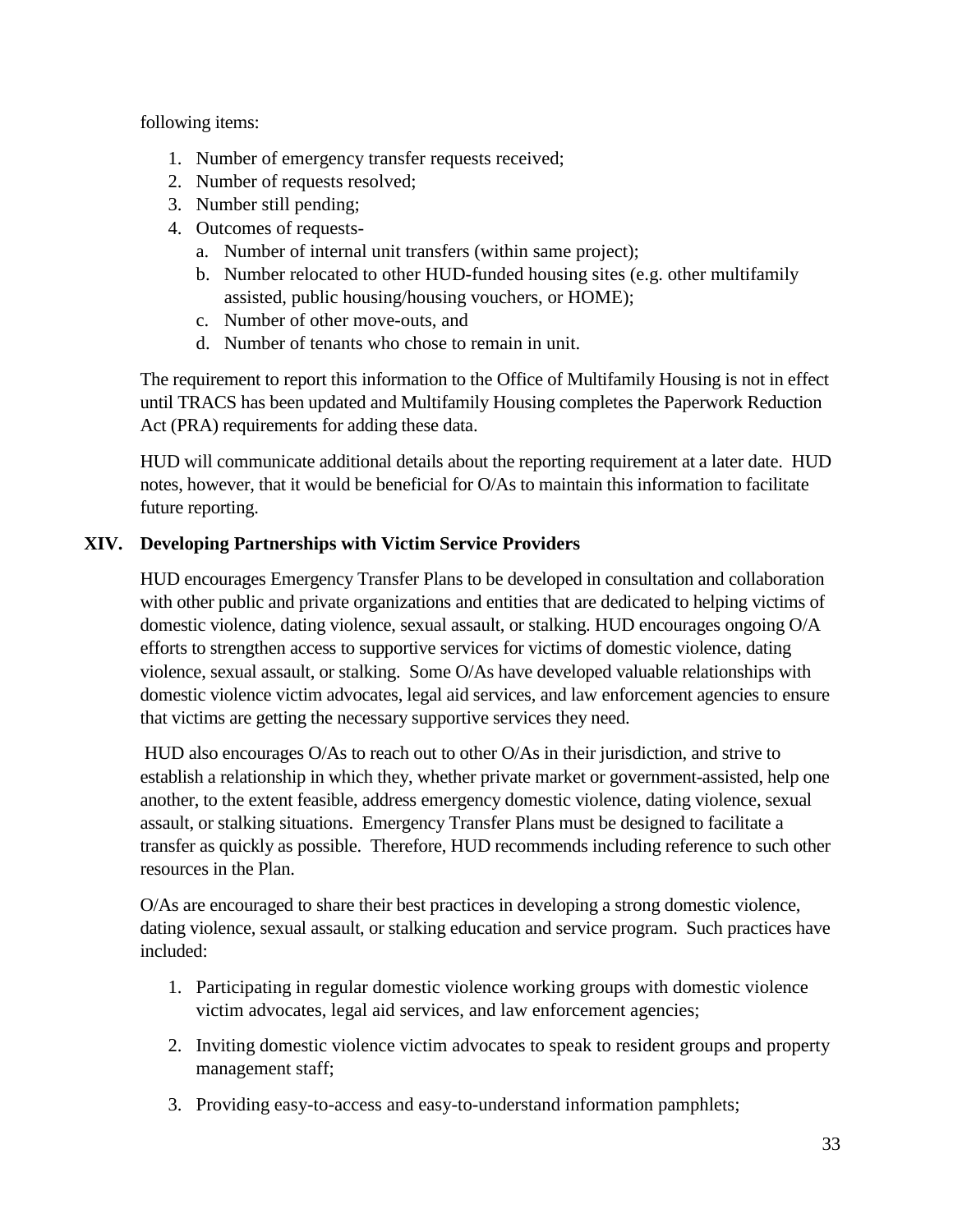- 4. Facilitating counseling and support groups through available community space;
- 5. Working with domestic violence victim advocates to make policy changes to better protect victims, and
- 6. Establishing applicant admission preferences to prioritize victims for housing assistance, including victims referred through the local HUD-funded Continuum of Care (CoC). (CoCs manage the distribution of Continuum of Care program funds to homeless service providers in their jurisdictions.)

These efforts can also help O/As identify local domestic violence experts for participation in grievance hearings.

The U.S. Department of Justice Office on Violence Against Women maintains resources that may be of assistance to communities seeking to learn more about domestic violence, dating violence, sexual assault, or stalking, or those seeking contact information for national advocacy groups. This information is available at [https://www.justice.gov/ovw.](https://www.justice.gov/ovw)

## **XV. Family Break-up**

The occurrence of domestic violence, dating violence, sexual assault, or stalking may lead to the break-up of the assisted family in many instances. Family break-up involves terminating the assistance of the perpetrator while continuing the assistance to the victim; ensuring that the victim understands his or her rights; documenting the abuse; maintaining the confidentiality of the victim, and ensuring the safety of the victim.

Changes to a family's composition must be reported to the O/A in accordance with the terms of the lease. The lease includes a requirement that the tenant transfer to an appropriate size dwelling unit based on family composition, upon appropriate notice by the O/A that such a dwelling unit is available. O/As must follow the lease and their written internal transfer waiting list policies in their Tenant Selection Plans in instances where the change in family composition would require that the family move to another unit of appropriate size.

To help O/As understand each of the steps involved with this process, this Notice presents the following scenario:

Note: The example below provides a scenario that is fact-intensive. Real-world cases of victims seeking VAWA protections must be approached in a way that takes in consideration the specifics of each case, and addressed pursuant to program requirements and O/A management policy.

A victim informs the O/A that his or her family member is committing domestic violence against him or her and he or she wishes to retain assistance. The victim may choose to inform the O/A of the abuse after the O/A has notified the household that it is being evicted (due to criminal activity, for example), or at any other point.

Step 1: If the O/A previously has not provided notification to the family members of their VAWA rights, then in accordance with 24 CFR 5.2005(a)(2), the O/A must provide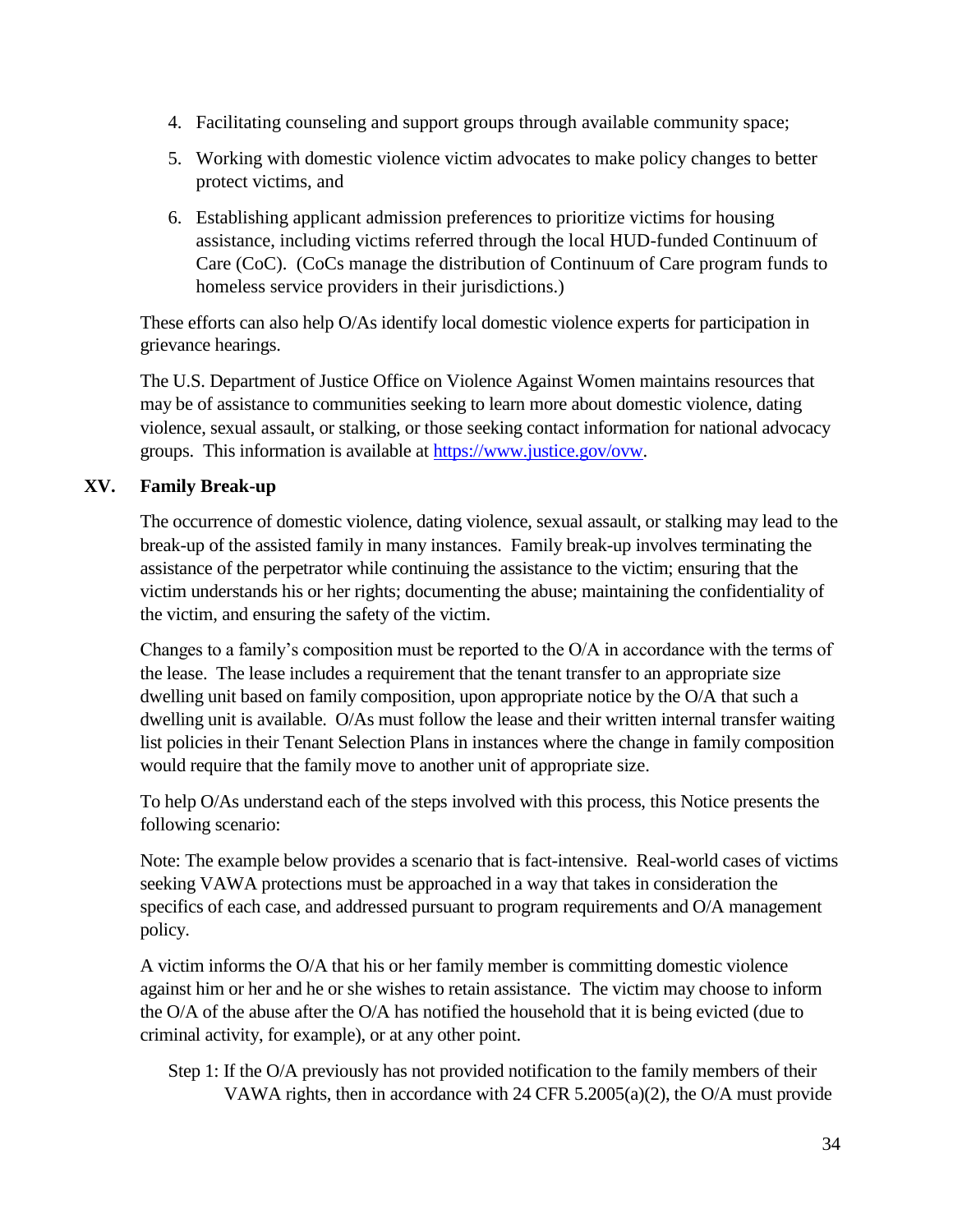notice to the victim of his or her VAWA rights. If he or she has been previously notified of his or her VAWA rights, the O/A is encouraged to again provide the victim with the VAWA Notice of Occupancy Rights and certification form, to ensure that he or she fully understands the rights and the protections afforded him or her.

- Step 2: The O/A can decide to accept the victim's statement, or request documentation per 24 CFR 5.2007.
- Step 3: Upon provision of documentation (if requested and provided as specified in 24 CFR 5.2005(7), the O/A is encouraged to ensure the victim knows of the upcoming notification of eviction of the perpetrator, including the exact date the notification will take place. As part of this notification to the victim, the O/A is encouraged to provide the victim with contact information for local victim service providers – providing the victim an opportunity to create a plan of action (e.g., the victim may need to leave the unit temporarily and stay in a domestic violence shelter until the eviction takes place). The O/A is encouraged to utilize any partnerships it may have established with local law enforcement and victim service providers to ensure the safety of the victim.
- Step 4: The O/A begins the process to evict the perpetrator. If the victim wants to move out of the unit for his or her safety, the O/A must first determine if the tenant qualifies for an emergency transfer and then follow its Emergency Transfer Plan. If the victim wants to stay in the unit, the O/A bifurcates the lease by evicting the perpetrator and allowing the victim to remain on the lease. The O/A must expeditiously conduct an Interim Recertification (IR) to determine the new rent computations. The O/A should refer to HUD Handbook 4350.3, REV-1, Chapter 7 for the requirements of processing an IR if there is a change in family composition.
- Step 5: The O/A should provide the perpetrator with no more than 30 days (in most cases) notice of termination (24 CFR 247.4(c)). If the perpetrator requests a hearing, the O/A is encouraged to conduct an expedited hearing within no more than 10 days following the effective date of the notice.

The perpetrator has a right to examine the  $O/A$ 's documentation relevant to the eviction. This means the perpetrator has a right to examine the relevant documentation the victim provided, claiming VAWA protections. This documentation is required for use in an eviction proceeding or hearing regarding termination of assistance from the covered housing program. (This is an exception to the victim's confidentiality rights, per 24 CFR 5.2007(c)(2)). To protect the victim's safety, any information that would reveal the location of the victim, or the location of any services that the victim is receiving must be maintained confidentially (i.e. redacted from the shared documentation), unless it meets the exception in 24 CFR  $5.2007(c)(2)(ii)$ .

O/As are encouraged to consult a local domestic violence expert or victim service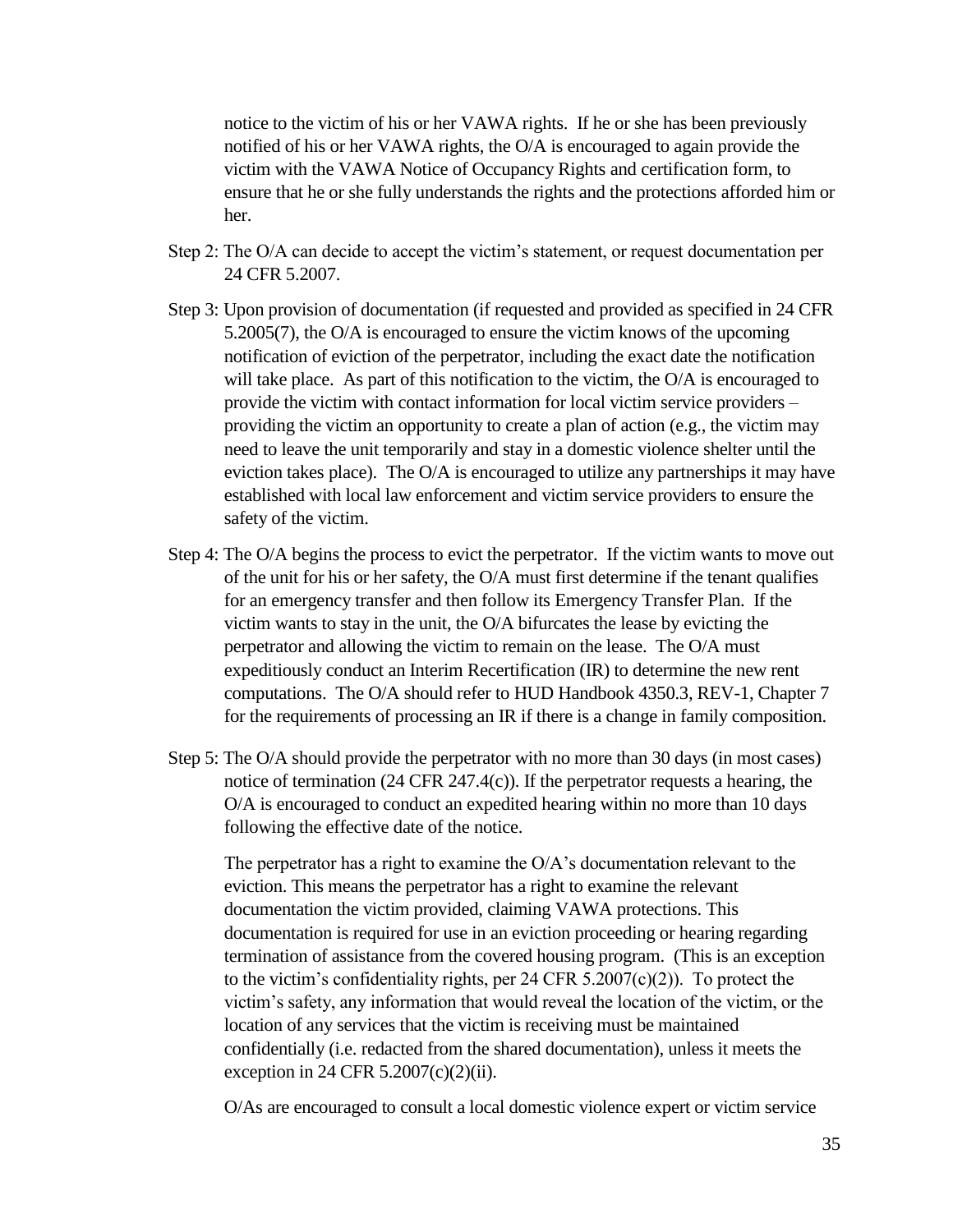provider (that has not worked with either the victim or perpetrator), to be on the grievance hearing panel.

The hearing officer or hearing panel provides the perpetrator with a written decision.

- Step 6: If it is determined that the perpetrator did indeed commit the acts, the case will then be moved to eviction court.
- Step 7: If the eviction process is upheld, the O/A processes the IR to remove the household member and completes the bifurcation of the lease agreement.

#### **XVI. Lease Bifurcation**

In accordance with 24 CFR 5.2009(a), O/As may choose to bifurcate a lease (or remove a household member or lawful occupant from a lease) to evict, remove, terminate occupancy rights, or terminate assistance to such member who engages in criminal activity directly relating to domestic violence, dating violence, sexual assault, or stalking against an affiliated individual or other individual. Under VAWA Final Rule, and consistent with the statute, VAWA protections, including bifurcation, do not apply to guests or unreported members of a household or anyone else residing in a household who is not a tenant.

Eviction, removal, termination of occupancy rights, or termination of assistance must be effected in accordance with the procedures prescribed by federal, state, or local law for termination of leases. For example, some jurisdictions may prohibit partial or single tenant evictions.

To avoid unnecessary delay in the bifurcation process, HUD recommends that O/As seek court-ordered eviction of the perpetrator pursuant to applicable laws. This process results in the underlying lease becoming null and void once the O/A regains possession of the unit. The O/A would then execute a new lease with the victim.

HUD also encourages O/As to simultaneously attempt to reach agreement to the mutual termination of the lease, if it is safe to do so.

#### **XVII. Reasonable Time to Establish Eligibility Following Bifurcation of a Lease**

The Final Rule at 24 CFR 5.2009(b) establishes a reasonable time period for remaining family member(s) to demonstrate eligibility for housing assistance or find alternative housing following lease bifurcation. In this situation, the remaining family member(s), prior to the lease bifurcation, had not established eligibility for the housing assistance. This would be applicable to mixed families, where assistance was provided to the perpetrator and the victim is a member of the household who hasn't contended eligible immigration status or to a remaining family member who did not otherwise meet the program eligibility requirements (e.g. a remaining family member under the age of 62 in an elderly property).

In most cases, the O/A shall provide to the remaining family member(s) a period of 90- calendar days from the date of lease bifurcation to: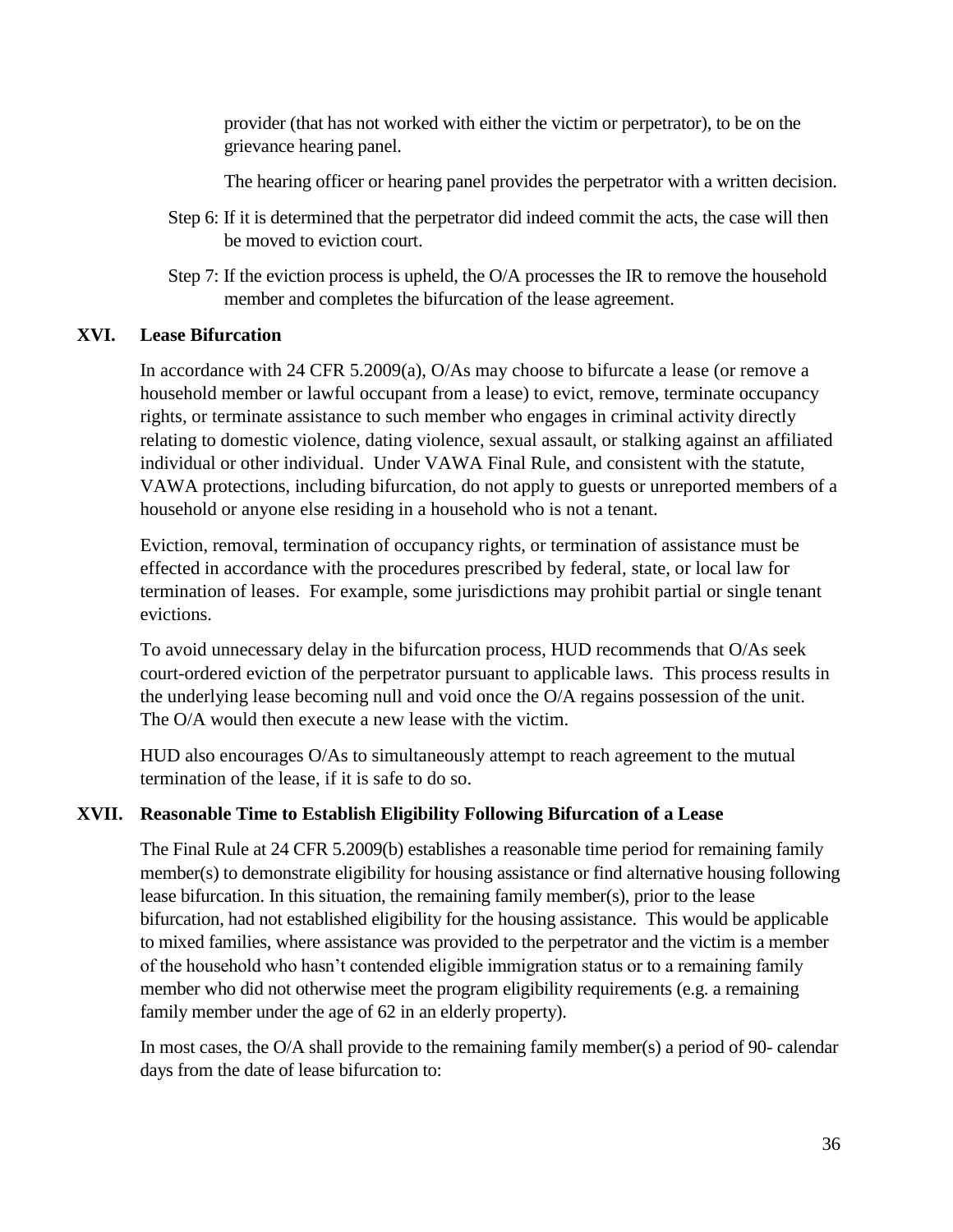- Establish eligibility for the same housing program that provided assistance to the evicted or terminated tenant;
- Establish eligibility under another covered housing program, or
- Find alternative housing.

The 90-calendar day period provided above will not be available to a remaining household member if the statutory requirements for the program prohibit it. In addition, the 90-calendar day period will not apply beyond the expiration of a lease, unless this is permitted by program regulations.

The chart below explains the statutory limitations to eligibility (age, immigration status, etc.) which may prevent remaining tenants from establishing eligibility.

| Program               | Possible Eligibility      | Regulatory    | Reasonable Time Period to    |
|-----------------------|---------------------------|---------------|------------------------------|
|                       | Limitations               | Provision     | Remain in Unit               |
| Section 202/811       | Age (for Section)         | 24 CFR 5.2009 | 90-calendar days or when the |
| PRAC and SPRAC        | 202) and disability       |               | lease expires, whichever is  |
|                       | (for Section 811)         |               | first                        |
| Section 202/8         | Age or disability;        | 24 CFR 5.2009 | 90-calendar days or when the |
|                       | <b>Immigration Status</b> |               | lease expires, whichever is  |
|                       |                           |               | first; 30-calendar days if   |
|                       |                           |               | immigration status is an     |
|                       |                           |               | eligibility limitation       |
| Section               |                           | 24 CFR 5.2009 | All residents already meet   |
| 221(d)(3)/(d)(5)      |                           |               | eligibility                  |
|                       |                           |               |                              |
| Section 236           | <b>Immigration Status</b> | 24 CFR 5.2009 | 30-calendar days to meet     |
| (including RAP)       |                           |               | eligibility                  |
| Project-based Section | <b>Immigration Status</b> | 24 CFR 5.2009 | 30-calendar days to meet     |
| 8 and Mod             |                           |               | eligibility                  |
| Rehab/SRO             |                           |               |                              |

Tenant rent payments must be modified for the remaining family members during the 90 calendar day time-period. O/As should perform an IR for the remaining family members at the same time the lease bifurcation is done. The effective date of the IR should be in accordance with HUD Handbook 4350.3, REV-1, Chapter 7. Note: As a result of lease bifurcation, it may be necessary to transfer the existing household to an appropriate unit size in accordance with the lease.

In some cases, the lease bifurcation may result in an increase in tenant rent (or Total Tenant Payment (TTP)). The O/A must ensure the remaining tenant is provided the proper notice of increase in accordance with HUD Handbook 4350.3 REV-1, Chapter 7, Section 2 and/or local and state laws.

If the remaining family member will not be able to establish eligibility (for example a 55-year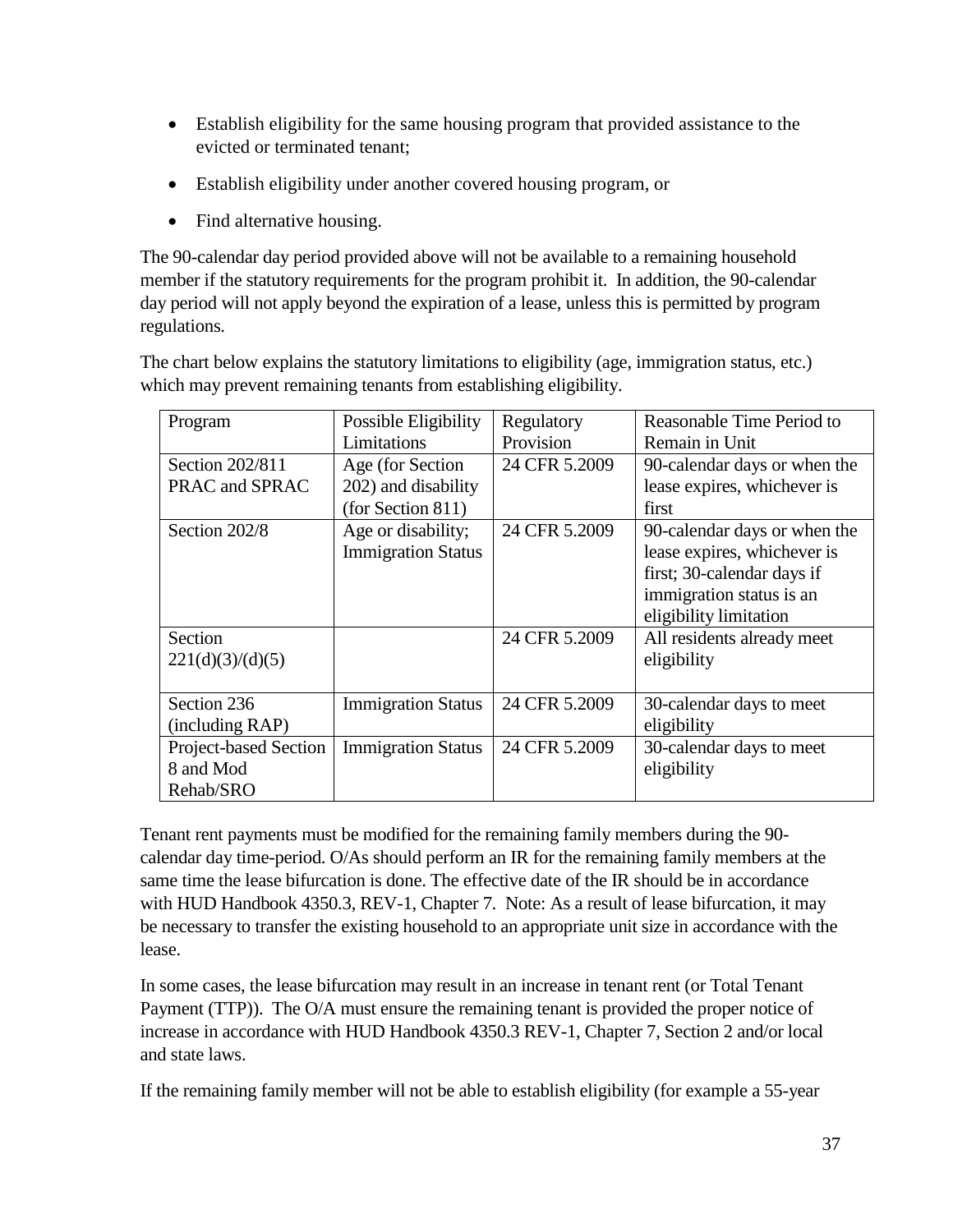old remaining in a Section 202 PRAC), the household is not eligible to receive subsidy. In this case, the remaining family member must then pay market rent for the duration of the 90 calendar day period or move-out, whichever comes first.

Note: The member removed from the household will remain active in the Tenant Rental Assistance Certification System (TRACS) and the Enterprise Income Verification (EIV) system until the effective date of the newly performed IR.

# **XVIII. Termination of the Victim Due to "Actual and Imminent Threat" and Any Violation Not Premised on an Act of Domestic Violence, Dating Violence, Sexual Assault, or Stalking**

The VAWA Final Rule at 24 CFR 5.2005 prohibits denial of admission or assistance, termination of assistance, or eviction on the basis or as a direct result of the fact that the applicant or tenant is or has been a victim of domestic violence, dating violence, sexual assault, or stalking. However, nothing in the VAWA Final Rule may be construed to limit the authority of an O/A to evict or terminate assistance for any violation not premised on an act of domestic violence, dating violence, sexual assault, or stalking that is in question against the tenant or an affiliated individual of the tenant. (See  $24$  CFR  $5.2005(d)(2)$ .)

In addition, nothing in the VAWA Final Rule may be construed to limit the authority of the O/A to terminate assistance or evict a tenant if the O/A can demonstrate that an actual and imminent threat to other tenants or those employed at or providing services to the property would be present if that tenant or lawful occupant is not evicted or terminated from assistance. (See 24 CFR  $5.2005(d)(3)$ .)

In order to demonstrate an actual and imminent threat to other tenants or employees at the property, the O/A must have objective evidence of words, gestures, actions, or other indicators that meet the standards in the following definition:

"Actual and imminent threat" refers to a physical danger that is real, would occur within an immediate time frame, and could result in death or serious bodily harm. In determining whether an individual would pose an actual and imminent threat, the factors to be considered include:

- 1. The duration of the risk;
- 2. The nature and severity of the potential harm;
- 3. The likelihood that the potential harm will occur, and
- 4. The length of time before the potential harm would occur.

Eviction or termination of assistance should only be used by an O/A when there are no other actions or remedies to reduce or eliminate the threat, including when actions or remedies are unavailable. This is the case even when time periods could reasonably be called "immediate." Some possible actions for an O/A to take to reduce or eliminate the threat are listed at 24 CFR 5.2005(d)(4) and in this Section. HUD encourages O/As to work with local law enforcement to prevent or remedy instances where a threat may occur to better protect the victim and other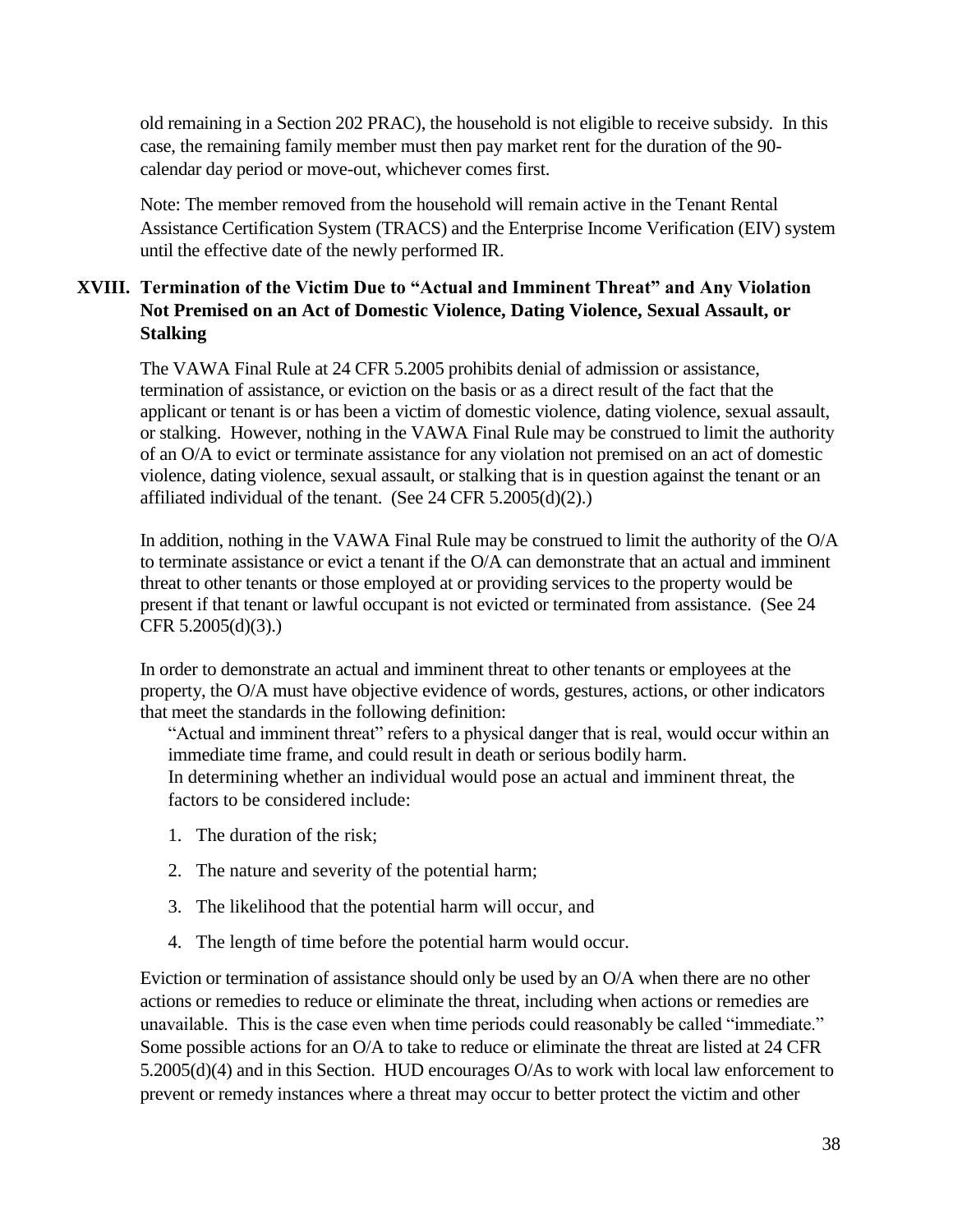tenants in the community.

An O/A may consider the following actions to reduce or eliminate an "actual and imminent" threat:

- 1. Barring the perpetrator from the property (where state and local laws permit);
- 2. Changing the victim's locks (pursuant to the O/A's lock replacement policy and state and local laws);
- 3. Installing basic security features (e.g., better lighting or an alarm);
- 4. Encouraging the victim to seek an emergency transfer;
- 5. Allowing an early lease termination;
- 6. Allowing the victim to arrange for temporary absence from the assisted unit;
- 7. Helping the victim access available services and support (e.g., providing information for a local victim service provider and civil legal assistance providers, to help the victim get any necessary court orders), and/or
- 8. Working with police and victim service providers to develop a safety plan for the property and a plan of action for the victim.

O/As must follow guidance in HUD Handbook 4350.3, REV-1, Chapter 8-13, "Material Noncompliance with the Lease".

#### **XIX. Establishing Waiting List Preferences**

O/As may establish an admission preference for victims of domestic violence, dating violence, sexual assault, or stalking. An O/A does not need HUD approval to adopt a VAWA preference – this is an acceptable owner-adopted preference under 24 CFR 5.655(c)(4). O/As must modify their Tenant Selection Plan to include the owner-adopted preference. The Tenant Selection Plan will be reviewed during the property's MOR.

HUD encourages O/As to work collaboratively with health care providers, social service providers, homeless service providers, CoCs, and local offices of government and community organizations to establish a system of preferences based on local housing needs, collectively identified by the community.

O/As may create a preference or limited preference specifically for people who are referred by a partnering service organization or consortia of organizations. The O/A may not limit the source of referrals to an agency, organization, or consortia that denies its services to members of any Federally protected class under fair housing laws, e.g., race, color, religion, national origin, sex, disability, or familial status. For example, an O/A may not limit the source of referrals to only service providers of female victims of domestic violence, dating violence, sexual assault, or stalking.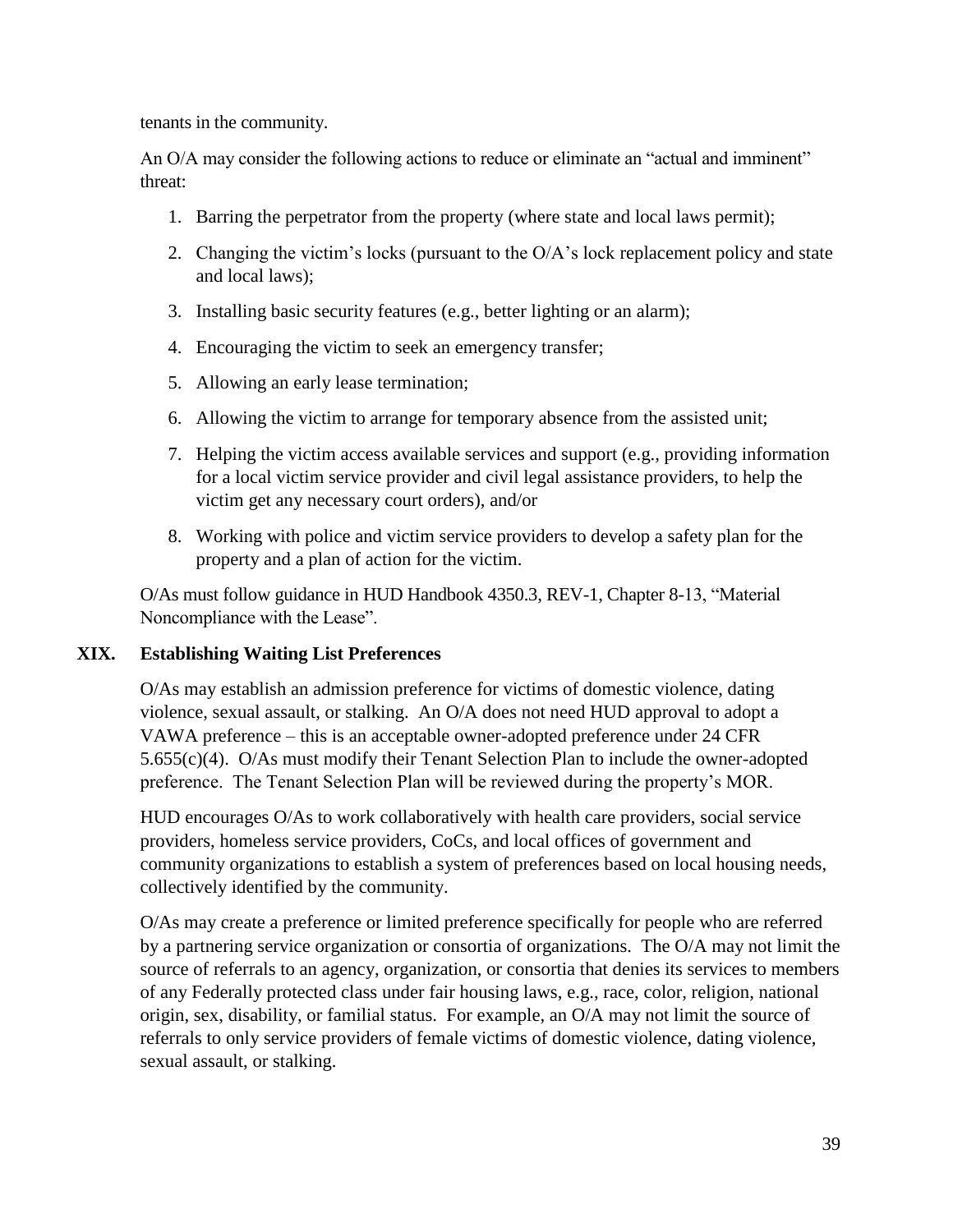Note: Owners must receive HUD approval to adopt an admissions preference not specified under 24 CFR  $\S 5.655(c)(1) - (c)(5)$ . To assist in establishing owner-adopted preferences, refer to: 24 CFR 5.655, HUD Handbook 4350.3, REV-1, Chapter 4-6, or Housing Notice 2013-21 *"Implementation and approval of owner-adopted admission preferences for individuals or families experiencing homelessness."*

#### **XX. HUD Enforcement of VAWA Final Rule**

During an on-site MOR or as part of an off-site desk review, HUD, the property's Performance Based Contract Administrator (PBCA) or the property's Traditional Contract Administrator (TCA) staff will review the O/As compliance with VAWA Final Rule. HUD/PBCA/TCS will identify areas of noncompliance in the form HUD-9834. Under the current version of the form, questions 14,16, 21, 22, and 25 each contain subsections under which VAWA compliance may be assessed and reported.

#### **XXI. Assistance Under More Than One Covered Housing Program**

When assistance is provided under more than one covered housing program and there is a conflict between VAWA protections or remedies under those programs, the individual seeking the VAWA protections or remedies may choose to use the protections or remedies under any or all of those programs, as long as the protections or remedies would be feasible and permissible under each of the program statutes.

Where housing is covered under multiple HUD programs, the responsible covered housing provider under each program will provide the required VAWA Notice of Occupancy Rights and certification form. Tenants may request emergency transfers or lease bifurcation under any applicable program, unless prohibited from doing so because of statutory constraints.

#### **XXII. Fair Housing and Nondiscrimination**

O/As must comply with all applicable fair housing and civil rights laws and requirements in the implementation of VAWA requirements. This includes, but is not limited to, the Fair Housing Act, Title VI of the Civil Rights Act, Section 504 of the Rehabilitation Act, and the Americans with Disabilities Act. See 24 CFR 5.105(a). For example, O/As must provide reasonable accommodations for individuals with disabilities, such as a reasonable accommodation to any requirement that the emergency transfer request be in writing. O/As must help certain individuals put their request in writing, if requested or where the need for such assistance is obvious. Individuals with disabilities may request a reasonable accommodation at any time to any program rules, policies, or practices that may be necessary. O/As must meet physical accessibility requirements when making emergency and other transfers, which may include making physical modifications to dwelling units and common use areas.

O/As must also ensure that communications and materials are provided in a manner that is effective for persons with hearing, visual, and other communication-related disabilities consistent with Section 504 of the Rehabilitation Act, the Americans with Disabilities Act, and their implementing regulations. O/As must provide appropriate auxiliary aids and services necessary to ensure effective communication, which includes ensuring that information is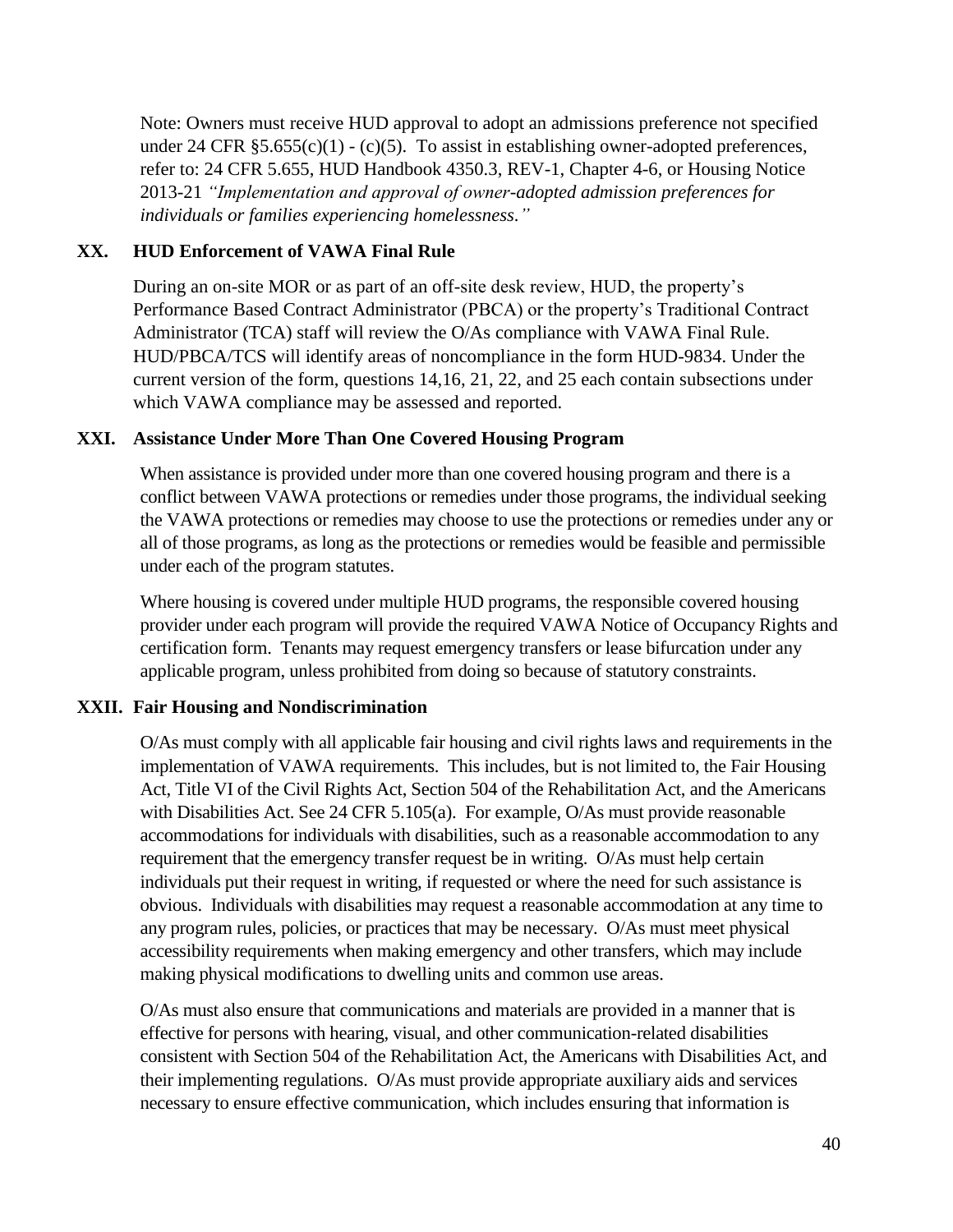provided in appropriate accessible formats as needed, e.g., Braille, audio, large type, assistive listening devices, and sign language interpreters.

O/As must also take reasonable steps to ensure meaningful access to their programs and activities to LEP individuals. See the Department's Final Guidance to Federal Financial Assistance Recipients: Title VI Prohibition Against National Origin Discrimination Affecting Limited English Proficient Persons (LEP Guidance),

[http://www.lep.gov/guidance/HUD\\_guidance\\_Jan07.pdf.](http://www.lep.gov/guidance/HUD_guidance_Jan07.pdf)

## **XXIII. Paperwork Reduction Act**

The information collection requirements contained in this notice have been approved by the Office of Management and Budget (OMB) under the Paperwork Reduction Act of 1995 (22 U.S.C. 2501-3520) and assigned OMB control numbers 2502-0204 and 2577-0286. In accordance with the Paperwork Reduction Act, HUD may not conduct or sponsor, and a person is not required to respond to, a collection of information unless the collection displays a currently valid OMB control number.

## **XXIV. Contact Information**

Questions concerning this Notice should be directed to your property's Account Executive in your local HUD Field Office. You may also contact Carissa Janis, Program Analyst, Department of Housing and Urban Development, 451 Seventh Street, SW, Washington, DC 20410, 202-402-2487 or Carissa.L.Janis@hud.gov. Persons with hearing or speech impairments may access their field office via TTY by calling the Federal Information Relay Service at (800) 877-8339.

> Genger Charles General Deputy Assistant Secretary for Housing

\_\_\_\_\_\_\_\_\_\_\_\_\_\_\_\_\_\_\_\_\_\_\_\_\_\_\_\_\_\_\_\_\_\_\_\_\_\_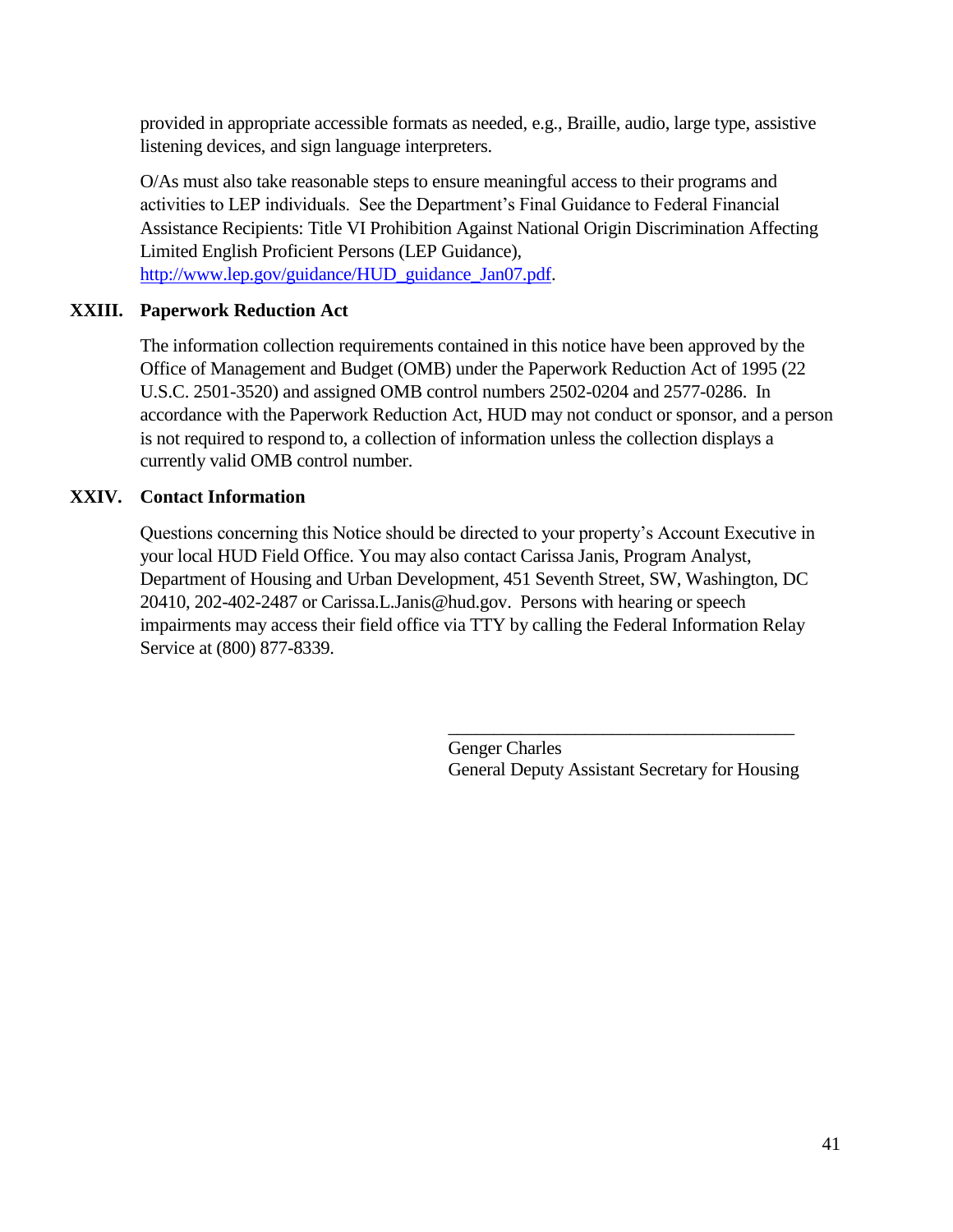## **Appendix 1 – Items to Consider When Developing VAWA Policies**

#### **Certification and Documentation**

- During the first year, how will the O/A provide the VAWA Notice of Occupancy Rights (form HUD-5380) and Certification form (HUD-5382) to each household?
- How and where will the VAWA forms be made available?
- Will the O/A ask for documentation when an individual presents a claim for VAWA protections, and if so, under what circumstances?
- How will the O/A define the term "other evidence"?
- Will the O/A require submission of documentation within 14 business days?
- Under what conditions will an extension of the 14-business day period for submitting documentation be allowed?
- How long will the O/A take to acknowledge receipt of documentation?

## **Victim Confidentiality**

- Who will have access to VAWA information?
- How will information be stored and secured?
- How will information be accessed?
- Who are the O/A's VAWA points of contacts for tenants?
- How will the O/A determine appropriate communications with victims?
- What procedures will the O/A undertake to ensure others will not overhear conversations with victims?
- Will victims be required to come into a management office?
- Will the O/A suggest that a victim designate a point of contact for communications?

## **Emergency Transfer Plan**

- What efforts will the O/A make to assist a tenant or household who request an internal emergency transfer or external emergency move?
- Will the O/A accept verbal-certification or require a written transfer request?
- Will the O/A require the use of the emergency transfer request form HUD-5383?
- Will the O/A make additional efforts to assist a tenant who wishes to make an internal emergency transfer (e.g. provide a moving van)? (Under the VAWA regulation, the O/A's Emergency Transfer Plan must allow a tenant to make an internal emergency transfer under VAWA when a safe unit is immediately available.)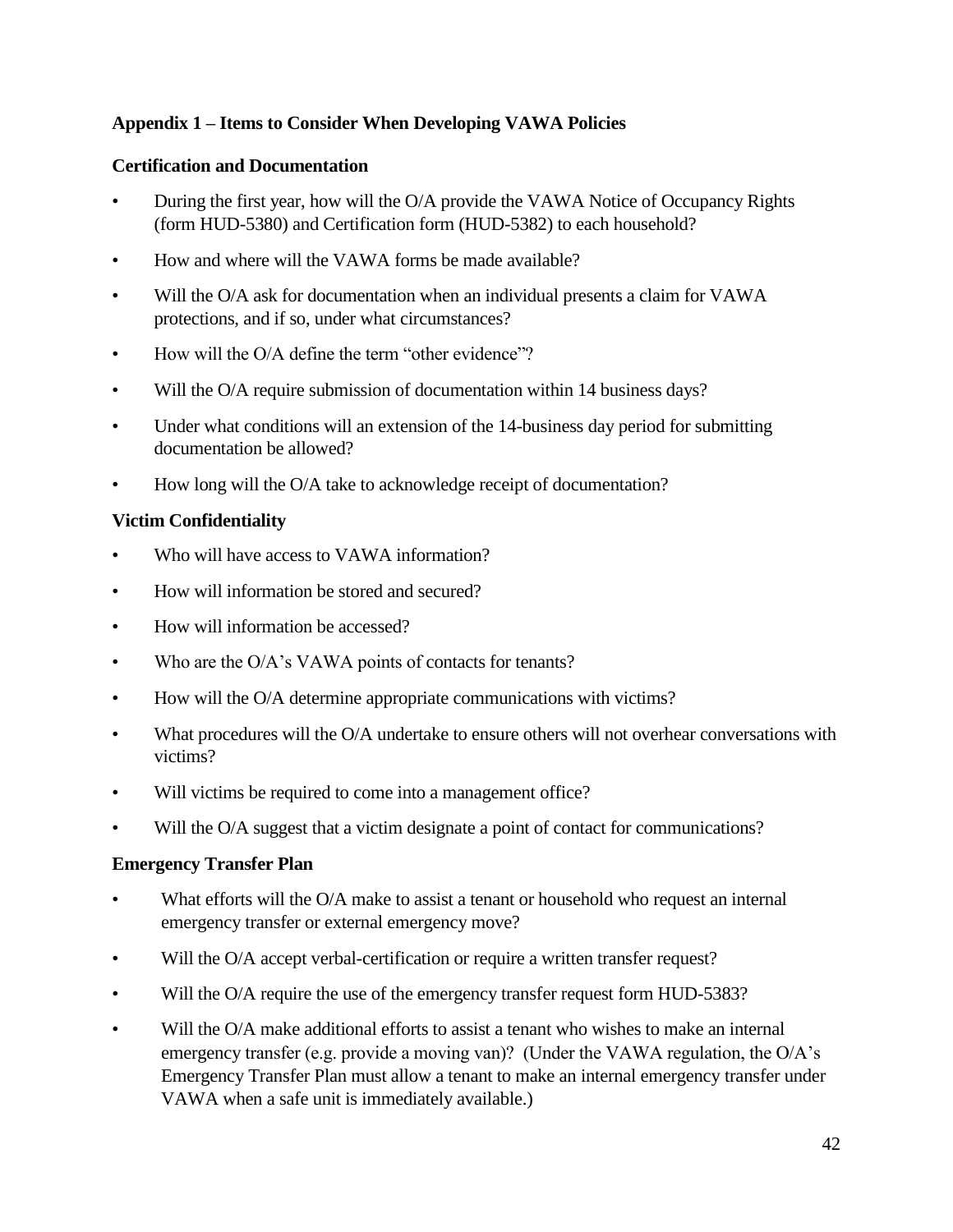- Will the O/A make arrangements, including memoranda of understanding, with other HUDfunded O/As to facilitate external moves?
- Will the O/A provide contact information for local service providers?

## **Partnerships**

- Will the O/A conduct outreach activities to organizations that assist or provide resources to victims?
- Will the O/A develop partnerships with domestic violence victim advocates, legal aid services, and law enforcement agencies to further VAWA protections?
- Will the O/A invite domestic violence victim advocates to speak to resident groups and employees?
- Will the O/A create pamphlets, posters, and other media to help inform applicants, tenants, and participants about the VAWA protections available to them?
- Will the O/A offer any activities, services, or programs either directly or in partnership with other service providers to enhance victim safety?
- Will the O/A offer any domestic violence, dating violence, sexual assault, or stalking prevention programs?

#### **Conflicting Claims of Abuse**

- What will the O/A do in cases of conflicting third-party documentation?
- Will hearings include a trained third party with experience in adjudicating domestic violence cases?

## **Waiting List Preferences**

- Will the O/A adopt an admissions preference for victims seeking an external emergency move from another HUD-funded housing?
- What priority will be given to victims?
- Will the O/A treat HUD tenants who are victims looking for an external emergency move the same or different than other victims not previously assisted under a HUD covered housing program?
- Will the O/A limit the preference to persons referred by a partnering service organization or consortia of organizations?
- Are there State or local laws that provide greater protections than those provided under VAWA that an owner should be made aware of?

## **Other Considerations**

What actions will the O/A consider to reduce or eliminate an "actual or imminent" threat?